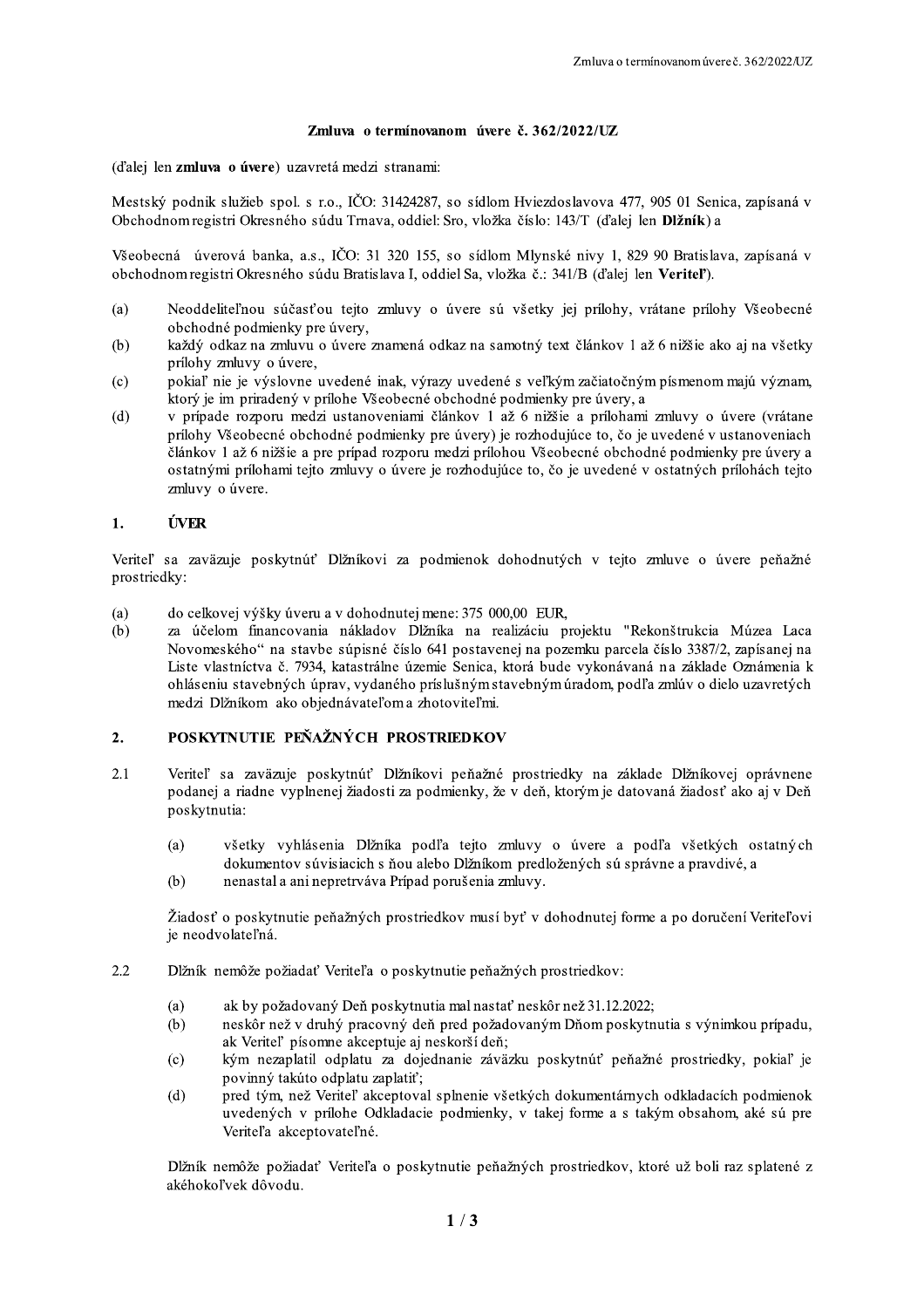#### VRÁTENIE POSKYTNUTÝCH PEŇAŽNÝCH PROSTRIEDKOV  $3.$

Dĺžník sa zaväzuje vrátiť všetky poskytnuté peňažné prostriedky spôsobom stanoveným v prílohe Špecifické podmienky úveru.

#### ÚROK  $\overline{4}$ .

Dĺžník sa zaväzuje Veriteľovi platiť z poskytnutých peňažných prostriedkov úrok vo výške podľa úrokovej sadzby stanovenej v prílohe Špecifické podmienky úveru. Dĺžník sa zaväzuje platiť Veriteľovi úrok z nesplatenej čiastky poskytnutých peňažných prostriedkov mesačne, vždy v posledný deň kalendárneho mesiaca. Posledná splátka úrokov je splatná v deň splatnosti najneskoršie splatnej čiastky poskytnutých peňažných prostriedkov.

#### VYHLÁS ENIA A ZÁVÄZKY 5.

- $5.1$ Dlžník potvrdzuje Veriteľovi, že:
	- každé z vyhlásení Dlžníka uvedených v tejto zmluve o úvere a iných dokumentoch súvisiacich  $(a)$ s ňou alebo Dlžníkom predložených je pravdivé v deň uzavretia tejto zmluvy o úvere, a
	- každé z vyhlásení Dlžníka uvedených v tejto zmluve o úvere a iných dokumentoch súvisiacich  $(b)$ s ňou alebo Dĺžníkom predložených sa bude považovať za Dĺžníkom pravdivo zopakované v deň podania každej žiadosti o poskytnutie peňažných prostriedkov a v prvý deň každého kalendárneho mesiaca.
- $5.2$ Dĺžník sa zaväzuje riadne a včas splniť všetky povinnosti, ktoré sú mu uložené touto zmluvou o úvere.

#### PREDČASNÉ SPLATENIE 6.

- 6.1 Dĺžník nemôže vypovedať poskytnutie úveru.
- Ak nastane ktorákoľvek zo skutočností nazvaných v tejto zmluve o úvere ako Prípad porušenia 6.2 zmluvy, bez ohľadu na to, či jej vznik mohli Dĺžník alebo iná osoba ovplyvniť, kým táto skutočnosť pretrváva, Veriteľ je oprávnený písomne:
	- $(a)$ vypovedať poskytnutie úveru, a/alebo
	- $(b)$ vyzvať Dlžníka, aby všetky čiastky, ktoré sú dlžné podľa tejto zmluvy o úvere alebo ich časť určenú Veriteľom, splatil namiesto pôvodne dohodnutej doby splatnosti v čase určenom Veriteľom, čo sa Dĺžník zaväzuje splniť.

Prílohy:

- 1. Všeobecné obchodné podmienky pre úvery
- 2. Odkladacie podmienky
- 3. Vzor žiadosti o poskytnutie peňažných prostriedkov
- 4. Špecifické podmienky úveru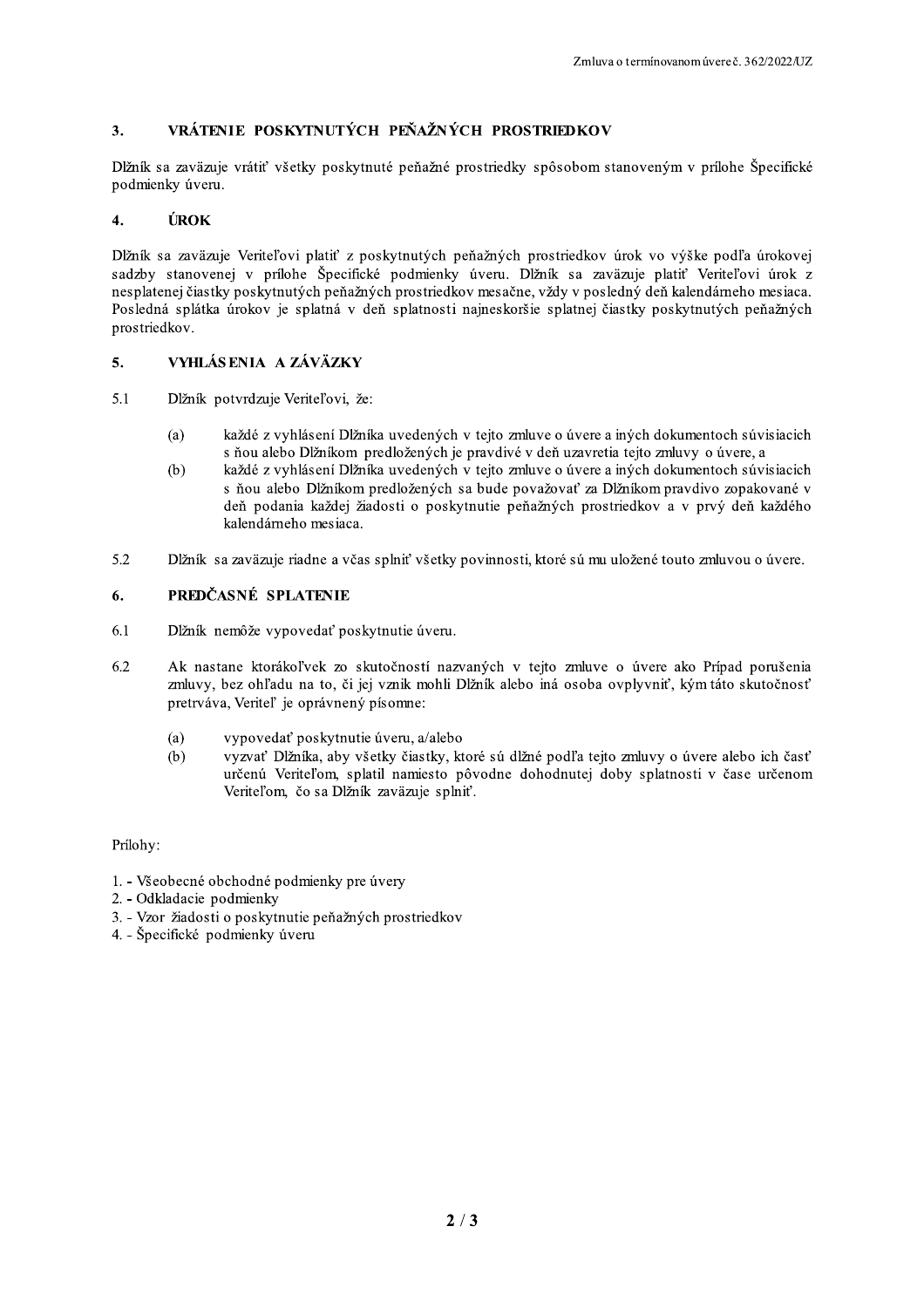## Dlžník:

Dňa: ............................

Obchodné meno/Názov: Mestský podnik služieb spol. s r.o.

Meno: Ing. Ján Bachura Funkcia/Oprávnenie: konateľ

Podpis:

## Veritel':

Všeobecná úverová banka, a.s.

Meno: Jozef Kováč Funkcia/Oprávnenie: manažér klientskych vzťahov senior pobočky Senica, Firemné obchodné centrum Trnava na základe plnomocenstva zo dňa 03.01.2022

Podpis: 

Meno: Ing. Radoslav Hebnár Funkcia/Oprávnenie: manažér klientskych vzťahov pobočky Senica, Firemné obchodné centrum Trnava na základe plnomocenstva zo dňa 03.01.2022

Podpis: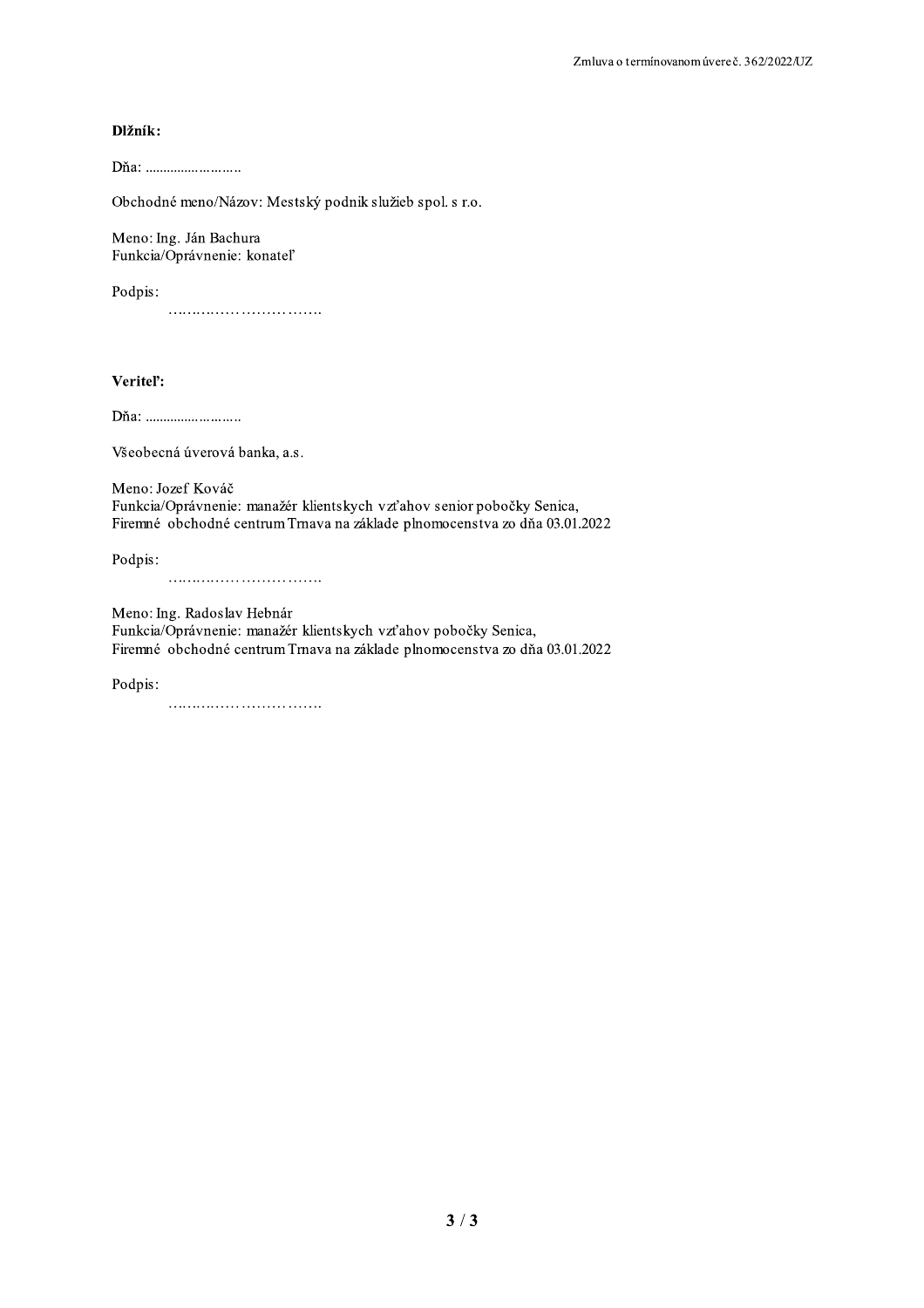## Príloha

## Odkladacie podmienky

## Dlžník

Zmluva o term<br> **Príloha**<br> **Príloha**<br> **Dlžník**<br>
1. Originál zmluvy o zriadení záložného práva k nehnuteľným veciam uza<br>
Dlžníkom, riadne podpísanej jej zmluvnými stranami, vo forme a s obsaho<br>
Veriteľa, a to týkajúcu sa nas 1. Original zmluvy o znadení zalozného prava k nehnuteľnym veciam uzavretej medzi Veriteľom a Diznikom, nadne podpisanej jej zmluvnymi stranami, vo torme a s obsahom akceptovateľnymi pre Veritel'a, a to tykajúcu sa nasledujúcich nehnuteľných vecí:

## Pozemky - parcely registra C

| <b>Dlžník</b>                 |                         |                                                                                                                                                                                                                                                             |                        |          |
|-------------------------------|-------------------------|-------------------------------------------------------------------------------------------------------------------------------------------------------------------------------------------------------------------------------------------------------------|------------------------|----------|
| $1_{\cdot}$                   |                         | Originál zmluvy o zriadení záložného práva k nehnuteľným veciam uzavretej medzi Veriteľom a<br>Dĺžníkom, riadne podpísanej jej zmluvnými stranami, vo forme a s obsahom akceptovateľnými pre<br>Veriteľa, a to týkajúcu sa nasledujúcich nehnuteľných vecí: |                        |          |
| Pozemky - parcely registra C  |                         |                                                                                                                                                                                                                                                             |                        |          |
| Císlo listu vlastníctva:      |                         |                                                                                                                                                                                                                                                             | 7934                   |          |
| Katastrálne územie:           |                         |                                                                                                                                                                                                                                                             | Senica                 |          |
| Okresný úrad:                 |                         |                                                                                                                                                                                                                                                             | Senica                 |          |
| Parcela registra<br>"C" číslo | Výmera v m <sup>2</sup> | Druh pozemku                                                                                                                                                                                                                                                | Spoluvlastnícky podiel | Iný údaj |
| parcely                       |                         |                                                                                                                                                                                                                                                             |                        |          |
| 3011/1                        | 1271                    | zastavaná plocha a nádvorie                                                                                                                                                                                                                                 | 1/1                    |          |
| 3011/6                        | 1134                    | zastavaná plocha a nádvorie                                                                                                                                                                                                                                 | 1/1                    |          |
| 3011/7                        | 31                      | zastavaná plocha a nádvorie                                                                                                                                                                                                                                 | 1/1                    |          |
| 3011/10                       | 34                      | zastavaná plocha a nádvorie                                                                                                                                                                                                                                 | 1/1                    |          |

## S tavby

| Císlo listu vlastníctva:             |         |    | 7934             |     |  |  |
|--------------------------------------|---------|----|------------------|-----|--|--|
| Katastrálne územie:<br>Okresný úrad: |         |    | Senica<br>Senica |     |  |  |
|                                      |         |    |                  |     |  |  |
| 477                                  | 3011/11 | 14 | admin. budova    | 1/1 |  |  |
| 2474                                 | 3011/7  |    | garáž            | 1/1 |  |  |
| 2497                                 | 3011/10 |    | garáž            | 1/1 |  |  |

- $\overline{2}$ . 2. Kopia navrhu na vklad založného prava k nehnuteľnym veciam podľa predchadzajuceho bodu (ďalej pre učely zmluvy o uvere a jej priloh len **Nehnutel'ne veci**) do katastra nehnuteľnosti, doručeného prislusnemu Okresnemu uradu, vo torme a s obsahom akceptovateľnymi pre Veriteľa.
- 3. Original dohody o vyplnovacom prave k blankozmenke uzavretej medzi Dlžnikom a Veriteľom, riadne podpisanej jej zmluvnými stranami, vo torme a s obsahom akceptovateľnými pre Veriteľa.
- 4. Vlastna blankozmenka vystavena Dižnikom v súlade s dohodou o vyplňovacom prave k blankozmenke podľa predchadzajuceho bodu, vo forme a s obsahom akceptovateľnymi pre Veriteľa.
- 5. Pisomne potvrđenie Dižnika alebo uradu vlady Slovenskej republiky o zverejneni tejto zmluvy o uvere a vsetkych zabezpecovacich zmluv v sulade so zakonom cislo  $211/2000$  Z.z. v zneni neskorsich predpisov, vo forme a s obsahom akceptovateľnymi pre Veriteľa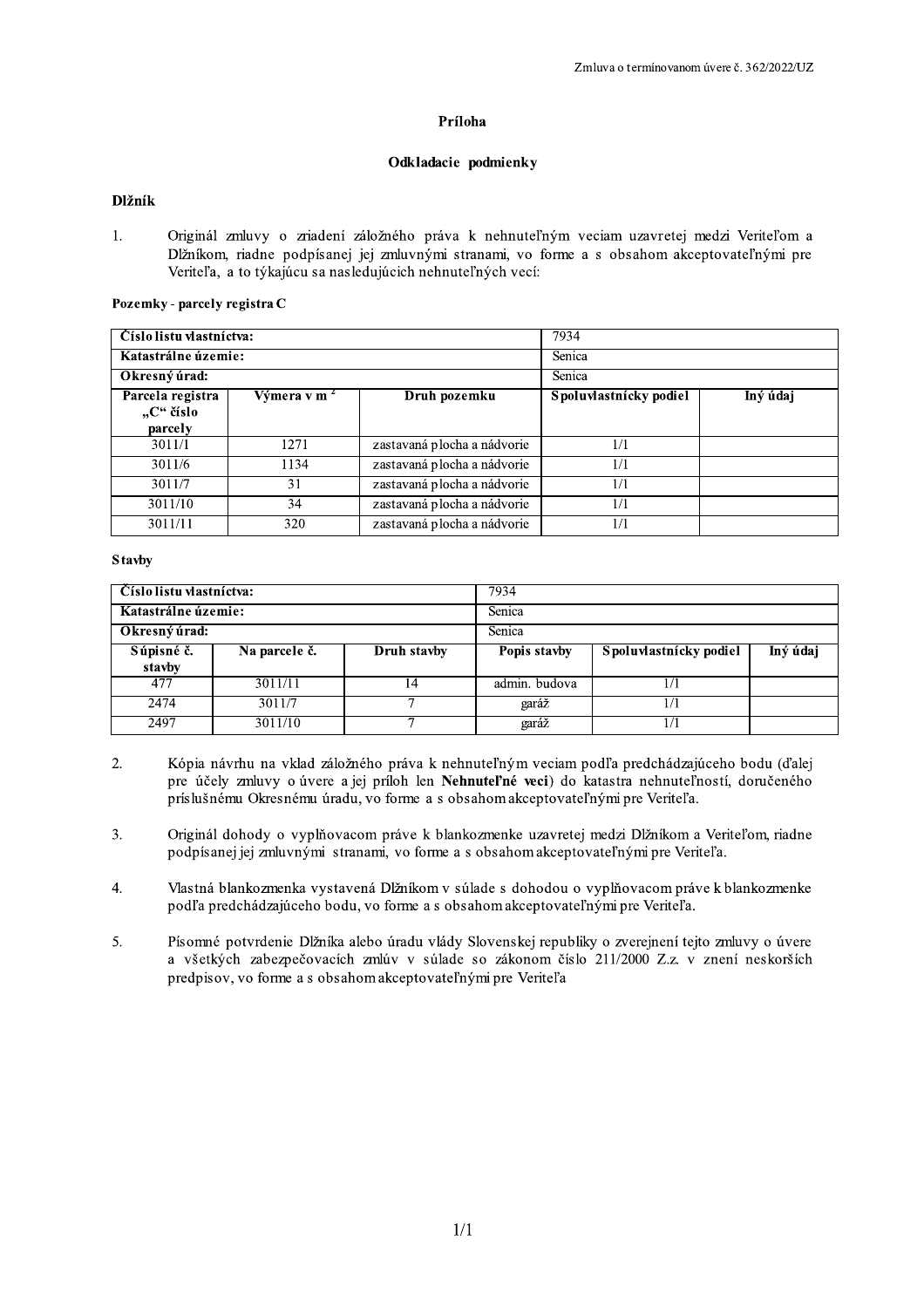## Príloha

## Špecifické podmienky úveru

#### POSKYTNUTIE PEŇAŽNÝCH PROSTRIEDKOV (článok 2 zmluvy o úvere)  $1.$

Veriteľ a Dĺžník sa dohodli, že za predpokladu splnenia všetkých podmienok uvedených v zmluve o úvere budú peňažné prostriedky poskytnuté nasledujúcim spôsobom:

na viackrát v čiastkach uvedených v jednotlivých žiadostiach Dlžníka o poskytnutie peňažných prostriedkov, ku ktorým je Dĺžník povinný priložiť daňovo akceptovateľné doklady (napr. faktúra), vyhotovené v súvislosti s účelom úveru podľa článku 1. písmeno (b) tejto zmluvy o úvere, poukázaním peňažných prostriedkov:

- v prospech účtu tretej osoby (zhotoviteľa, dodávateľa), a/alebo
- v prospech Bežného účtu Dĺžníka ako refinancovanie Dĺžníkom uhradených faktúr, to však za predpokladu, že Dĺžník úhradu Veriteľovi preukázal predložením akceptovateľného dokladu.

#### $\overline{2}$ . VRÁTENIE POSKYTNUTÝCH PEŇAŽNÝCH PROSTRIEDKOV (článok 3 zmluvy o úvere)

 $2.1$ Veriteľ a Dĺžník sa dohodli, že peňažné prostriedky budú vrátené nasledujúcim spôsobom:

v pravidelných mesačných splátkach vždy 20. dňa príslušného mesiaca od 20.10.2022 do 20.12.2024 vo výške jednotlivej splátky 3 500,00 EUR, od 20.01.2025 do 20.02.2028 vo výške jednotlivej splátky 7 200,00 EUR, a posledná splátka dňa 20.03.2028 vo výške 6 900.00 EUR.

- $2.2$ V prípade, ak Dĺžník nepožiada o poskytnutie peňažných prostriedkov až do celkovej výšky úveru, bude posledná hore uvedená splátka znížená o čiastku takto neposkytnutých peňažných prostriedkov. Ak bude čiastka takto neposkytnutých peňažných prostriedkov vyššia než výška poslednej splátky, budú znížené aj ďalšie hore uvedené splátky, a to o výšku rozdielu medzi výškou čiastky takto neposkytnutých peňažných prostriedkov a výškou poslednej splátky a v poradí od splátky s najneskoršou dobou splatnosti.
- $2.3$ V prípade, že v deň splatnosti niektorej zo splátok podľa splátkového plánu v bode 2.1 vyššie, Dlžník nebude aktuálne dlhovať Veriteľovi aspoň sumu vo výške splátky splatnej v deň splatnosti takejto splátky, zníži sa suma takejto splátky na výšku vtedy aktuálne dlhovanej čiastky istiny, pričom v každom prípade v deň splatnosti najneskoršie splatnej splátky uvedenej v splátkovom pláne v bode 2.1 vyššie, vráti Dĺžník Veriteľovi celý zvyšok poskytnutých a dovtedy nevrátených peňažných prostriedkov (ako Balónovú splátku), a to aj v prípade, že takto vypočítaná (Balónová) splátka prevyšuje sumu poslednej splátky uvedenej v splátkovom pláne v bode 2.1 vyššie.
- 3. **ÚROK** (článok 4 zmluvy o úvere)
- $3.1$ Veriteľ a Dĺžník sa dohodli, že úroková sadzba podľa článku 4 zmluvy o úvere bude pohyblivá, vypočítaná Veriteľom pre každé Úrokové obdobie ako súčet sadzby EURIBOR pre toto Úrokové obdobie a marže vo výške 1,85 % p.a., pričom každé Úrokové obdobie má dĺžku 12 mesiacov.
- $3.2$ Dĺžník týmto berie na vedomie, že aktuálna výška ročnej percentuálnej úrokovej sadzby vypočítaná podľa odseku 3.1 vyššie ku dňu odsúhlasenia podmienok zmluvy o úvere, t.j. ku dňu 29.03.2022, je 1,85 % p.a.. Pre odstránenie akýchkoľvek pochybností, výška ročnej percentuálnej úrokovej sadzby uvedená v predchádzajúcej vete podlieha počas trvania zmluvného vzťahu zmenám v súlade s podmienkami zmluvy o úvere a v závislosti od zvoleného typu úročenia a druhu úrokovej sadzby.
- 4. **ODPLATY** (článok 11 Všeobecných obchodných podmienok)
- Veriteľ a Dĺžník sa dohodli, že každú odplatu podľa článku 11 Všeobecných obchodných podmienok pre 4.1 úvery, ktorá je uvedená v nasledujúcej tabuľke, je Dĺžník povinný zaplatiť Veriteľovi vo výške uvedenej v nasledujúcej tabuľke, a to bez ohľadu na to, akú výšku má taká odplata stanovenú (alebo bude mať stanovenú v budúcnosti) v Cenníku Veriteľa: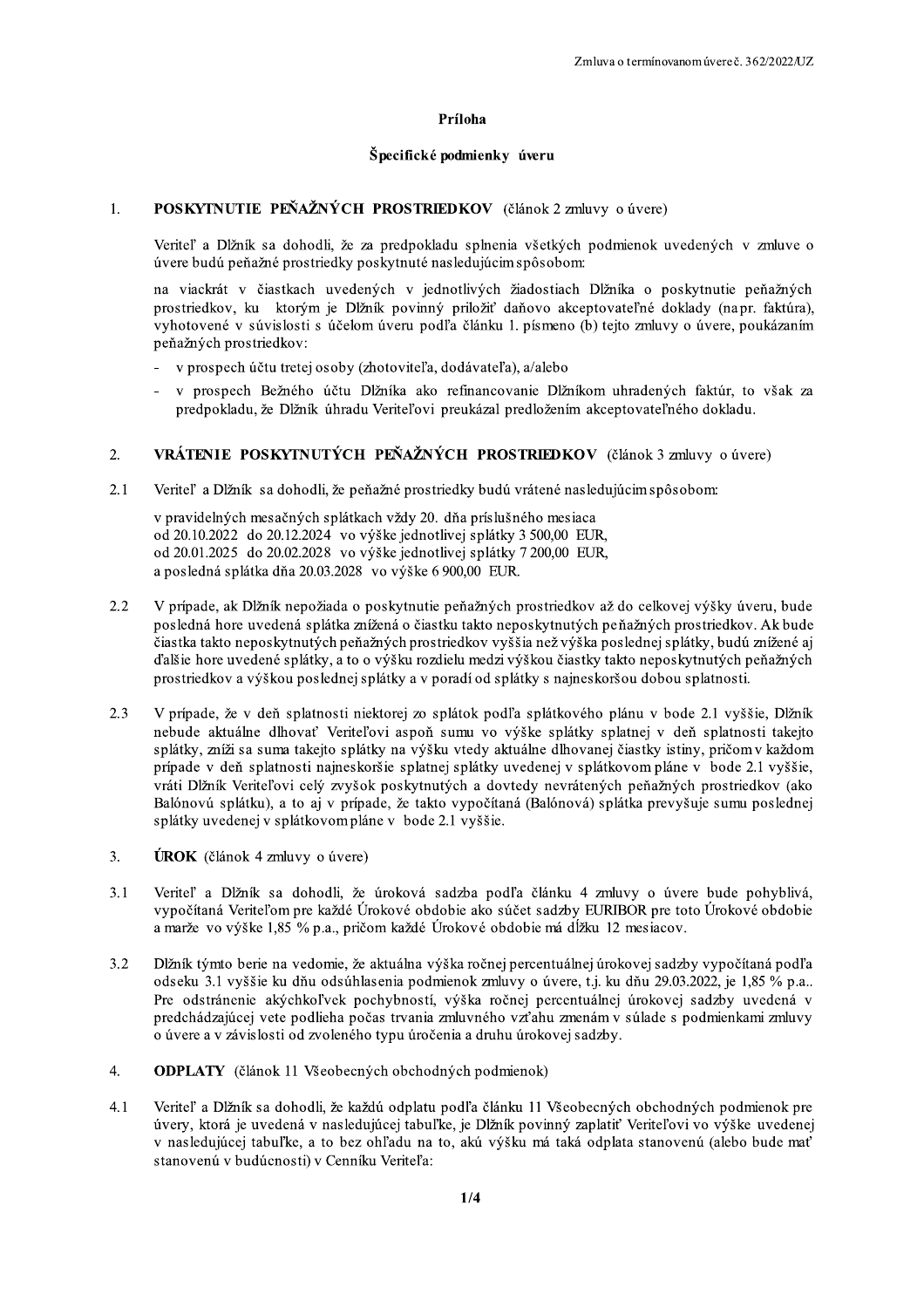| Odplata                                     | Výška odplaty                               |
|---------------------------------------------|---------------------------------------------|
| Odplata za dojednanie záväzku (uzatvorenie  | 1 875,00 EUR                                |
| úverovej zmluvy)                            |                                             |
| Odplata za rezervovanie neposkytnutých      | 0,4 % p.a. zo sumy neposkytnutých peňažných |
| peňažných prostriedkov (záväzková provízia) | prostriedkov                                |
| revolvingový a termínovaný úver             |                                             |

Veriteľ a Dĺžník sa dohodli, že ostatné odplaty podľa článku 11 Všeobecných obchodných podmienok pre  $4.2$ úvery, ktoré nie sú výslovne uvedené v odseku 4.1 vyššie, je Dĺžník povinný platiť Veriteľovi vo výškach stanovených v Cenníku Veriteľa. Dĺžník týmto berie na vedomie, že Cenník Veriteľa platný v deň uzavretia zmluvy o úvere stanovuje nasledovné výšky odplát súvisiacich so zmluvou o úvere:

| Odplata                                          | Výška odplaty                                      |
|--------------------------------------------------|----------------------------------------------------|
| Odplata za vedenie Úverového účtu pri            | 6,00 EUR mesačne                                   |
| úveroch poskytnutých v EUR                       |                                                    |
| Zaslanie každej upomienky o nezaplatení dlžnej   | 150,00 EUR, resp. ekvivalent v mene úveru          |
| sumy, o nepredložení finančných výkazov a        |                                                    |
| daňového priznania resp. o neplnení akejkoľvek   |                                                    |
| zmluvnej podmienky                               |                                                    |
| Zmena/doplnenie zmluvy o úvere / zmluvy o        | min 330,00 EUR                                     |
| financovaní z podnetu klienta dodatkom (okrem    |                                                    |
| zvýšenia sumy úveru, skrátenia konečnej          |                                                    |
| splatnosti kontokorentného alebo revolvingového  |                                                    |
| úveru, predčasného splatenia termínovaného úveru |                                                    |
| alebo jeho častí a okrem zmeny splátkového plánu |                                                    |
| termínovaného úveru), ako aj zmeny v             |                                                    |
| dokumentoch súvisiacich so zmluvou o úvere.      |                                                    |
| Predčasné splatenie termínovaného<br>úveru       | 3,0 % z predčasne splatenej istiny úveru alebo jej |
| alebo jeho časti                                 | časti, min. 500,00 EUR                             |
| Navýšenie objemu úveru / limitu zo zmluvy o      | min. 1,00% z navyšovanej čiastky úveru,            |
| financovaní                                      | min. 500,00 EUR, resp. ekvivalent v mene úveru     |
| Príprava iného dokumentu z podnetu klienta       | min. 100,00 EUR                                    |
| súvisiaceho so zmluvou o úvere / zmluvy o        |                                                    |
| financovaní (napr. vzdanie sa záložného práva,   |                                                    |
| vydanie súhlasu banky k podmienkam VOP a iné)    |                                                    |
| Príprava dokumentu z podnetu klienta súvisiaceho | min. 0,1 % z celkového limitu financovania /       |
| so vzdaním sa práv vyplývajúcich z porušenia     | zo zostatku istiny pri termínovanom úvere,         |
| zmluvy o úvere / zmluvy o financovaní            | min. 100,00 EUR                                    |
| Zmena splátkového plánu termínovaného úveru      |                                                    |
| z podnetu klienta (okrem predčasného splatenia   |                                                    |
| termínovaného úveru alebo jeho časti)            |                                                    |
| v rámci pôvodnej lehoty splatnosti               | min. 330,00 EUR, resp. ekvivalent v mene úveru     |
| v prípade zmeny konečnej splatnosti              | 1,00% zo zostatku istiny úveru, min. 500,00 EUR,   |
| (okrem predčasného splatenia                     | resp. ekvivalent v mene úveru                      |
| termínovaného úveru alebo jeho časti)            |                                                    |

Pre odstránenie akýchkoľvek pochybností, všetky čiastky uvedené v tabuľke vyššie sú v nej uvedené výlučne pre účely poskytnutia informácie Dĺžníkovi o výške odplát súvisiacich so zmluvou o úvere podľa aktuálne platného Cenníka Veriteľa. Dlžník týmto potvrdzuje, že žiadne ustanovenie tohto odseku 4.2 nepredstavuje osobitnú dohodu Veriteľa a Dĺžníka o stanovení výšky ktorejkoľvek odplaty uvedenej v tabuľke vyššie odlišne od výšky stanovenej v Cenníku Veriteľa. Dĺžník výslovne súhlasí s tým, že s výnimkou odplát výslovne uvedených v odseku 4.1 vyššie, každá zmena v Cenníku Veriteľa bude pre neho v celom rozsahu záväzná jej vyvesením v obchodných priestoroch Veriteľa, ako keby svoj súhlas s takou zmenou vyjadril výslovne.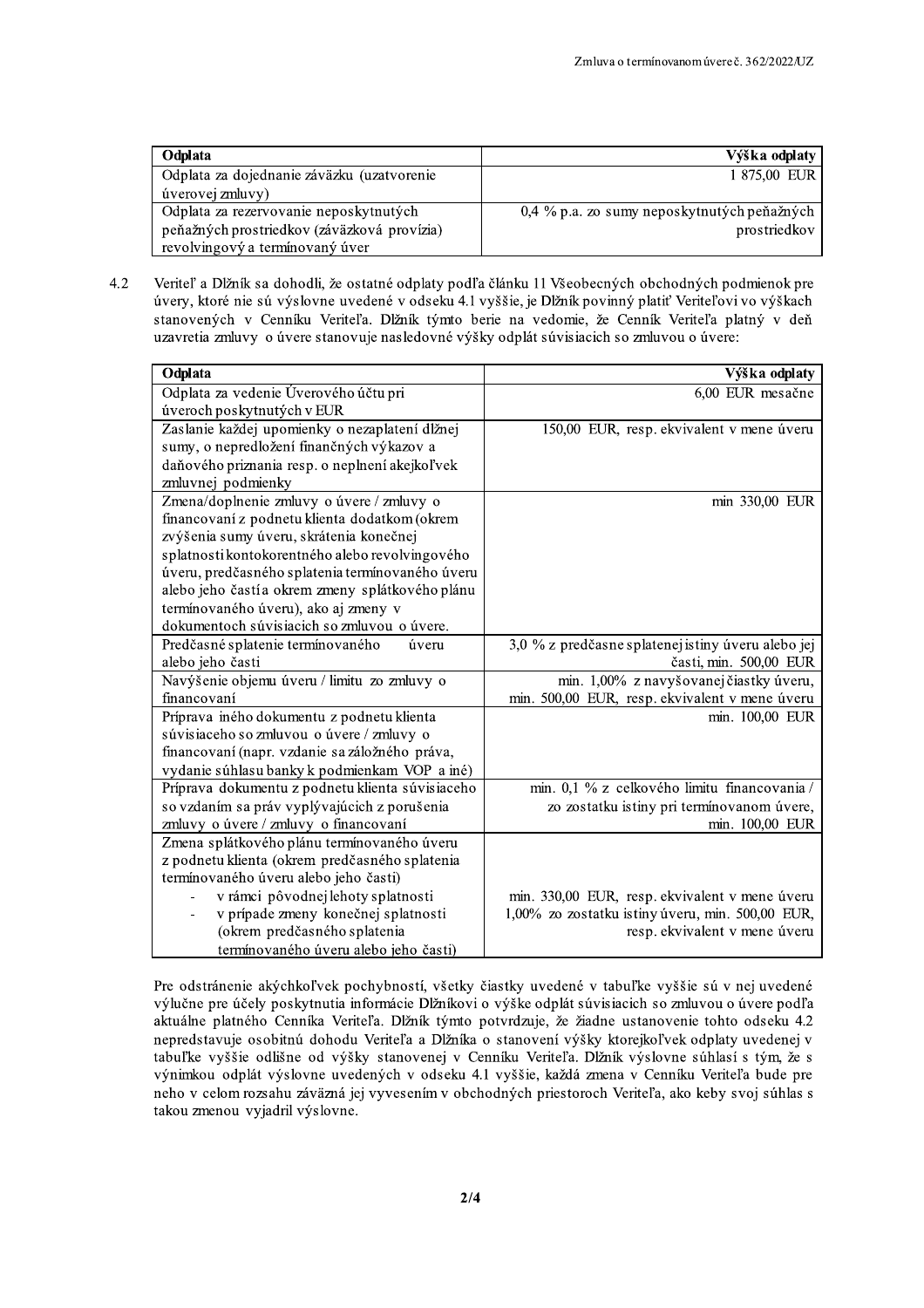#### **OPRÁVNENÉ OSOBY**  $\overline{5}$ .

Veriteľ a Dĺžník sa dohodli, že ktorákoľvek z nižšie uvedených osôb môže v mene Dĺžníka podpísať akékoľvek oznámenie alebo inú formálnu korešpondenciu (vrátane žiadosti o poskytnutie peňažných prostriedkov), a to v nižšie uvedenom rozsahu. Dlžník vyhlasuje, že nižšie uvedené podpisové vzory týchto osôb sú pravé a Veriteľ sa môže spoľahnúť na pravosť každého oznámenia a inej formálnej korešpondencie od Dĺžníka, ktoré sa Veriteľovi budú javiť ako zjavne podpísané takouto osobou.

| Meno             | Funkcia | Rod.č./Dát.nar. | Rozsah oprávnenia | Podpisový vzor |
|------------------|---------|-----------------|-------------------|----------------|
| Ing. Ján Bachura | konateľ | 620122/7516     | samostatne        |                |

V prípade, že Bežný účet je vedený u Veriteľa, sa Veriteľ a Dĺžník dohodli, že žiadosť o poskytnutie peňažných prostriedkov je oprávnená za Dĺžníka podpísať aj ktorákoľvek z osôb, ktorá je oprávnená nakladať s peňažnými prostriedkami na Bežnom účte vedenom u Veriteľa (disponent oprávnený disponovať Bežným účtom) v čase, kedy je žiadosť o poskytnutie peňažných prostriedkov doručená Veriteľovi, a to za rovnakých podmienok, ako takáto osoba disponuje Bežným účtom vedeným u Veriteľa, najmä pokiaľ ide o výšku sumy a samostatnosť disponovania.

#### ZMENA A DOPLNENIE VŠEOBECNÝCH OBCHODNÝCH PODMIENOK 6.

- 6.1 Veriteľ a Dĺžník sa dohodli, že:
	- vyhlásenia uvedené v ustanoveniach článku 7 odseky (a), (g) a (i) Všeobecných obchodných  $(a)$ podmienok pre úvery poskytuje Dĺžník aj za každú zo svojich Ovládaných osôb.
	- $(b)$ Dĺžník je povinný zabezpečiť, aby aj každá jeho Ovládaná osoba riadne a včas plnila povinnosti uvedené v ustanoveniach článku 8.2 odseky (b) až (e) a (h) a článku 9 odseky (b) až (g) a (i) Všeobecných obchodných podmienok pre úvery.
	- Prípadom porušenia zmluvy podľa článku 10 odseky (e) až (k) a (p) Všeobecných obchodných  $(c)$ podmienok pre úvery je aj skutočnosť, ktorá sa vyskytne u ktorejkoľvek Ovládanej osoby Dĺžníka.
- 6.2 Veriteľ a Dĺžník sa dohodli, že:
	- vyhlásenia uvedené v ustanoveniach článku 7 odseky (a) až (i) Všeobecných obchodných  $(a)$ podmienok pre úvery poskytuje Dĺžník aj za všetkých Ručiteľov.
	- $(b)$ Dĺžník je povinný zabezpečiť, aby aj za každého Ručiteľa boli riadne a včas splnené povinnosti uvedené v ustanoveniach článku 8.1 odseky (a) a (b), článku 8.2 odseky (a) až (f) a článku 9 odseky (a) až (i) Všeobecných obchodných podmienok pre úvery.
	- Prípadom porušenia zmluvy podľa článku 10 odseky (b) až (n), (p) a (q) Všeobecných obchodných  $(c)$ podmienok pre úvery je aj skutočnosť, ktorá sa vyskytne u ktoréhokoľvek Ručiteľa,

### s tým, že:

- ak sú v nich použité slová "Dĺžník", v prípade Ručiteľa platí, že sa príslušné ustanovenie bude  $(d)$ čítať a vykladať, ako keby v ňom bolo namiesto slov "Dĺžník" uvedené slovo "Ručiteľ", a to vždy v príslušných gramatických tvaroch,
- ak sú v nich použité slová "zmluva o úvere" v prípade Ručiteľa platí, že sa príslušné ustanovenie  $(e)$ bude čítať a vykladať, ako keby v ňom boli namiesto slov "zmluva o úvere" uvedené slová "ručiteľská listina alebo iný dokument, na základe ktorého Ručiteľ prevzal svoje povinnosti", a to vždy v príslušných gramatických tvaroch,
- žiadne z ustanovení vymenovaných v tomto odseku, s výnimkou ustanovení článku 7. odseky (e) a  $(f)$ (f) a článku 8.1 odsek (a) Všeobecných obchodných podmienok pre úvery, sa nebude vzťahovať na Ovládané osoby Ručiteľa.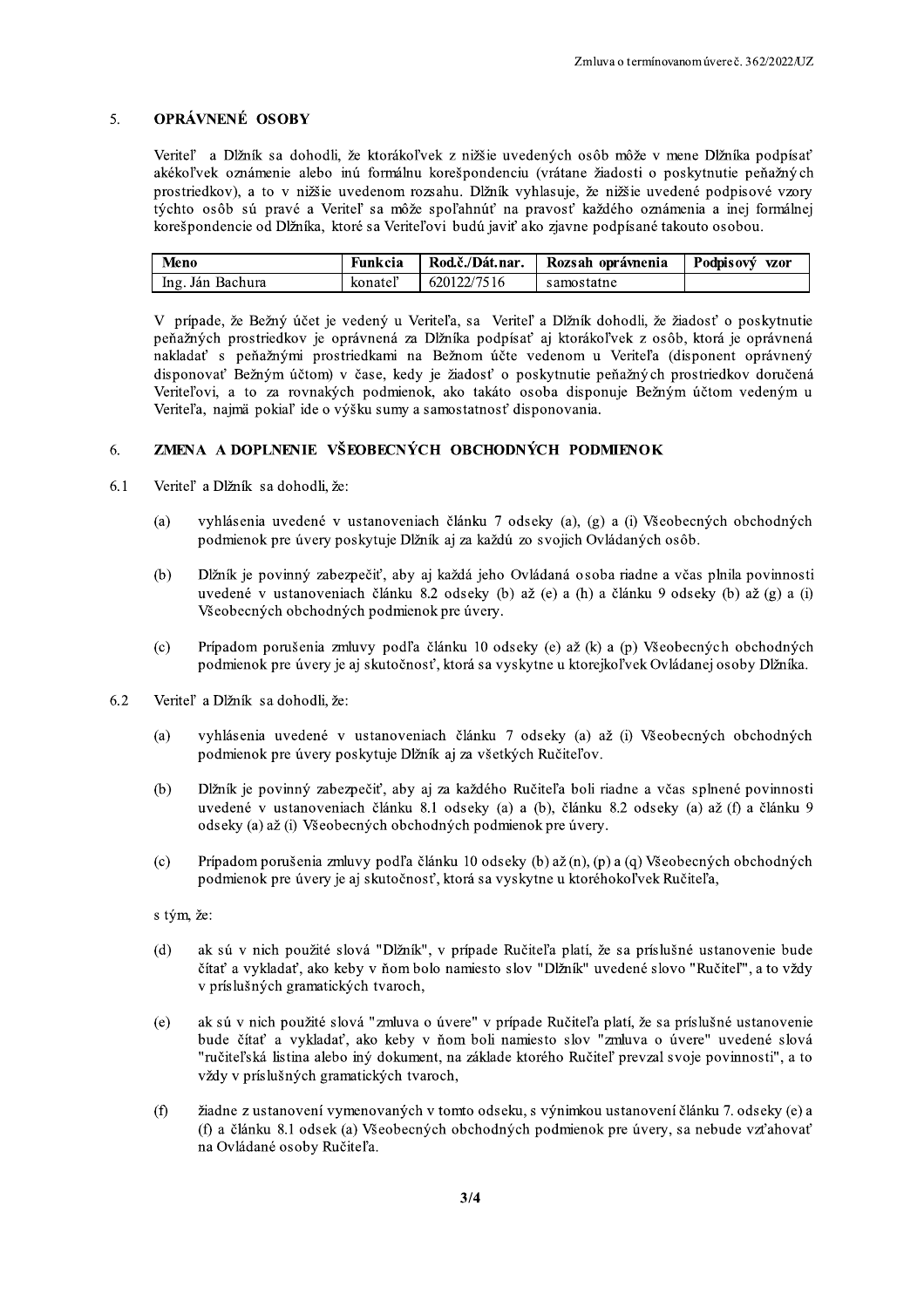6.3 Vyššie uvedené zmeny sa vzťahujú výlučne na zmluvu o úvere a nemajú vplyv na žiaden iný zmluvný vzťah medzi Veriteľom a Dĺžníkom.

#### $7.$ ĎALŠIE OSOBITNE DOHODNUTÉ PODMIENKY

- $7.1$ Okrem povinností, ktoré Dĺžník prevzal v iných ustanoveniach zmluvy o úvere:
	- Dĺžník sa zaväzuje zabezpečiť, aby počas každého dohodnutého obdobia (za posledných 12  $(a)$ kalendárnych mesiacov) boli prostredníctvom Bežného účtu Dĺžníka vedeného u Veriteľa, (prípadne aj prostredníctvom iných bežných účtov Dĺžníka, ak sú vedené u Veriteľa), realizované platby minimálne vo výške 80 % z celkového ročného obratu Dĺžníka.
	- $(b)$ Dĺžník sa zaväzuje najneskôr do 30.06.2022 predložiť Veriteľovi v origináli alebo úradne osvedčenej kópii Výpis z Listu vlastníctva číslo 7934, katastrálne územie Senica, vydaný Okresným úradom Senica, preukazujúci zápis záložného práva v katastri nehnuteľností k Nehnuteľným veciam vo vlastníctve Dĺžníka, ktorých sa týka Zmluva o zriadení záložného práva na nehnuteľné veci, uvedená ako odkladacia podmienka v prílohe Odkladacie podmienky, v časti Dĺžník, vo forme a s obsahom akceptovateľnými pre Veriteľa; ako aj originál oznámenia poisťovni o vzniku záložného práva k týmto Nehnuteľným veciam opatrený potvrdením poisťovne o doručení a akceptovaní podmienok takého oznámenia, vo forme a s obsahom akceptovateľnými pre Veriteľa.
- Ako svoj Bežný účet Dĺžník určuje pre účely tejto zmluvy o úvere účet v tvare IBAN:  $7.2$ SK11 0200 0000 0000 1750 7182, BIC: SUBASKBX.
- V prípadoch, kedy je medzi zmluvnými stranami výslovne dohodnuté doručovanie vybraných  $7.3$ dokumentov elektronicky, je adresou Veriteľa nasledovná emailová adresa: rhebnar@vub.sk, a to až pokiaľ Veriteľ neoznámi Dĺžníkovi zmenu tejto e-mailovej adresy.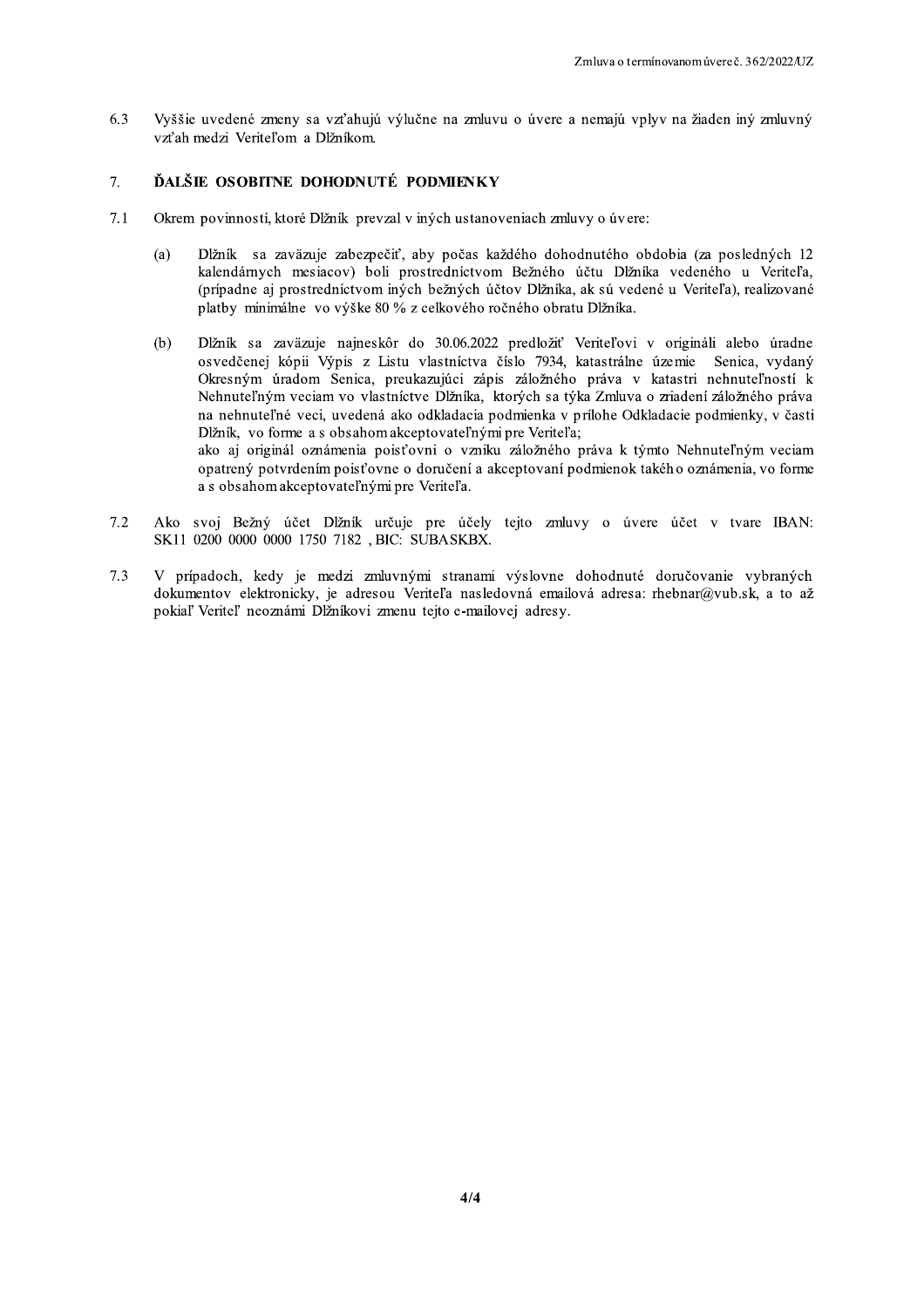

## Príloha

## Všeobecné obchodné podmienky pre úvery

Tento dokument predstavuje Všeobecné obchodné podmienky pre úvery spoločnosti Všeobecná úverová banka, a.s., ktoré sú prílohou a neoddeliteľnou súčasťou zmluvy o úvere uzavretej medzi Veriteľom a Dižníkom, ak nie je medzi Veriteľom a Dižníkom výslovne dohodnuté inak.

#### Výkladové pravidlá a definície  $\blacksquare$

Ak nie je medzi Veriteľom a Dĺžníkom výslovne dohodnuté inak, nasledujúce pojmy uvedené s veľkým písmenom budú mať v zmluve o úvere nižšie uvedený význam:

Bežný účet znamená bežný účet Dižníka, ktorého číslo je uvedené vzmluve o úvere pod označením Bežný účet. V prípade, že je poskytovaný kontokorentný úver, dochádza k poskytnutiu peňažných prostriedkov z kontokorentného úveru na ťarchu Bežného účtu. vedeného u Veriteľa, ak nie je na poskytovanie kontokorentného úveru výslovne dohodnutý iný ako Bežný účet.

Bezpečnostný prvok znamená nástroj jedinečne pridelený Dĺžníkovi, ktorý sa používa na autentřikáciu a autorizáciu Dĺžníka pri využívaní služieb Nonstop banking a Biznis zóna. Bezpečnostné prvky Nonstop banking sú identifikačné číslo (ID), autorizačný SMS kód,<br>jednorazový autorizačný kód generovaný prostredníctvom tokenu alebo mobilného tokenu, VIAMO PIN, m biometrické údaje (napr. odtlačok prsta, rozpoznanie tváre). Bezpečnostné prvky Biznis zóna sú ID, heslo a autorizačný SMS kód.

Biznis zóna je služba Veriteľa, prostredníctvom ktorej je možné vykonávať vybrané bankové obchody a služby na diaľku, na základe spojenia elektronických zariadení cez elektronickú komunikačnú sieť, pričom takáto služba je Dlžníkovi poskytovaná zo strany Veriteľa na základe osobitnej Zmluvy o poskytovaní služieb Biznis zóna.

Cenník Veriteľa znamená aktuálne platný Cenník VÚB, a.s. - Podnikatelia a iné právnické osoby.

CZKAM3PRIRS znamená pre príslušné Úrokové obdobie sadzbu určenú Veriteľom, ako sadzba:

- ktorá sa objaví v čase medzi 12.00 hod. až 13.00 hod. v príslušný deň na strane CZKAM3PRIRS služby Thomson REUTERS  $(a)$ (alebo, ak dôjde k zmene v označení strany alebo k zániku služby, na takej strane takej služby, akú Veriteľ odôvodnene určí ako stranu alebo službu, ktorá svojimi parametrami najviac zodpovedá pôvodnej strane a službe) pre menu CZK a pre obdobie zhodné s príslušným obdobím uvedeným v zmluve o úvere alebo obdobie jemu najbližšie, príčom v prípade, že takto určená sadzba CZKAM3PRIRS bude záporné číslo, pre účely zmluvy o úvere sa použije sadzba CZKAM3PRIRS vo výške 0 (nula); alebo
- ak nie je možné postupovať podľa odseku (a) vyššie, tak sadzba, ktorú Veriteľ v čase medzi 12.00 hod. až 13.00 hod. v príslušný  $(b)$ deň uvedený v zmluve o úvere ponúka najvýznamnejším bankám na európskom medzibankovom trhu ako sadzbu ponúkanú na depozitá pre menu CZK a pre obdobie zhodné s príslušným obdobím uvedenýmy z mluve o úvere alebo obdobie jemu naibližšie.

Daňová zrážka znamená akúkoľvek zrážku dane, splnenie preddavkovej alebo zabezpečovacej povinnosti na daň, ako aj každý poplatok (vrátane úrokov z omeškania a pokút za porušenie povinnosti s nimi súvisiacimi) z platby vykonanej na základe zmluvy o úvere alebo v súvislosti s ňou.

Deň dočerpania úveru znamená pre termínovaný úver ten z nasledovných dní, ktorý nastane skôr:

- deň, kedy je Dĺžníkovi poskytnutá posledná časť peňažných prostriedkov z dohodnutej Celkovej výšky úveru.
- alebo posledný deň Doby na čerpanie, dohodnutý v zmluve o úvere.

Deň poskytnutia znamená každý deň osobitného poskytnutia peňažných prostriedkov, v ktorý dochádza k odpísaniu peňažných prostriedkov:

- z Úverového účtu (v prípade peňažných prostriedkov poskytnutých ako termínovaný úver alebo ako revolvingový úver),
- alebo z toho účtu, na ktorom je poskytovaný kontokorentný úver, spravidla z Bežného účtu (v prípade peňažných prostriedkov poskytnutých ako kontokorentný úver).

Dĺžníkom je subjekt, ktorý je zmluvnou stranou zmluvy o úvere, alebo iný subjekt, ktorý sa zaviazal zaplatiť Veriteľovi pohľadávku a/alebo jej príslušnú časť vyplývajúcu zo zmluvy o úvere na základe prevzatia dlhu alebo pristúpenia k záväzku, a/alebo subjekt, na ktorý prešiel alebo bol prevedený záväzok zaplatiť pohľadávku Veriteľa a/alebo jej príslušnú časť vyplývajúcu zo zmluvy o úvere.

Doba na čerpanie znamená obdobie, ktoré končí dňom, ktorý je uvedený v zmluve o úvere ako posledný deň Doby na čerpanie, prípadne ako posledný deň, kedy je ešte možné poskytnúť peňažné prostriedky: a začína dňom kedy sú splnené všetky nižšie uvedené podmienky: (i) zmluva o úvere je riadne uzavretá, (ii) zmluva o úvere nadobudla účinnosť (najmä v prípade povinne zverejňovanej zmluvy o úvere), a (iii) Veriteľ akceptoval splnenie každej Odkladacej podmienky v prípade, že boli nejaké Odkladacie podmienky dohodnuté.

Elektronický dokument znamená akýkoľvek dokument doručovaný v inej ako listinnej podobe (iný ako Listinný dokument), ktorý spĺňa náležitostí buď písomnej formy alebo trvanlivého média, najmä dokumenty doručované v rámci služby Nonstop banking a služby Biznis zóna, pokaľ Veriteľ nebude súhlasiť inak.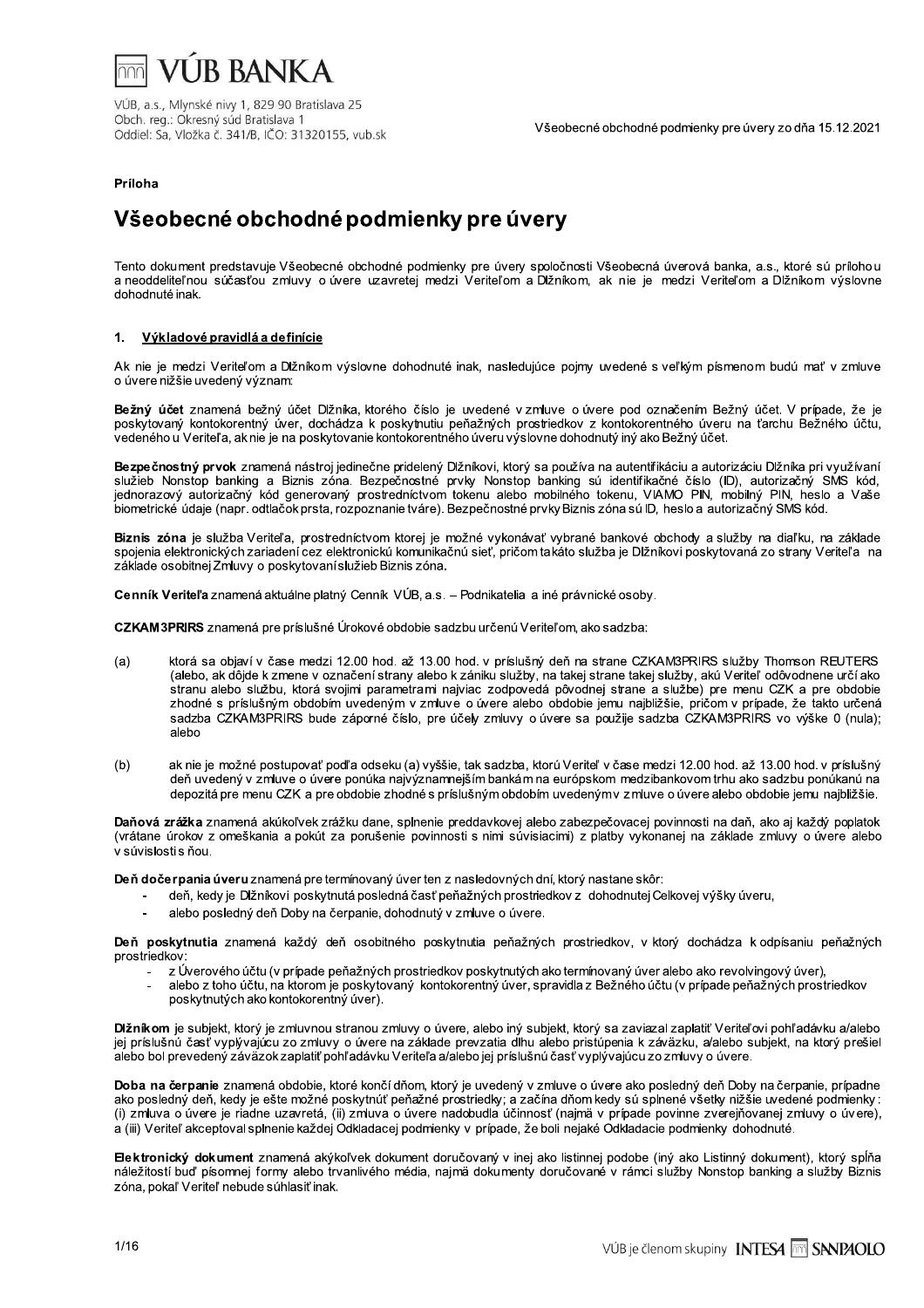## **VUR BANKA**

VÚB, a.s., Mlynské nivy 1, 829 90 Bratislava 25 Obch. reg.: Okresný súd Bratislava 1 Oddiel: Sa, Vložka č. 341/B, IČO: 31320155, vub.sk

Všeobecné obchodné podmienky pre úvery zo dňa 15.12.2021

Elektronický podpis znamená údaje v elektronickej forme, ktoré sú pripojené alebo logicky pridružené k iným údajom v elektronickej forme a ktoré podpisovateľ používa na podpisovanie zmysle Nariadenia Európskeho parlamentu a Rady (EÚ) č. 910/2014 z 23. júla 2014 o elektronickej identifikácií a dôveryhodných službách pre elektronické transakcie na vnútornom trhu a o zrušení smernice 1999/93/ES.

EURIBOR znamená pre príslušné Úrokové obdobie sadzbu určenú Veriteľom ako sadzba, ktorá sa objaví o 11.00 hod. SEČ alebo približne v tomto čase v druhý pracovný deň (t.j. deň, kedy je v prevádzke systém TARGET) pred začiatkom príslušného Úrokového<br>obdobia na strane EURIBOR01 služby Thomson REUTERS (alebo, ak dôjde k zmene v označení strany a strane takej služby, aku Veriteľ odôvodnene určí ako stranu alebo službu, ktorá svojimi parametrami najviac zodpovedá pôvodnej strane a službe) pre príslušnú menu a pre obdobie zhodné s príslušným Úrokovým obdobím. V prípade, že sadzba EURIBOR podľa predchádzajúcej vety bude záporné číslo, pre účely tejto zmluvy o úvere sa použije sadzba EURIBOR vo výške 0 (slovomnula).

EURAB3EIRS znamená pre príslušné Úrokové obdobie sadzbu určenú Veriteľom, ako sadzba:

- $(a)$ ktorá sa objaví v čase medzi 12.00 hod. až 13.00 hod. v príslušný deň na strane EURAB3EIRS služby Thomson REUTERS (alebo, ak dôjde k zmene v označení strany alebo k zániku služby, na takej strane takej služby, akú Veriteľ odôvodnene určí ako stranu alebo službu, ktorá svojimi parametrami najviac zodpovedá pôvodnej strane a službe) pre menu EUR a pre obdobie zhodné s príslušným obdobím uvedeným v zmluve o úvere alebo obdobie jemu najbližšie, pričom v prípade, že takto určená sadzba EURAB3EIRS bude záporné číslo, pre účely teito zmluvy o úvere sa použije sadzba EURAB3EIRS vo výške 0 (nula): alebo
- ak nie je možné postupovať podľa odseku (a) vyššie, tak sadzba, ktorú Veriteľ v čase medzi 12.00 hod. až 13.00 hod. v príslušný  $(b)$ deň uvedený v zmluve o úvere ponúka najvýznamnejším bankám na európskom medzibankovom trhu ako sadzbu ponúkanú na depozitá pre menu EUR a pre obdobie zhodné s príslušným obdobím uvedeným v zmluve o úvere alebo obdobie jemu najbližšie.

Finančný dokument znamená (i) zmluvu o úvere. (ii) každú a ktorúkoľvek Ručiteľskú listinu vystavenú každým a ktorýmkoľvek Ručiteľom v súvislosti so zmluvou o úvere, (iii) ako aj akúkoľvek inú zmluvu ktorá je uzavretá, alebo iný dokument ktorý je vystavený - v súvislosti so zmluvou o úvere, nielen ale najmä za účelom priameho alebo nepriameho zabezpečenia záväzkov Dlžníka zo zmluvy o úvere.

Finančný trh znamená medzibankový trh krajín eurozóny.

Fixná úroková sadzba znamená sadzbu uvedenú pod týmto označením v zmluve o úvere, ktorá sa použije pre všetky peňažné prostriedky a po celú dobu, kedy sú podľa zmluvy o úvere poskytnuté a nesplatené, pokiaľ nie je dohodnuté inak.

Fixovaná úroková sadzba znamená pohyblivú úrokovú sadzbu, určenú pre prvé Úrokové obdobie (ďalej Úrokové obdobie v prípade Fixovanej úrokovej sadzby aj ako Fixované obdobie) ako sadzbu, výška ktorej je uvedená v zmluve o úvere, potom pre každé ďalšie nasledujúce Fixované obdobie znamená sadzbu určenú jednostranne Veriteľom, ktorej výšku Veriteľ oznamuje Dižníkovi na výpise<br>z úverového účtu prípadne písomným oznámením, pričom medzi hlavné okolnosti, ktoré môžu ovplyvniť sadzby, patria najmä zmeny na finančných trhoch a obchodná politika Veriteľa, ako aj súvisiace rizikové náklady a celkový rizikový profil Dižníka. vrátane jeho celkovej platobnej disciplíny.

Ak nie je Dižníkovi do uplynutia predchádzajúceho Fixovaného obdobia oznámená nová výška Fixovanej úrokovej sadzby, použije sa pre najbližšie nasledujúce Fixované obdobie tá výška Fixovanej úrokovej sadzby, ktorá bola používaná v predchádzajúcom Fixovanom období.

Listinný dokument znamená akýkoľvek dokument doručovaný v listinnej podobe.

Konečný deň splatnosti znamená dohodnutý deň splatnosti tej (poslednej) splátky istiny poskytnutých peňažných prostriedkov, ktorá je splatná najneskôr.

Koreš pondencia znamená akékoľvek oznámenie, žiadosť (vrátane žiadosti o poskytnutie peňažných prostriedkov), alebo dokument inej formálnej korešpondencie, súvisiaci so zmluvou o úvere alebo iným s ňou súvisiacim dokumentom.

Kvalifikovaný elektronický podpis znamená zdokonalený elektronický podpis vyhotovený s použitím kvalifikovaného zariadenia na vyhotovenie elektronického podpsu a založený na kvalifikovanom certifikáte pre elektronické podpisy v zmysle Nariadenia Európskeho parlamentu a Rady (EÚ) č. 910/2014 z 23. júla 2014 o elektronickej identifikácií a dôveryhodných službách pre elektronické transakcie na vnútornom trhu a o zrušení smernice 1999/93/ES.

LIBOR znamená pre príslušné Úrokové obdobie sadzbu určenú Veriteľom ako sadzba, ktorá sa objaví o 12.00 hod. SEČ alebo približne v tomto čase v druhý pracovný deň (t.j. deň, kedy je v prevádzke medzibankový platobný systém CHAPS v Londýne a v prípade sadzby LIBOR pre menu Euro deň, kedy je v prevádzke systém TARGET) pred začiatkom príslušného Úrokového obdobia na strane LIBOR01 a na strane LIBOR02 služby Thomson REUTERS (alebo, ak dôjde k z mene v označení strany alebo k zániku služby, na takej strane takej služby, akú Veriteľ odôvodnene určí ako stranu alebo službu, ktorá svojimi parametrami najviac zodpovedá pôvodnej strane a službe) pre príslušnú menu a pre obdobie zhodné s príslušným Úrokovým obdobím. V prípade, že sadzba LIBOR podľa predchádzajúcej vety bude záporné číslo, pre účely tejto zmluvy o úvere sa použije sadzba LIBOR vo výške 0 (slovom nula).

Mimoriadna splátka znamená akúkoľvek platbu Dlžníka zo zmluvy o termínovanom úvere, ktorá je vykonaná: (i) v čase skoršom ako bola splatnosť takejto platby a/alebo (ii) vo výške vyššej než bolo splatné v čase vykonania takej platby - pričom sa považuje za predčasné splatenie termínovaného úveru alebo jeho časti, za ktoré je Dlžník zaviazaný platiť poplatok/odplatu, a to aj v prípade, že Veriteľ dá na vykonanie Mimoriadnej splátky súhlas, pokiaľ sa Veriteľ s Dĺžníkom nedohodne inak. Dĺžník nie je oprávnený vykonať Mimoriadnu splátku bez predchádzajúceho písomného súhlasu Veriteľa, vykonanie Mimoriadnej splátky bez predchádzajúceho písomného súhlasu Veriteľa sa považuje za Prípad porušenia zmluvy. Dlžník sa zaväzuje, že o súhlas na vykonanie Mimoriadnej splátky požiada Veriteľa aspoň 15 dní vopred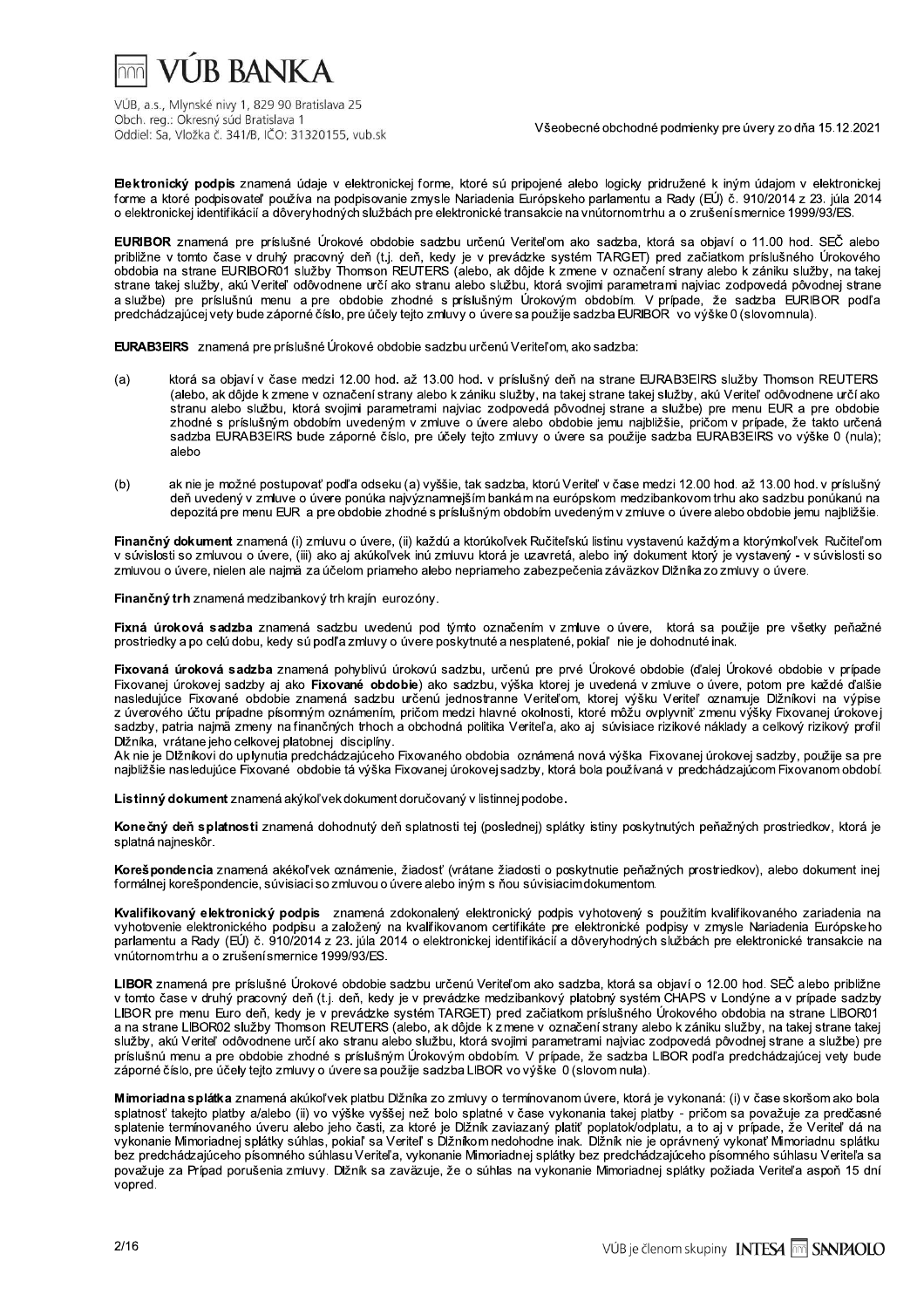

Všeobecné obchodné podmienky pre úvery zo dňa 15.12.2021

Nonstop banking znamená službu Veriteľa, ktorá umožňuje spojenie Dĺžníka s Veriteľom a kontrolu nad produktmi prostredníctvom kanálov elektronického bankovníctva, ktorá je poskytovaná Dĺžníkovi na základe osobitnej Zmluvy o využívaní služieb Nonstop banking. Služba Nonstop banking je členená do kanálov: (i) Internet banking (Mobil banking, VIAMÓ, ePlatby VÚB) a (ii) kontakt (Služba Kontakt, IVR – Automatický hlasový systém).

Odkladacie podmienky znamená podmienky predloženia takých dokumentov, ktoré sú uvedené v zmluve o úvere pod označením Odkladacie podmienky.

Ovládajúca osoba znamená osobu označenú ako ovládajúca osoba v § 66a Obchodného zákonníka.

Ovládaná osoba znamená osobu označenú ako ovládaná osoba v § 66a Obchodného zákonníka.

Podstatný nepriaznivý dopad znamená podstatný nepriaznivý dopad na (a) podnikateľskú a/alebo finančnú situáciu príslušnej osoby; a/alebo (b) schopnosť príslušnej osoby plniť jej záväzky podľa zmluvy o úvere, ručiteľskej listiny alebo iného súvisiaceho dokumentu; a/alebo (c) platnosť alebo vymožiteľ nosť zmluvy o úvere, ručiteľskej listiny alebo iného súvisiaceho dokumentu.

Pracovný deň znamená deň, ktorý nie je dňom pracovného pokoja podľa zákona č. 241/1993 Zz. o štátnych sviatkoch, dňoch pracovného pokoja a pamätných dňoch v znení neskorších predpisov a podľa zákona č. 311/2001 Z.z. Zákonník práce v znení neskorších predpisov

PRIBOR znamená pre príslušné Úrokové obdobie sadzbu určenú Veriteľom ako sadzba, ktorá sa objaví o 11.00 hod. SEČ alebo približne v tomto čase v druhý pracovný deň (t.j. deň, kedy je v prevádzke medzibankový platobný systém CERTIS v Prahe) pred začiatkom príslušného Úrokového obdobia na strane PRIBOR= služby Thomson REUTERS (alebo, ak dôjde k zmene v označení strany alebo k zániku služby, na takej strane takej služby, akú Veriteľ odôvodnene určí ako stranu alebo službu, ktorá svojimi parametrami najviac<br>zodpovedá pôvodnej strane a službe) pre príslušnú menu a pre obdobie zhodné s príslušným Ú PRIBOR podľa predchádzajúcej vety bude záporné číslo, pre účely tejto zmluvy o úvere sa použije sadzba PRIBOR vo výške 0 (slovom nula).

Prípad porušenia zmluvy znamená ktorúkoľ vek zo skutočností, ktoré sú takto nazvané v článku 10 nižšie.

Prostriedok diaľkovej komunikácie znamená spôsob, ktorý sa môže bez súčasnej fyzickej prítomnosti poskytovateľa platobných služieb a používania platobných služieb použiť na uzatvorenie zmluvy, prípadne iného dokumentu. Ide najmä, nie však výlučne o služby Nonstop banking, MultiCash, Biznis zóna a InBiz.

Ručiteľ znamená každú osobu, ktorá ručí za záväzky Dlžníka vyplývajúce zo zmluvy o úvere alebo súvisiace s ňou.

Sankcie znamenajú akékoľvek obchodné, územné, ekonomické, komoditné alebo finančné sankcie, embargá alebo iné podobné reštriktívne opatrenia vyplývajúce z akéhokoľvek predpisu alebo iného rozhodnutia akejkoľvek Sankčnej autority.

Sankcionovaná osoba znamená fyzickú alebo právnickú osobu, ktorá:

- $(a)$ je uvedená v Sankčnom zozname, je priamo alebo nepriamo vlastnená takou osobou, priamo alebo nepriamo vlastní takú osobu alebo je osobou konajúcou v mene takej osoby;
- má sídlo alebo vykonáva svoju činnosť v štáte alebo na území, ktoré je postihnuté Sankciami, je zriadená podľa právneho poriadku  $(b)$ takého štátu alebo územia, je priamo alebo nepriamo vlastnená takým štátom alebo územím alebo je osobou konajúcou v mene takého štátu alebo územia; alebo
- je inak dotknutá akýmikoľvek Sankciami.  $(c)$

Sankčná autorita znamená:

- $(a)$ Organizáciu spojených národov;
- $(b)$ Spojené štáty americké;
- $(c)$ Európsku úniu alebo ktorýkoľvek z jej členských štátov; alebo
- akýkoľvek orgán alebo agentúru ktoréhokoľvek štátu alebo inštitúcie uvedenej v odsekoch (a) až (c) vyššie, vrátane Ministerstva  $(d)$ zahraničných vecí (DOS) Spojených štátov amerických, Úradu pre kontrolu zahraničných aktív (OFAC) Spojených štátov amerických alebo Pokladnice jej Veličenstva (HMTreasury) Spojeného kráľovstva.

Sankčný zoznam znamená ktorýkoľvek z nasledovných dokumentov (v každom prípade v znení akýchkoľvek jeho zmien a doplnení):  $(a)$ "Specially Designated Nationals and Blocked Persons List" vedený Úradom pre kontrolu zahraničných aktív (OFAC) Spojených štátov amerických;

"Consolidated List of Financial Sanctions Targets" a "Investment Ban List" vedený Pokladnicou jej Veličenstva (HM Treasury)  $(b)$ Spojeného kráľovstva;

 $(c)$ "United Nations Security Council Consolidated List" vedený Organizáciou spojených národov:

 $(d)$ "Consolidated List of persons, groups and entities subject to EU Financial Sanctions" vedený Európskou komisiou; alebo

akýkoľvek podobný zoznam vedený alebo verejne vyhlásený Sankčnou autoritou, ktorý obsahuje identifikačné údaje osôb alebo  $(e)$ inštitúcií dotknutých akýmikoľvek Sankciami.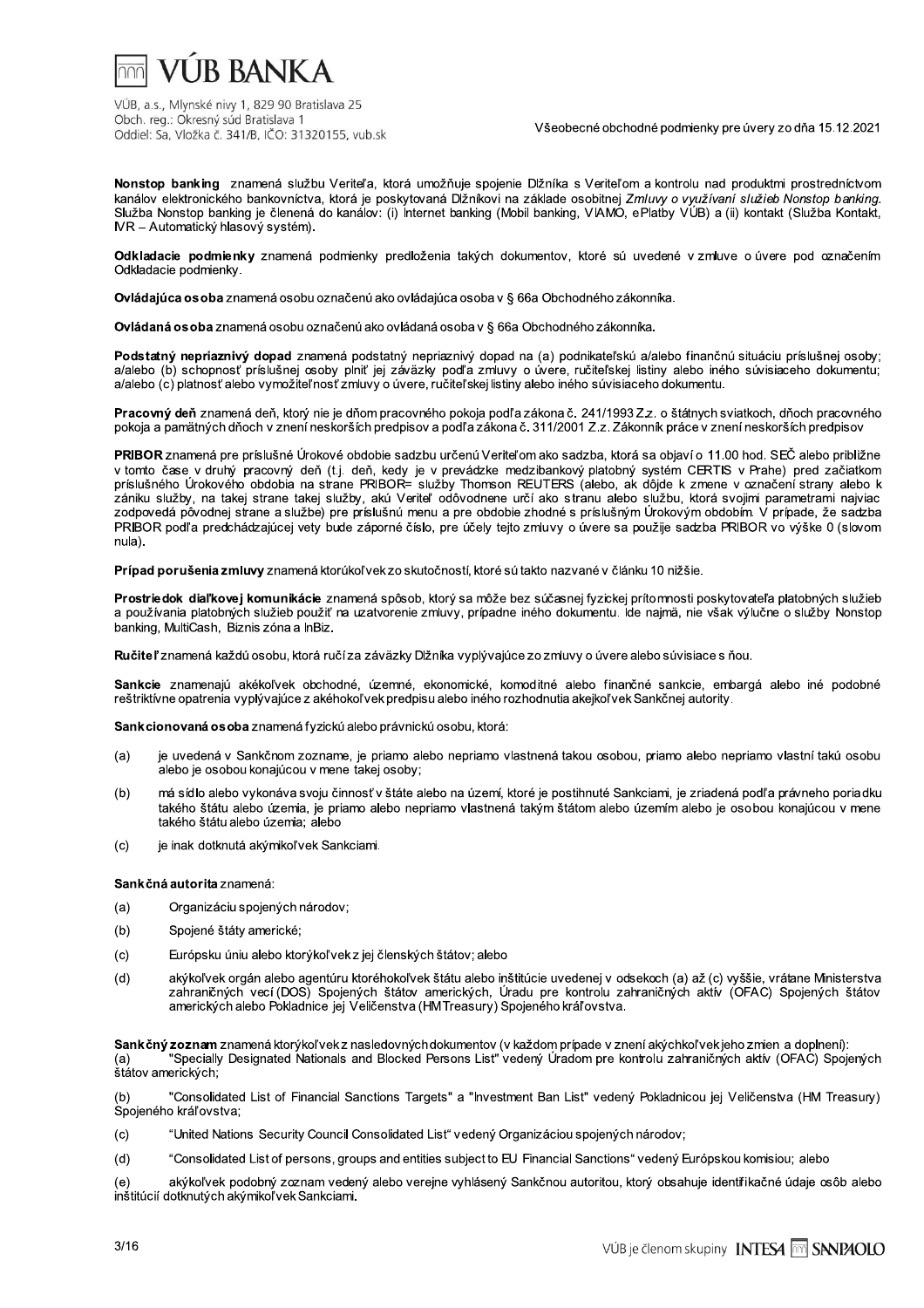

v seobeche obchodne podmienky pre uvery zo dna 15.12.2021

J.  $\mathsf{skupinu}$ osob tvorenu: (i) Dizhikom, (ii) kazdym Rucitelom a (iii) kazdou osobou, która poskytuje zabezpecenie sj Diznika alebo Rucitela zo zmluvy o uvere, ako aj kazdou osobou, ktora je (iv) Ovladanou osobou alebo Ovladajucou osobou ktorejkol vek z osob patriacich pod (i), (ii) alebo (iii) tohto odseku v<sub>)</sub>

pre prisiusne Urokove obdobie sadzbu urcenu Veritelom, ako sadzba:

- VÚB, a.s., Mlynské nivy 1, 829 90 Bratislav<br>Obch. reg.: Okresný súd Bratislava 1<br>Oddiel: Sa, Vložka č. 341/B, IČO: 3132015<br>**Skupina** znamená skupinu osôb tvorenú<br>záväzkov Dlžníka alebo Ručiteľa zo zm<br>ktorejkoľvek z osôb pa bbecné obchodné podmienky pre úvery zo dňa<br>ii) každou osobou, ktorá poskytuje zabezpeče<br>orá je (iv) Ovládanou osobou alebo Ovládajú<br>m, ako sadzba:<br>wedený v zmluve o úvere na strane USDAM3<br>o k zániku služby, na takej strane VÜB, a.s., Mlynské nivy 1, 829 90 Bratislava 25<br>Obch. reg.: Okresný súd Bratislava 1<br>Oddiel: Sa, Vložka č. 341/B, ICO: 31320155, vub.sk<br>**Skupina z**namená skupinu osôb Morenú: (i) Džinkom, (ii) každým Ručiteľom a (iii) každ Všeobecné obchodné podmie<br>aždým Ručiteľom a (iii) každou osobou, ktorá<br>aj každou osobou, ktorá je (iv) Ovládanou os<br>eku vyššie.<br>dzbu určenú Veriteľom, ako sadzba:<br>hod. v príslušný deň uvedený v zmluve o úveroznačení strany Všeobecné obchodné podmienky pre úver<br>eľom a (iii) každou osobou, ktorá poskytuje za<br>sobou, ktorá je (iv) Ovládanou osobou alebo<br>Veriteľom, ako sadzba:<br>šný deň uvedený v zmluve o úvere na strane lany alebo k zániku služby, podmienky pre úvery zo dňa 15.12.2021<br>1, ktorá poskytuje zabezpečenie splnenia<br>1990 o osobou alebo Ovládajúcou osobou<br>1990 o úvere na strane USDAM3LIRS služby<br>1, na takej strane takej služby, akú Veriteľ<br>dá pôvodnej strane Skupina znamená skupinu osôb tvorenú: (i) Dlžníkom, (ii) každým Ručiteľ<br>Záväzkov Dlžníka alebo Ručiteľa zo zmluvy o úvere, ako aj každým Ručiteľ<br>Záväzkov Dlžníka alebo Ručiteľa zo zmluvy o úvere, ako aj každou oso<br>ktorejko Skupina znamená skupinu osôb tvorenú: (i) Džníkom, (ii) každým Ručiteľom a (iii) každou osobo záväzkov Džníka alebo Ručiteľa zo zmluvy o úvere, ako aj každou osobou, ktorá je (iv) Ovlád<br>
ktorejkoľvek z osôb patriacich pod sa objavi v čase medzi 12.00 hod. az 13.00 hod. v príslusný den uvedený v zmluve o uvere na strane USDAMBLIRS sluzby Thomson REUTERS (alebo, ak dojde k zmene v označeni strany alebo k zaniku služby, na takej strane takej služby, aku Veritel dým Ručiteľom a (iii) každou osobou, ktorá po<br>každou osobou, ktorá je (iv) Ovládanou osob<br>každou osobou, ktorá je (iv) Ovládanou osob<br>u vyššie.<br>d. v príslušný deň uvedený v zmluve o úvere r<br>načení strany alebo k zániku slu odovodnené urci ako stránu alebo službu, która svojimi parametrami najviac zodpoveda povodnej stráne a službe) pre menu orenu: (I) Diznikom, (II) kazdym Kučiteľom a (II<br>co zmluvy o úvere, ako aj každou osobou, kt<br>(i), (ii) alebo (iii) tohto odseku vyššie.<br>šné Úrokové obdobie sadzbu určenú Veriteľom<br>dzi 12.00 hod. až 13.00 hod. v príslušný d na (III) kazdou osobou, ktorá poskytuje zabezju, ktorá je (iv) Ovládanou osobou alebo Ovládanou<br>U, ktorá je (iv) Ovládanou osobou alebo Ovládanou<br>teľom, ako sadzba:<br>deň uvedený v zmluve o úvere na strane USD,<br>alebo k zánik USD a pre obdobie znodne s prisiusnym obdobím uvedenym v zmluve o uvere alebo obdobie jemu najblizsie, pricom v pripade, ze takto urcena sadzba USDAM3LIRS bude zaporne cisio, pre ucely zmluvy o uvere sa pouzije sadzba USDAM3LIRS vo vyske<br>. SDAM3LIRS znamená pre príslušné Úrokové<br>
SDAM3LIRS znamená pre príslušné Úrokové<br>
a) ktorá sa objaví v čase medzi 12.00 ho<br>
Thomson REUTERS (alebo, ak dôjde<br>
odôvodnene určí ako stranu alebo sl<br>
USD a pre odobie zhodné s p ) (i), (ii) alebo (ili) tonto otseku vyssie.<br>
lušné Úrokové obdobie sadzbu určenú Veriteľo<br>
medzi 12.00 hod. až 13.00 hod. v príslušný deř<br>
lebo, ak dôjde k zmene v označení strany alebo,<br>
stranu alebo službu, ktorá svojim 0 (nula); alebo hod. v príslušný deň uvedený v zmluve o úver<br>označení strany alebo k zániku služby, na tak<br>svojimi parametrami najviac zodpovedá pôvo<br>n uvedeným v zmluve o úvere alebo obdobie je<br>prné číslo, pre účely zmluvy o úvere sa pou Thomson REUTERS (alebo, ak dôjde k zme<br>odôvodnene určí ako stranu alebo službu,<br>USD a pre obdobie zhodné s príslušným obe<br>že takto určená sadzba USDAM3LIRS bude<br>0 (nula); alebo<br>ak nie je možné postupovať podľa odseku (a<br>eň
	- (b) ak nie je mozne postupovat podľa odseku (a) vyssie, tak sadzba, któru veriteľ v čáse medzi 12.00 hod. az 13.00 hod. V prislus ny den uvedeny v tejto zmluve o uvere ponuka najvyznamnejsim bankam na europskom medzibankovom trnu ako sadzbu. ponukanu na depozita pre menu USD a pre obdobie znodne s prisiusnym obdobim uvedenym v zmluve o uvere alebo obdobie jemu najblizsie. že takto určená sadzba USDAM3LIF<br>
	0 (nula); alebo<br>
	(b) ak nie je možné postupovať podľa od<br>
	deň uvedený v tejto zmluve o úve<br>
	ponúkanú na depozitá pre menu US<br>
	jemu najbližšie.<br>
	Úverový účet znamená evidenčný účet vede<br>
	kt 0 (nula); alebo<br>
	(b) ak nie je možné postupova<br>
	deň uvedený v tejto zmlu<br>
	ponúkanú na depozitá pre<br>
	jemu najbližšie.<br> **Úverový účet** znamená evidenčný<br>
	ktorého dochádza k poskytnutiu pe<br>
	zasielanom Dlžníkovi.<br> **Úrokové ob** ba, ktorú Veriteľ v čase medzi 12.00 hod. až 1:<br>jším bankám na európskom medzibankovom<br>s príslušným obdobím uvedeným v zmluve o<br>s termínovaným úverom alebo revolvingovým<br>prého číslo Veriteľ oznámi Dĺžníkovi vo výpis<br>ORu, L deň uvedený v tejto zmluve o úvere<br>
	ponúkanú na depozitá pre menu USD a<br>
	jemu najbližšie.<br>
	Úverový účet znamená evidenčný účet vedený v<br>
	ktorého dochádza k poskytnutiu peňažných pros<br>
	zasielanom Dlžníkovi.<br>
	Úrokové obdobie

 $\mathbb{Z}^2$ evidenchy ucet vedeny Veriterom v suvisiosti s terminovanym uverom alebo revolvingovym uverom, na tarchu ktoreho dochadza k poskytnutiu penaznych prostriedkov z uveru a ktoreho cislo veriteľ oznami Diznikovi vo vypise z Uveroveho uctu zasielanom Diznikovi.

#### Úrokové obdobie znamená:

- pripade ponyblivej urokovej sadzby pocitanej s pomocou EURIBORu, LIBORu alebo PRIBORu, obdobie, ktoreno dizka je u v zmluve o uvere, a ktore plynie nasledovne:
	- (i) prve Urokove obdobie sa začina:
- e o úvere alebo obdobie<br>prvým úverom, na ťarchu<br>výpise z Úverového účtu<br>ktorého dĺžka je určená<br>peňažných prostriedkov<br>v zmluve o úvere nie je<br>t požiadať o poskytnutie<br>dobia a vzťahuie sa na (A) v pripade terminovaneno a revolvingoveno uveru v Den poskytnutia prvej osobitne poskytnutej casti penaznych prostriedkov a vztanuje sa na vsetky penazne prostriedky poskytnute pocas prveno Urokoveno obdobia, pokiaľ v zmluve o uvere nie je uvedené inak: ınaк;<br>.
	- (B) v pripade kontokorentneno uveru v den, kedy je Diznik podľa zmuvy o uvere opravneny prvykrat poziadať o poskytnutie penaznych prostriedkov, pokiaľ v zmluve o uvere nie je uvedené inak;
	- (ii) kazde nasiedujuce Urokove obdobie sa začina momentom uplynutia predchadzajuceho Urokoveho obdobia a vzťahuje sa na vsetky penazne prostriedky poskytnute pocas tonto Urokoveno obdobia aj na vsetky predtym poskytnute a nesplatene penazne prostriedky a
- u, LIBORu alebo PRIBORu, obdobie, ktorého<br>vtnutia prvej osobitne poskytnutej časti peňažn<br>as prvého Úrokového obdobia, pokiaľ v zmlu<br>ľa zmluvy o úvere oprávnený prvýkrát požia<br>é inak;<br>utia predchádzajúceho Úrokového obdobi bo PRIBORu, obdobie, ktorého dĺžka je urče<br>sobitne poskytnutej časti peňažných prostriedk<br>kového obdobia, pokiaľ v zmluve o úvere nie<br>vere oprávnený prvýkrát požiadať o poskytnu<br>zajúceho Úrokového obdobia a vzťahuje sa<br>šet Deň poskytnutia prvej osobitne poskytnutej č<br>
Deň poskytnutia prvej osobitne poskytnutej č<br>
Sytnuté počas prvého Úrokového obdobia, pol<br>
Dlžník podľa zmluvy o úvere oprávnený prvý<br>
je uvedené inak;<br>
intom uplynutia predchá  $\mathbb{R}^2$ (b) v pripade ponyblivej urokovej sadzby počitanej ako sučet Zakladnej sadzby a marze, obdobie, ktore sa začina v den, ktory je ako den ňažné prostriedky poskytnuté počas prvého Ú<br>úveru v deň, kedy je Dlžník podľa zmluvy c<br>valí v zmluve o úvere nie je uvedené inak;<br>dobie sa začína momentom uplynutia predch<br>kytnuté počas tohto Úrokového obdobia aj na<br>y počí ucinnosti Zakiadnej sadzby uvedeny v oznamení Veritera o novej Zakiadnej sadzbe a konci v den bezprostredne predchadzajúci dnu, uvedené inak;<br>
(B) v prípade kontokorentnéh<br>
peňažných prostriedkov, r<br>
(ii) každé nasledujúce Úrokové všetky peňažné prostriedky p<br>
prostriedky a<br>
(b) v prípade pohyblivej úrokovej sad:<br>
účinnosti Základnej sadzby uvede<br> ik;<br>ki;<br>prostriedkov, pokiaľ v zmluve o úvere nie je Dižník podľa zmluvy o úvere oprávnený prvýkrát požiadať o poskytnutie<br>ornotokorentného úveru v deň, kedy je Dižník podľa zmluvy o úvere oprávnený prvýkrát požiadať o pos ktory je ako den učinnosti Zakladnej sadzby uvedeny v najblizsie nasledujucom oznameni Veriteľa o novej Zakladnej sadzbe, v prípade kontokorentného úveru v deň, kedy je Dlžník podľa zmluvy o úvere oprávnený prvýkrát požiadať o poskytnutie<br>peňažných prostriedkov, poklaľ v zmluve úvere nie je uvedené inak;<br>dé nasledujúce Úrokové obdobie sa začí s vynimkou prveno Urokoveno obdobia, ktoré sa začina:<br>... adzby a marže, obdobie, ktoré sa začína v deň, ktorý je ako dadnej sadzbe a končí v deň bezprostredne predchádzajúci c<br>
nasledujúcom oznámení Veriteľa o novej Základnej sadz<br>
nutia prvej osobitne poskytnutej časti peňažnýc ičítanej ako súčet Základnej sadzby a marže, v<br>známení Veriteľa o novej Základnej sadzbe a<br>sadzby uvedený v najbližšie nasledujúcom<br>ktoré sa začína:<br>obí nesplatené peňažné prostriedky, pokiaľ v z<br>obí nesplatené peňažné pro čína v deň, ktorý je ako deň<br>stredne predchádzajúci dňu,<br>o novej Základnej sadzbe,<br>sti peňažných prostriedkov<br>uvedené inak;<br>rrát požiadať o poskytnutie<br>ne osobitne uvedený Dátum<br>o rámca;<br>sledujúce Fixované obdobie<br>lkov a v (b) v prípade pohyblivej úrokovej sadzby počítanej ako súčet Základnej sadzby a marže, obdobie, ktoré sa začína v deň, ktorý je ako do účinnosti Základnej sadzby uvedený v vanámní Veriteľa o novej Základnej sadzby uvedený
	- (i) v pripade terminovaneno a revolvingoveno uveru v Den poskytnutia prvej osobitne poskytnutej casti penaznych prostriedkov a vzťanuje sa na vsetky v tomto období nesplatene penazne prostriedky, poklal v zmluve o uveré nie je uvedene in inak;
	- (ii) v pripade kontokorentneho uveru v den, kedy je Diznik podra zmluvy o uvere č poziadat o poskytnutie penaznych prostriedkov, ak je vsak v zmiuve o uvere v II. ZAKLADNE PODMIENKY vyslovne osobitne uvedeny D poskytnutia uveroveno ramca, vtedy prve Urokove obdobie začina v den Datumu poskytnutia uveroveno ra šho Úrokového obdobia, ktoré sa začína:<br>
	termínovaného a revolvingového úveru v Deřsa na všetky v tomto období nesplatené peňaží<br>
	kontokorentného úveru v deň, kedy je Dĺžr<br>
	prostriedkov, ak je však v zmluve o úvere v úvero
	- (c) v pripade Fixovanej urokovej sadzby obdobie, któreho dzka je uvedene v zmluve o uvere, pricom kazde nasiedujuce Fixovane obdobie sa zacina momentom uplynutia predchadzajuceho Fixovaneho obdobia  $\,$ a prve Fixovane obdobie zacina:  $\,$ 
		- (i) v pripade terminovaného úveru v Den poskythutia prvej osobitné poskythutej casti penazných prostriedkov a vzťanuje sa na vsetky  $\nu$  tomto obdobil hesplatene penazne prostriedky, pokial  $\nu$  zmiuve o uvere nie je uvedene inak;
		- (ii) v pripade kontokorentneno uveru vlden, kedy je Diznik podľa zmluvy olivere opravneny prvykrat poziadať olposkytnutie  $\beta$ enaznych prostriedkov, a vztanuje sa tiez na vsetky v toritio opdobí nesplatené penazné prostriedky.

Pokiai počas plynutia Fixovaneno obdobia veritel na zladost Diznika Fixovanu urokovu sadzbu mimoriadne upravi, ukonci sa preblenajuće Fixovane obdobie predcasne, a s novou upravenou Fixovanou urokovou sadzbou začné plynut aj nové Fixovane obdobie.

. ZÁKLÁDNÉ PODMIENKY výslovne osobitn<br>v deň Dátumu poskytnutia úverového rámca;<br>é v zmluve o úvere, pričom každé nasledujúce<br>a a prvé Fixované obdobie začína:<br>osskytnutej časti peňažných prostriedkov a vzťávere nie je uved PODMIENKY výslovne osobitne uvedený Dár<br>poskytnutia úverového rámca;<br>vere, pričom každé nasledujúce Fixované obdo<br>ané obdobie začína:<br>ti peňažných prostriedkov a vzťahuje sa na vše<br>vedené inak;<br>vere oprávnený prvýkrát poži  $\mathbf{r}$ (i) v prípade termínovaného úveru v Deň posl<br>v tomto období nesplatené peňažné prostr<br>(ii) v prípade kontokorentného úveru v deň<br>peňažných prostriedkov, a vzťahuje sa tiež<br>Pokiaľ počas plynutia Fixovaného obdobia Veriteľ r platnu a ucinnu saozbu urcenu jednostranne veritelom, która bola pod označením zakladna saozba pre bitne poskytnutej časti peňažných prostriedkov<br>uve o úvere nie je uvedené inak;<br>podľa zmluvy o úvere oprávnený prvýkrát<br>období nesplatené peňažné prostriedky.<br>Fixovanú úrokovú sadzbu mimoriadne upraví,<br>vou sadzbou začne pl ažných prostriedkov a vzťahuje sa na všetky<br>sinak;<br>právnený prvýkrát požiadať o poskytnutie<br>né prostriedky.<br>mimoriadne upraví, ukončí sa prebiehajúce<br>aj nové Fixované obdobie.<br>ola pod označením "Základná sadzba pre<br>le Veri podnikatel ske uvery "pre menu znodnu s menou uveru naposledy oznamena" na webovom sidle veritela, pricom medzi niavne okolnosti, oskytnutia prvej osobitne poskytnutej časti peňažnýc<br>striedky, pokiaľ v zmluve o úvere nie je uvedené inakeň, kedy je Dlžník podľa zmluvy o úvere opráv<br>iež na všetky v tomto období nesplatené peňažné pr<br>aľ na žiadosť Dlžní które możu ovplyvnit zmenu vysky zakladnej sadzby, patri najma: (i) zmena vysky limitnej urokovej sadzby Europskej c to období nesplatené peňažné prostriedky, pol<br>pade kontokorentného úveru v deň, kedy je<br>žných prostriedkov, a vzťahuje sa tiež na všetk<br>plynutia Fixovaného obdobia Veriteľ na žiados<br>obie predčasne, a s novou upravenou Fixo (ii) v tomto období nesplatené peňažné prostriedky, pokiaľ v zmluve o úvere nie je uvedené inák;<br>
(iii) v pripade kontokorenteho úveru v deň, kedy je Džžník podľa zmluvy o úvere oprávnený prvýkrát požiadať o poskytnutie<br>  $R$ EPO tendre pre pripad Zakladnej sadzby stanovenej v mene euro, (ii) zmena vysky sadzby Federal Funds Target Rate FED bade kontokorentného úveru v deň, kedy je<br>iných prostriedkov, a vzťahuje sa tiež na všetky<br>plynutia Fixovaného obdobia Veriteľ na žiadost<br>bie predčasne, a s novou upravenou Fixovan<br>dzba znamená platnú a účinnú sadzbu určer ipeňažných prostriedkov, a vzťahuje sa tiež na všetky v tomto období nesplatené peňažné prostriedky.<br>Pokiaľ počas plynutia Fixované obdobie Veridi na žiadosť Džinka Fixovanú úrokovú sadzbu miromiedne upraví, ukončí sa preb rezervny system USA) pre jednodnove operacie pre pripad Zakladnej sadzby stanovenej v amerických dolaroch, (ili) zmeha a vzťahuje sa tiež na všetky v tomto období nes<br>obdobia Veriteľ na žiadosť Dlžníka Fixovanú ú<br>novou upravenou Fixovanou úrokovou sadzbo<br>nú a účinnú sadzbu určenú jednostranne Ver<br>hodnú s menou úveru naposledy oznámená n<br>y na všetky v tomto období nesplatené peňažné<br>a žiadosť Dlžníka Fixovanú úrokovú sadzbu mi<br>Fixovanou úrokovou sadzbou začne plynúť aj<br>bu určenú jednostranne Veriteľom, ktorá bola<br>veru naposledy oznámená na webovom sídle<br>by, prostriedky.<br>moriadne upraví, ukončí sa prebiehajúce<br>nové Fixované obdobie.<br>a pod označením "Základná sadzba pre<br>jsadzby Európskej centrálnej banky pre<br>sadzby Federal Funds Target Rate FED<br>venej v amerických dolároch, (iii vysky limitnej urokovej sadzby Českej narodnej banky pre dvojtyzdnové REPO tendre pre pripad Zakladnej sadzby stanovenej v ČZK, (IV) nutia Fixovaného obdobia Veriteľ na žiadosť D<br>e predčasne, a s novou upravenou Fixovanou<br>oa znamená platnú a účinnú sadzbu určenú<br>'eny" pre menu zhodnú s menou úveru napos<br>'wniť zmenu výšky Základnej sadzby, patrí najr<br>ten nú úrokovú sadzbu mimoriadne upraví, ukončí<br>Izbou začne plynúť aj nové Fixované obdobie.<br>Veriteľom, ktorá bola pod označením "Záklaná na webovom sídle Veriteľa, pričom medzi l<br>výšky limitnej úrokovej sadzby Európskej centr zmena vysky limitnej urokovej saczby Bank of England pre jednodnove REPO tendre pre pripad Zakladnej saczby stanovenej v GBP, (v) lzbou začne plynúť aj nové Fixované obdobie.<br>
Veriteľom, ktorá bola pod označením "Záklatá na webovom sídle Veriteľa, pričom medzi r<br>Výšky limitnej úrokovej sadzby Európskej centro, (ii) zmena výšky sadzby Federal Funds T<br> ako aj zmeny rozdielov medzi kotovanymi medzibankovymi urokovymi sadzbami a sadzbami uvedenymi pod (i), (ii), (iii), (iv).<br>. ktoré môžu ovplyvniť zmenu výšky Základnej sa<br>týždňové REPO tendre pre prípad Základnej sa<br>týždňové REPO tendre pre prípad Základnej sa<br>(Federálny rezervný systém USA) pre jednodň<br>výšky limitnej úrokovej sadzby Českej náro patrí najmä: (i) zmena výšky limitnej úrokovej<br>
stanovenej v mene euro, (ii) zmena výšky sa<br>
sperácie pre prípad Základnej sadzby stanove<br>
y pre dvojtýždňové REPO tendre pre prípad Z<br>
d pre jednodňové REPO tendre pre prípa nä: (i) zmena výšky limitnej úrokovej sadzby Enej v mene euro, (ii) zmena výšky sadzby Federic prípad Základnej sadzby stanovenej v amtýždňové REPO tendre pre prípad Základnej smlodňové REPO tendre pre prípad Základnej sko erácie pre prípad Základnej sadzby stanoven<br>pre dvojtýždňové REPO tendre pre prípad Zák<br>pre jednodňové REPO tendre pre prípad Zák<br>ými úrokovými sadzbami a sadzbami uvedený<br>ezodplatný prevod, zámenu, nájom, odplatné<br>nedobro

V zmluve o úvere:

predaj, odplatny prevod, bezodplatny prevod, zamenu, najom, odplatne alebo bezodplatne prenechanie do uzivanja, vypozičku, a to tak gobrovorne ako aj negobrovorne (napr. v pripade exekucie), a **nakladat** sa bude vykladat v sulade s vyssie uvedenym, pricom za nakladanie s pozemkom sa povazuje aj akakoivek cinnost smerujuca k vzniku alebo zmene stavby na  $\tt{takomto pozemku, pokiai, ide o cinnost bez precnadzajućeno pisomneno sunasu veritela;$ v Českej národnej banky pre dvojtýždňové REI<br>Sadzby Bank of England pre jednodňové REI<br>sadzby Bank of England pre jednodňové REI<br>kótovanými medzibankovými úrokovými sadzb<br>daj, odplatný prevod, bezodplatný prevod, z<br>tak dob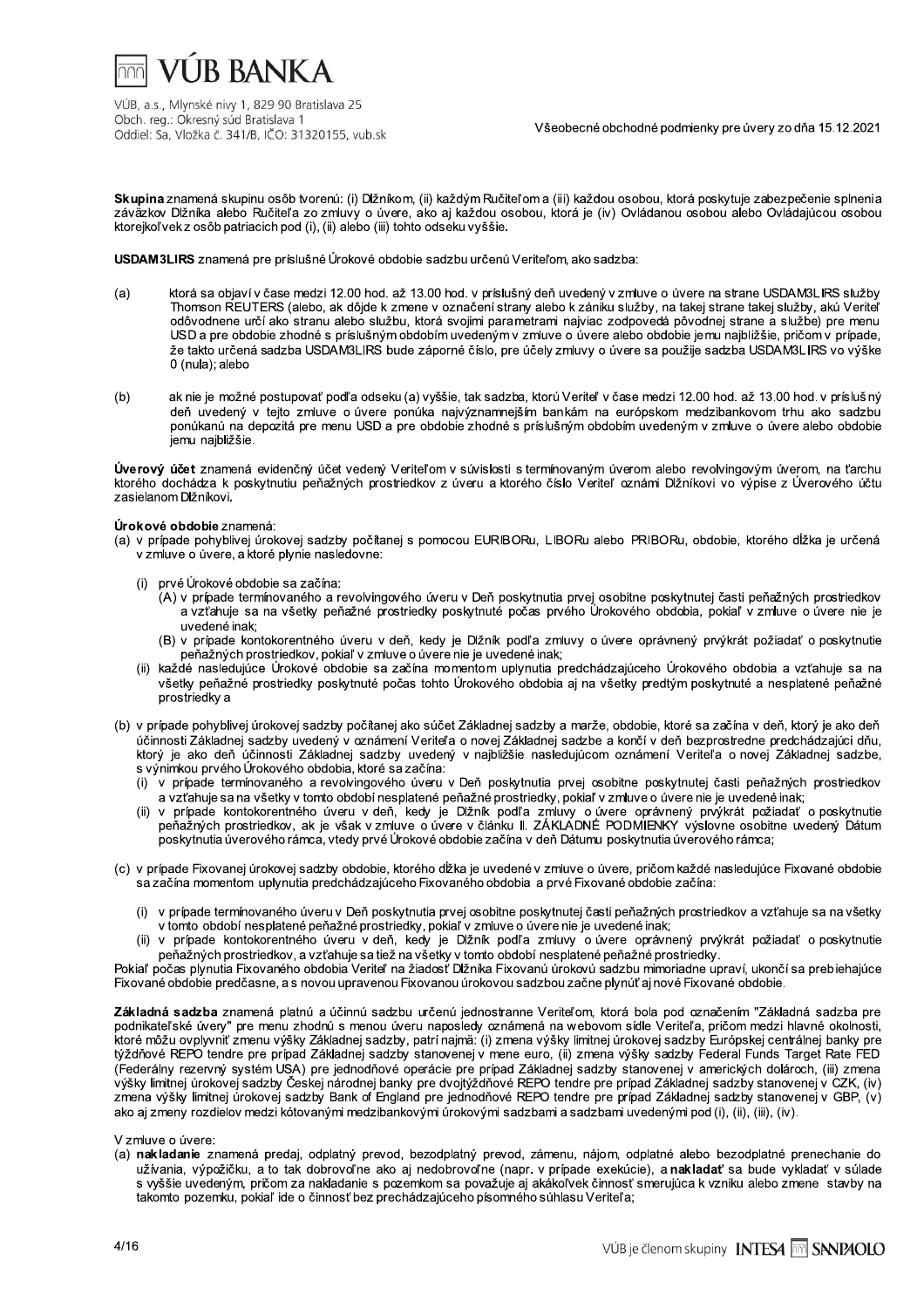

Všeobecné obchodné podmienky pre úvery zo dňa 15.12.2021

- (b) má sa za to, že Prípad porušenia zmluvy trvá alebo pretrváva ak Dižník tento stav neodstránil alebo ak sa Veriteľ práv vyplívajúcich z tohto stavu písomne nevzdal:
- (c) každý odkaz na osobu (vrátane Veriteľa a Dlžníka) zahŕňa aj jej právnych nástupcov ako aj postupníkov a nadobúdateľov práv alebo záväzkov, ktorí sa stali postupníkmi alebo nadobúdateľmi práv alebo záväzkov v súlade so zmluvou, do práv a/alebo povinností z ktorej vstúpili:
- (d) každý odkaz na akýkoľvek dokument (vrátane zmluvy o úvere) znamená príslušný dokument v znení jeho dodatkov a iných zmien.

#### $2.$ <u>Úver</u>

Podľa spôsobu poskytnutia a vrátenia peňažných prostriedkov uvedeného vzmluve o úvere Veriteľ môže poskytnúť úver ako (a) termínovaný úver, alebo (b) revolvingový úver, alebo (c) kontokorentný úver.

Termínovaný úver je úver, z ktorého môžu byť podľa dohody Dlžníka a Veriteľa poskytnuté peňažné prostriedky jednorazovo alebo na viac krát až do dohodnutej výšky úveru stanovenej v zmluve o úvere, pričom Dĺžník je povinný poskytnuté peňažné prostriedky vrátiť v splátkach alebo jednorazovo podľa dohody stanovenej v zmluve o úvere, a pričom poskytnuté peňažné prostriedky, ktoré už Dlžník raz vrátil, nie je možné opätovne poskytnúť.

Revolvingový úver je úver, z ktorého môžu byť poskytnuté peňažné prostriedky na viackrát podľa limitov celkovej výšky úveru pre príslušné obdobia, ktoré sú uvedené v zmluve o úvere a v rámci každého takéhoto obdobia jednorazovo alebo na viackráť až do výšky limitu celkovej výšky úveru pre príslušné obdobie, pričom s výnimkou posledného obdobia je Dĺžník v posledný deň každého obdobia povinný poskytnuté peňažné prostriedky vrátiť tak, aby v tento deň celková čiastka všetkých poskytnutých peňažných prostriedkov neprevyšovala celkovú výšku úveru stanovenú pre nasledujúce obdobie a v posledný deň posledného obdobia je Dĺžník povinný vrátiť všetky poskytnuté a nesplatené peňažné prostriedky. Poskytnuté peňažné prostriedky, ktoré už boli raz vrátené je možné podľa zmluvy o úvere opätovne poskytnúť len podľa limitov celkovej výšky úveru a na obdobia uvedené v zmluve o úvere.

Kontokorentný úver je úver, z ktorého môžu byť peňažné prostriedky poskytnuté na vjackrát podľa limitov celkovej výšky úveru pre príslušné obdobia, ktoré sú uvedené v zmluve o úvere a v rámci každého takéhoto obdobia na viackrát až do výšky limitu celkovej výšky .<br>úveru pre príslušné obdobie, a to formou vykonania príkazov na úhradu platieb Dlžníka z Bežného účtu vedeného u Veriteľa alebo akoukoľvek inou písomne dohodnutou formou nakladania so zostatkom na Bežnom účte vedenom u Veriteľa, aj keď na to Dĺžník nemá na tomto účte dostatok peňažných prostriedkov, pričom s výnimkou posledného obdobia je Dlžník v posledný deň každého obdobia povinný poskytnuté peňažné prostriedky vrátiť tak, aby v tento deň celková čiastka všetkých poskytnutých peňažných prostriedkov neprevyšovala celkovú výšku úveru stanovenú pre nasledujúce obdobie a v posledný deň posledného obdobia je Dĺžník povinný vrátiť všetky poskytnuté a nesplatené peňažné prostriedky.

Ak Dĺžník žiada o poskytnutie peňažných prostriedkov za účelom vyplatenia faktúr, ktoré Dĺžník predkladá spolu so Žiadosťou o poskytnutie peňažných prostriedkov, poskytuje Veriteľ peňažné prostriedky (čerpanie úveru) zásadne len priamo na účet tretej osoby, uvedený vo faktúre - pokiaľ Veriteľ nebude výslovne súhlasiť s tým, aby boli takéto peňažné prostriedky poskytnuté pripísaním na Bežný účet Dĺžníka, Ak je v zmluve dohodnutým účelom úveru splatenie iného úveru/iných úverov (ďalej len "Pôvodný úver") poskytuje Veriteľ veriteľ nebude výslovne súhlasiť s tým, aby boli takéto peňažné prostriedky poskytnuté priamo na úverový účet Pôvodného úveru - pokiaľ<br>Veriteľ nebude výslovne súhlasiť s tým, aby boli takéto peňažné prostriedky poskytnuté

#### Odkladacie podmienky  $\mathbf{3}$

Ak sú v zmluve o úvere dohodnuté Odkladacie podmienky, Dlžník sa zaväzuje, že na svoje náklady zadováži a predloží (alebo zabezpečí, aby tretia osoba v mene, na účet a na zodpovednosť Dižníka predložila) Veriteľovi všetky dokumenty na splnenie Odkladacích podmienok<br>v takej forme a s takým obsahom, aké sú pre Veriteľa akceptovateľné. Veriteľ nie je povin forma alebo obsah dokumentov Odkladacích podmienok predložených Veriteľovi, nebudú pre Veriteľa akceptovateľné.

#### Platby  $\mathbf{4}$

- (a) Ak v zmluve o úvere nie je uvedené, kedy je pohľadávka Veriteľa splatnou, takáto pohľadávka je splatnou najneskôr v tretí pracovný deň odo dňa doručenia výzvy Veriteľa na zaplatenie. S výnimkou prípadu platby formou započítania podľa článku 16 nižšie alebo platby formou inkasa podľačlánku 17 písm. (c) nižšie, Dĺžník uhradí každú dĺžnú čiastku v súvislosti s peňažnými prostriedkami poskytnutými ako termínovaný úver alebo ako revolvingový úver v prospech Úverového účtu a v súvislosti s peňažnými prostriedkami poskytnutými ako kontokorentný úver v prospech Bežného účtu vedeného u Veriteľa, alebo v prospech takého účtu, ktorého číslo bude Dĺžníkovi vopred písomne oznámené Veriteľom, a to v jej deň splatnosti a v mene úveru. Dĺžník (ani žiaden jeho právny nástupca) nemôže započítať žiadnu svoju pohľadávku voči akejkoľvek pohľadávke Veriteľa (ani voči jeho právnemu nástupcovi) vyplývajúcej zo zmluvy o úvere alebo súvisiacej s ňou, pričom pre odstránenie pochybností je dohodnuté, že svoju pohľadávku nemôže Dlžník (ani žiaden jeho právny nástupca) započítať ani počas doby, kedy je akákoľvek pohľadávka Veriteľa zo zmluvy o úvere (alebo z akéhokoľvek s ňou súvisiaceho dokumentu) alebo v súvislosti s ňou, poskytnutá zo strany Veriteľa ako zábezpeka v úverových operáciách Eurosystému.
- (b) V prípade akejkoľvek platby Veriteľovi (vrátane započítania podľa článku 16 nižšie a inkasa podľa článku 17 nižšie), sa platba použiie najprv na zaplatenie čiastok po splatnosti. Ak Veriteľ neurčí inak, platba sa započíta najprv na úhradu splatného úroku z omeškania, potom splatného úroku (v prípade Profihypo úverov následne aj na úhradu poplatku za správu termínovaného úveru/vedenie úverového účtu) a napokon splatnej istiny – prevyšujúca suma platby (Mimoriadna splátka) sa započíta na úhradu nesplatnej istiny<br>počnúc splátkou istiny najbližšie nasledujúcou a pokračujúc splátkami istiny v poradí od najn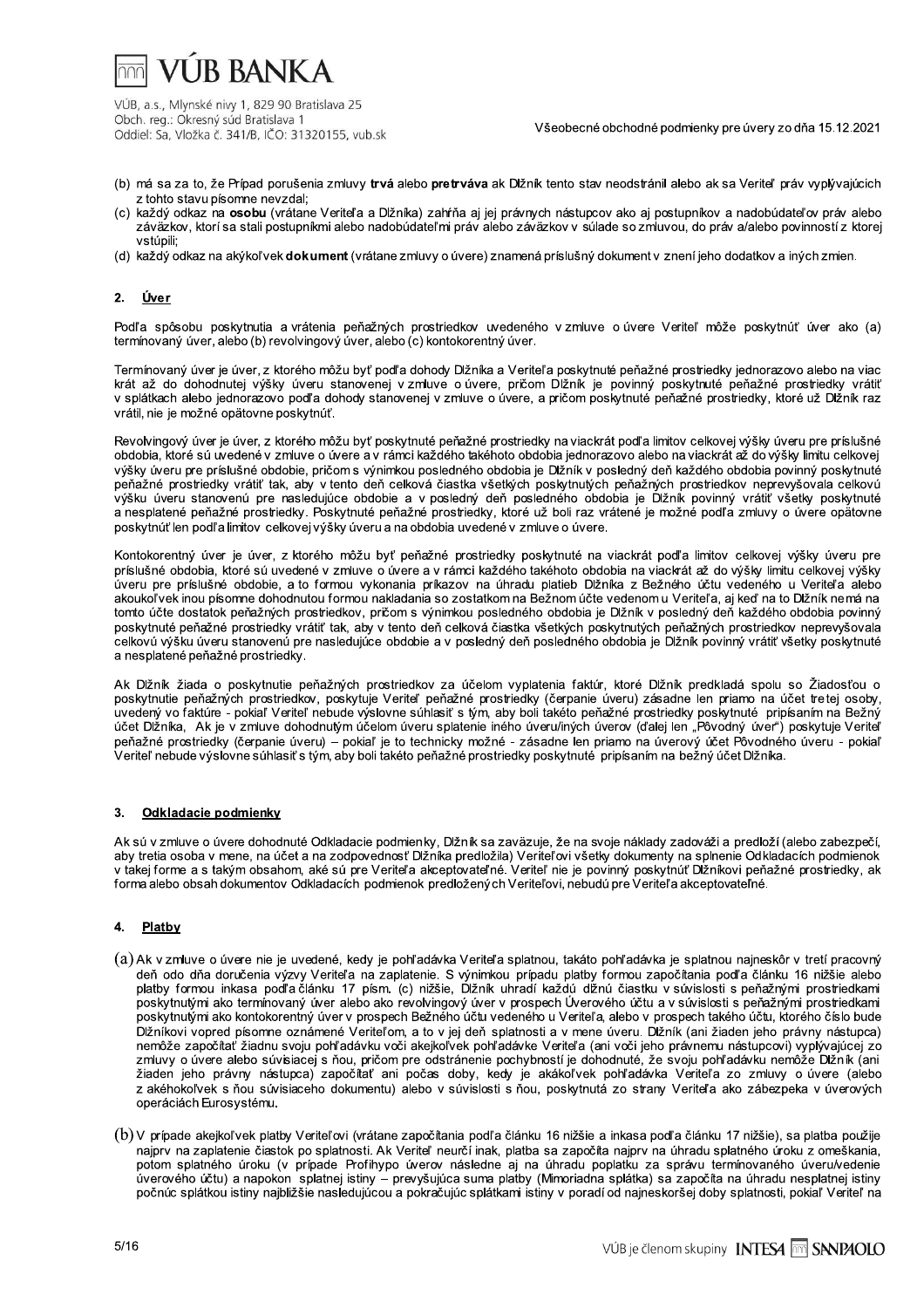

Všeobecné obchodné podmienky pre úvery zo dňa 15.12.2021

žiadosť Dĺžníka nebude súhlasiť s tým, aby sa Mimoriadna splátka použila na rovnomerné zníženie splátok so zachovaním ich doby splatnosti.

(c) Zmluvné strany sa dohodli na vylúčení práva Dlžníka určiť účel platby inak, a na vylúčení príslušných častí ustanovenia § 330 Obchodného zákonníka.

#### 5. Výpočet úroku, úrok z omeškania, úrokové obdobia

Veriteľ oznamuje Základnú sadzbu vyvesením príslušnej sadzby v obchodných priestoroch Veriteľa a jej zverejnením na webovom sídle Veriteľa. Veriteľ a Dĺžník sa dohodli, že každé nové určenie alebo zmena Základnej sadzby je pre Dĺžníka záväzné odo dňa účinnosti príslušnej sadzby uvedeného v oznámení Veriteľa podľa predchádzajúcej vety.

Veriteľ môže určiť a kedykoľvek zmeniť Základnú sadzbu podľa svojho vlastného vyhodnotenia situácie na finančnom trhu, pričom prihliada najmä na okolnosti uvedené v definícii Základnej sadzby.

Ak je úroková sadzba stanovená zmluvou o úvere ako pohyblivá úroková sadzba a počíta sa s pomocou EURIBORu, LIBORu alebo PRIBORu, na všetky poskytnuté peňažné prostriedky sa vzťahujú po sebe nasledujúce Úrokové obdobia.

Ak má byť úrok počítaný s pomocou EURIBORu, LIBORu alebo PRIBORu a ak nebudú existovať hodnoverné a primerané prostriedky na určenie EURIBORu, LIBORu alebo PRIBORu, alebo ak Veriteľ zistí, že jeho skutočné náklady na obstaranie zdrojov na medzibankovom trhu presahujú LIBOR, PRIBOR alebo EURIBOR pre príslušné Úrokové obdobie, Veriteľ

(a) o takejto situácii bez zbytočného odkladu upovedomí Dĺžníka, a

(b) akonáhle to bude prakticky možné stanoví úrokovú sadzbu pre príslušné Úrokové obdobie ako súčet (1) marže uvedenej v zmluve o úvere, a (2) sadzby, ktorú Veriteľ určí, ako percentuálna sadzba p.a. predstavujúca náklad refinancovania Veriteľa z akéhokoľvek zdroja, ktorý si Veriteľ odôvodnene zvolil.

Každá čiastka úroku podľa zmluvy o úvere, stanoveného percentuálne na ročnej báze (p. a.) sa počíta s použitím nasledujúceho vzorca:

 $P = (A^*D^*R) / (360^*100)$ 

Metódou 365/360 dní v roku, kde: (a) P je príslušná čiastka úroku; (b) A je suma, z ktorej sa úrok počíta; (c) D je počet skutočne uplynutých dní, za ktoré sa úrok počíta; (d) R je sadzba stanovená podľa zmluvy o úvere; a (e) \* je znakom násobenia.

Ak Dlžník v prípade termínovaného alebo revolvingového úveru nezaplatí akúkoľvek splatnú čiastku istiny na základe zmluvy o úvere alebo v súvislosti s ňou riadne a včas, zaväzuje sa zaplatiť Veriteľovi za dobu omeškania okrem bežného úroku aj úrok z omeškania vo výške podľa sadzby 5 % p.a.. Ak Dižník v prípade kontokorentného úveru nezaplatí akúkoľvek splatnú čiastku záporného zostatku na účte, na ktorom je mu poskytnutý kontokorentný úver, riadne a včas, zaväzuje sa zaplatiť Veriteľovi za dobu omeškania z tejto splatnej ale nezaplatenej čiastky namiesto bežného úroku len úrok z omeškania vo výške podľa sadzby, ktorou v čase takého omeškania Veriteľ bežne úročí nepovolené prečerpania na bežných účtoch vedených u Veriteľa.

#### 6. Dane

Dĺžník sa zaväzuje vykonať každú platbu podľa zmluvy o úvere alebo v súvislosti s ňou bez zrazenia alebo zadržania akejkoľvek čiastky s výnimkou prípadu, ak je právnymi predpismi požadovaná Daňová zrážka. Ak Dižníkovi ukladá právny predpis povinnosť vykonať Daňovú zrážku, Dlžník musí (a) vykonať Daňovú zrážku v lehote a spôsobom vyžadovaným príslušným právnym predpisom, (b) bezodkladne po vykonaní Daňovej zrážky predložiť Veriteľovi dôkaz o tom, že bola vykonaná, a (c) vykonať platbu Veriteľovi tak, že táto bude zvýšená o takú čiastku, ktorá zabezpečí, aby Veriteľ dostal aj po vykonaní Daňovej zrážky platbu v takej výške, v akej by ju bol býval dostal v prípade, ak by právny predpis neukladal Dlžníkovi povinnosť vykonať Daňovú zrážku.

Každá čiastka splatná Veriteľovi podľa zmluvy o úvere alebo v súvislosti s ňou (vrátane odplát Veriteľa a náhrady jeho účelne a preukázateľne vynaložených výdavkov) je v zmluve o úvere uvedená bez dane z pridanej hodnoty, ktorá môže byť splatná v súvislosti s platbou takej čiastky. Ak bude takáto daň splatná, Dlžník je povinný zaplatiť Veriteľovi okrem samotnej čiastky splatnej podľa zmluvy o úvere alebo v súvislosti s ňou aj príslušnú čiastku takejto dane.

## 7. Záväzné vyhlásenia

Pre účely zmluvy o úvere Dlžník poskytuje Veriteľovi nasledujúce vyhlásenia:

- (a) Dĺžník má (1) právnu subjektivitu, a spôsobilosť na právne úkony podľa právnych predpisov Slovenskej republiky, ako aj riadne oprávnenie vykonávať činnosť, ktorú vykonáva, (2) pričom v prípade, ak je Dĺžník obcou alebo mestom, potom je obcou alebo mestom, ktoré je právnickou osobou podľa zákona č. 369/1990 Zb., alebo zákona č. 401/1990 Zb. alebo zákona č. 377/1990 Zb., všetky uvedené zákony v ich aktuálnom znení, alebo iných zákonov, ktoré ich nahradia, (3) prípadne ak Dlžník je samosprávnym krajom (vyšším územným celkom), je právnickou osobou podľa zákona č. 302/2001 Z. z., v aktuálnom znení, alebo iného zákona, ktorý ho nahradí.
- (b) Dĺžník získal všetky súhlasy a podnikol všetky kroky potrebné podľa: (1) právnych predpisov, (2) svojich interných predpisov a dokumentov, pokiaľ nejaké interné predpisy a dokumenty existujú, ako aj (3) akýchkoľvek iných dokumentov, ktorými je viazaný, na to, aby platne uzavrel zmluvu o úvere a každý iný dokument s ňou súvisiaci, ktorého je zmluvnou stranou a aby plnil všetky povinnosti, ktoré v ňom na seba prevzal, a ak je Dlžník obcou, mestom, alebo samosprávnym krajom, potom Dlžník v súvislosti s uzavretím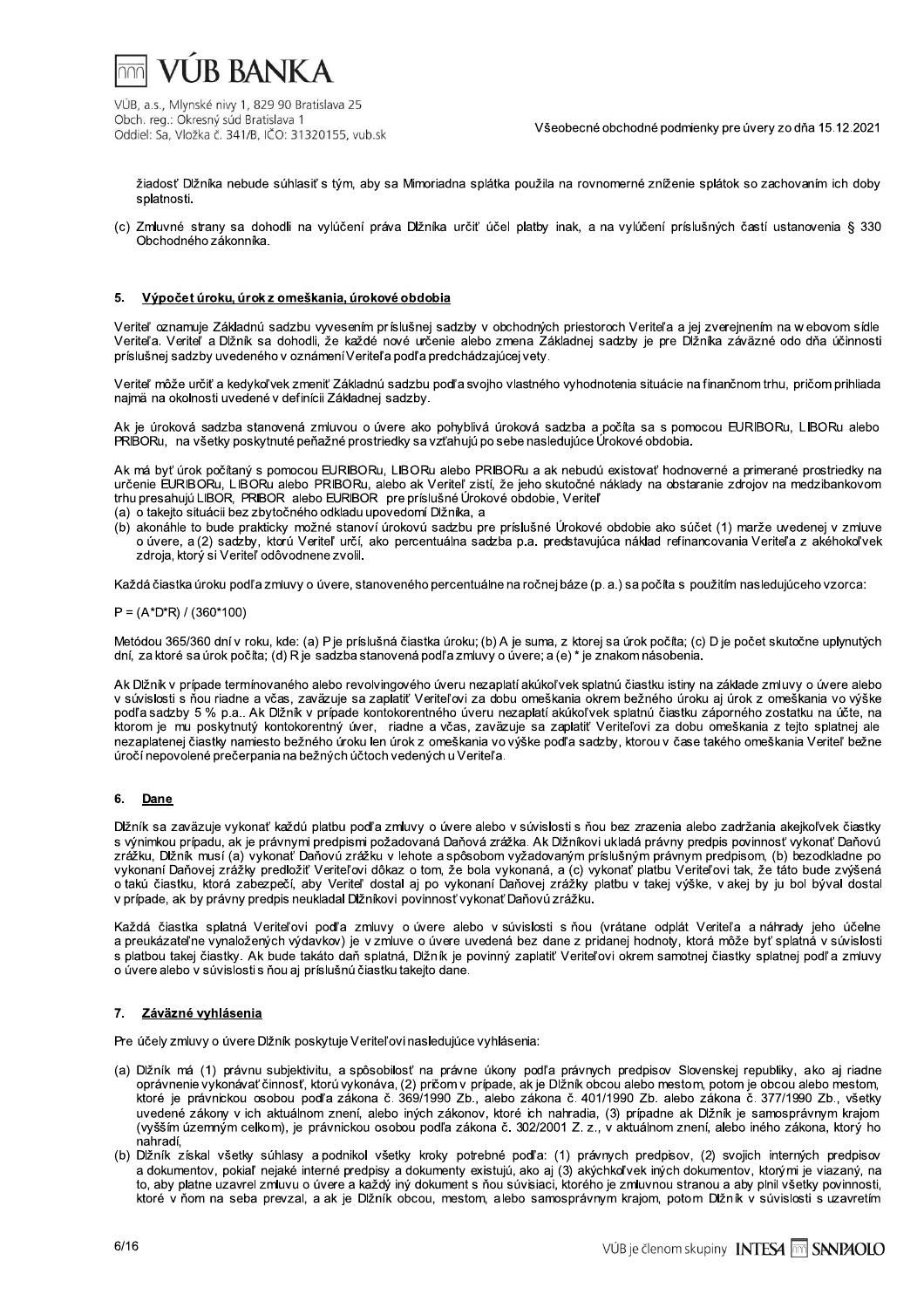

Všeobecné obchodné podmienky pre úvery zo dňa 15.12.2021

zmluvy o úvere a plnením povinností z nei postupoval navyše ai v súlade s pravidlami a postupmi týkajúcimi sa verejného obstarávania podľa príslušných právnych predpisov.

- (c) zmluva o úvere a každý dokument, ktorého je Dlžník zmluvnou stranou v súvislosti so zmluvou o úvere je platný a pre neho záväzný,
- (d) uzavretie zmluvy o úvere a každého dokumentu v súvislosti so zmluvou o úvere, ktorého je Dlžník zmluvnou stranou a jeho plnenie povinností podľa takého dokumentu nie je v rozpore: (1) so žiadnym právnym predpisom, (2) so žiadnym z jeho interných predpisov a dokumentov, pokiaľ nejaké interné predpisy a dokumenty existujú, ani (3) so žiadnym iným dokumentom, ktorým je viazaný,
- (e) riadna účtovná závierka Dlžníka (ak má Dlžník Ovládanú osobu, tak konsolidovaná a ak má Dlžník povinnosť auditu riadnej účtovnej závierky, tak auditovaná) naposledy doručená Veriteľovi (1) bola pripravená v súlade so slovenskými účtovnými predpismi, ktoré boli konzistentne aplikované počas celého účtovného obdobia, za ktoré bola pripravená, (2) poskytuje verný a pravdivý obraz o skutočnostiach, ktoré sú predmetom účtovníctva Dlžníka a o finančnej situácii ku dňu, ku ktorému bola vyhotovená, to všetko za predpokladu, že Dlžník je povinný viesť účtovníctvo podľa osobitných právnych predpisov,
- (f) odo dňa, ku ktorému bola vyhotovená riadna účtovná závierka Dĺžníka (ak má Dĺžník Ovládanú osobu, tak konsolidovaná a ak má Dĺžník povinnosť auditu riadnej účtovnej závierky, tak auditovaná) za posledné účtovné obdobie Dĺžníka predchádzajúce účtovnému obdobiu, v ktorom bola uzavretá zmluva o úvere, nedošlo ku žiadnej podstatnej negatívnej zmene v jeho finančnej situácii (ak má Dĺžník Ovládanú osobu, tak konsolidovanej finančnej situácii), to všetko za predpokladu, že Dĺžník je povinný viesť účtovníctvo podľa osobitných právnych predpisov,
- (g) neprebieha ani nehrozí žiaden spor ani konanie (vrátane súdneho, rozhodcovského a správneho konania), ktoré by mohli, ak by skončili nepriaznivo, mať Podstatný nepriaznivý dopad na Dĺžníka,
- (h) každá informácia predložená Dlžníkom v súvislosti s uzavretím zmluvy o úvere je správna a pravdivá ku dňu, ku ktorému bola predložená a Dĺžník neopomenul predložiť Veriteľovi žiadnu informáciu, ktorej predloženie by spôsobilo, že iná informácia, ktorá bola Veriteľovi predložená by sa stala nepravdivou alebo zavádzajúcou.
- Dĺžník neuznal žiaden svoj dlh formou vykonateľnej notárskej zápisnice voči žiadnej osobe ani nezriadil žiadne záložné právo ani iné  $(i)$ právo zabezpečenia k žiadnemu svojmu existujúcemu alebo budúcemu majetku, ani neposkytol ručenie ani iný spôsob zabezpečenia záväzkov tretej osoby, s výnimkou záložných práv, vykonateľných notárskych zápisníc alebo iných práv zabezpečenia, údaje o ktorých boli písomne oznámené Veriteľovi Dlžníkom pred uzavretímzmluvy o úvere,
- Dlžník pod sankciou okamžitej splatnosti celej dĺžnej sumy ku dňu, kedy sa Veriteľ dozvedel o nepravdivosti tohto vyhlásenia, vrátane  $(i)$ splatnosti úrokov za celú dohodnutú dobu úveru vyhlasuje, že nemá k Veriteľovi osobitný vzťah podľa § 35 zákona o bankách č. 483/2001 Z.z. v znení neskorších predpisov,
- (k) pri vykonaní každej platby podľa zmluvy o úvere alebo v súvislosti s ňou Dlžník použije výhradne finančné prostriedky, ktoré sú jeho vlastníctvom, a v prípade, ak je Dĺžník fyzickou osobou a má prípadne mal bezpodielové spoluvlastníctvo manželov, potom aj finančné prostriedky, ktoré sú v bezpodielovom spoluvlastníctve manželov, prípadne sú súčasťou zaniknutého a zatiaľ nevyporiadaného bezpodielového spoluvlastníctva manželov,
- Dĺžník vystavuje každý dokument a uzatvára každú zmluvu, ktorej je zmluvnou stranou a každý dokument súvisiaci s takou zmluvou,  $(1)$ vo vlastnom mene a na svoj vlastný účet,
- (m) nemá žiadne také záväzky po lehote splatnosti voči žiadnemu daňovému úradu, voči Sociálnej poisťovni, voči zdravotným poisťovniam, colným úradom ani žiadnemu úradu práce, o ktorých by Veriteľa písomne neinformoval pred uzavretím zmluvy o úvere.

#### 8. Informačné povinnosti

- Do času úplného splnenia všetkých peňažných záväzkov na základe Zmluvy a každého s ňou súvisiaceho dokumentu voči Veriteľovi,  $8.1$ sa Dlžník zaväzuje doručovať Veriteľovi nasledovné dokumenty, pričom v prípade dokumentov uvedených v tomto bode 8.1 - bez ohľadu na možnosť doručovania dokumentov ako Listinných alebo Elektronických podľa článku 14. teito prílohy Všeobecné obchodné podmienky pre úvery - sa za doručenie považuje aj doručenie priamo na e-mailovú adresu Veriteľa, uvedenú pre tieto účely v zmluve o úvere:
	- (a) riadnu úplnú (vrátane príloh) účtovnú závierku Dĺžníka (ak má Ovládanú osobu, tak konsolidovanú a ak má povinnosť auditu riadnej účtovnej závierky, tak auditovanú a spolu so správou audítora) za každé z jeho účtovných období, a to bez zbytočného odkladu po tom, ako bola vyhotovená, najneskôr však do 95 dní odo dňa skončenia príslušného účtovného obdobia, to všetko za predpokladu, že Dlžník je povinný viesť účtovníctvo podľa osobitných právnych predpisov; pričom povinnosť podľa tohto bodu (a) má Dĺžník len v prípade, že takýto kompletný dokument nie je verejne dostupný na stránke www registeruz sk
	- (b) kópiu každého podaného daňového priznania k dani z príjmu Dlžníka, vrátane dôkazu o jeho podaní, a to bez zbytočného odkladu po tom, ako bolo podané,
	- (c) priebežné účtovné výkazy Dlžníka za každý kalendárny štvrťrok s výnimkou posledného kalendárneho štvrťroka v roku, a to bez zbytočného odkladu po tom, ako boli vyhotovené, najneskôr však do 30 dní odo dňa skončenia príslušného kalendárneho štvrťroka, avšak u Dlžníka, ktorý je mestom, obcou alebo samosprávnym krajom len za predpokladu, že také dokumenty je Dlžník povinný vyhotovovať.
- 8.2 Do času úplného splnenia všetkých peňažných záväzkov na základe zmluvy o úvere a každého s ňou súvisiaceho dokumentu voči Veriteľovi sa Dĺžník zaväzuje oznamovať Veriteľovi:
	- (a) každú zmenu v postupoch, podľa ktorých sa vyhotovuje riadna účtovná závierka Dlžníka a ďalšie informácie v takom rozsahu, aby umožnili Veriteľovi vykonať porovnanie finančnej situácie Dĺžníka pred zmenou a po zmene, to všetko za predpokladu, že Dĺžník je povinný viesť účtovníctvo podľa osobitných právnych predpisov;
	- (b) každý zámer (1) znížiť základné imanie Dĺžníka, ak Dĺžník základné imanie má, (2) zmeniť obchodné meno, názov, sídlo,<br>štatutárny orgán alebo člena štatutárneho orgánu Dĺžníka, ak ich Dĺžník má a v prípade, že je Dĺžník a/alebo rozhodnutie zmeniť svoje osobné údaje, obchodné meno alebo miesto podnikania, (3) podať návrh na konkurz, reštrukturalizáciu alebo obdobné konanie voči Dĺžníkovi, ukončiť svoju podnikateľskú činnosť, (4) zmeniť právnu formu, ak je to právne možné, vstúpiť do likvidácie alebo rozhodnúť o zrušení bez likvidácie Dlžníka, ak je to právne možné, a to bez zbytočného odkladu po tom, čo sa o takomto zámere dozvie;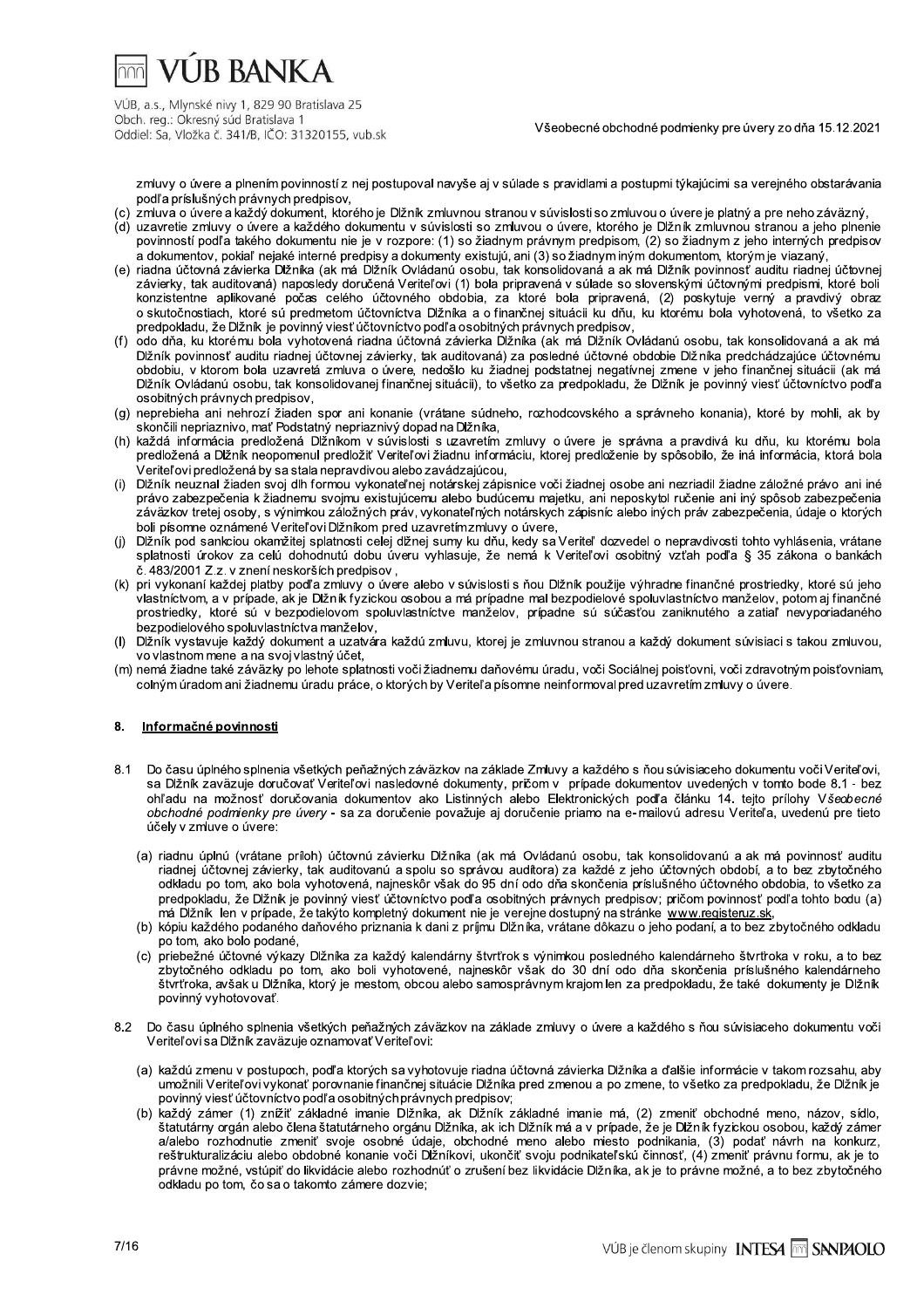# **VUR BANKA**

VÚB, a.s., Mlynské nivy 1, 829 90 Bratislava 25 Obch. reg.: Okresný súd Bratislava 1 Oddiel: Sa, Vložka č. 341/B, IČO: 31320155, vub.sk

Všeobecné obchodné podmienky pre úvery zo dňa 15.12.2021

- (c) každé rozhodnutie príslušného orgánu Dlžníka o veci uvedenej v odseku (b) vyššie, ak taký orgán Dlžníka existuje, a to bez zbytočného odkladu po tom, čo bolo takéto rozhodnutie prijaté:
- (d) informácie o akomkoľvek existujúcom alebo hroziacom spore alebo konaní (vrátane súdneho, rozhodcovského a správneho konania), ktoré by mohli, ak by skončili nepriaznivo, mať Podstatný nepriaznivý dopad na Dlžníka, a to bez zbytočného odkladu po tom, čo sa takéto informácie dozvedel:
- (e) že Dĺžníkovi bolo doručené upovedomenie o začatí exekúcie alebo výkonu rozhodnutia spolu s kópiou takého upovedomenia, a to bez zbytočného odkladu po tom, čo je takéto upovedomenie doručené;
- (f) aktualizovaný zoznam spoločníkov/akcionárov Dižníka, ak existujú spoločníci/akcionári Dižníka a ak má Dižník aspoň jednu Ovládanú osobu, tak aj aktualizovaný zoznam Ovládaných osôb Dlžníka, a to bez zbytočného odkladu po akejkoľvek zmene v ktoromkoľvek zozname, ako aj po tom, čo o to Veriteľ požiadal;
- (g) každú zmenu v údajoch týkajúcich sa Dlžníka, najmä pokiaľ ide o obchodné meno alebo názov Dlžníka, jeho štatutárne orgány, jeho sídlo, miesto podnikania, a všetky ostatné údaje zapísané v registri, v ktorom je Dĺžník registrovaný (napr. obchodnom registri, živnostenskom registri), spolu s predložením aktuálneho výpisu z toho registra v ktorom je Dĺžník registrovaný, ako aj oznamovať každú zmenu v osobe konečného užívateľ a výhod osoby Dĺžníka, a to všetko bez zbytočného odkladu odo dňa takejto zmeny;
- (h) skutočnosť, že nastal Prípad porušenia zmluvy a to bez zbytočného odkladu po tom, ako sa o tom dozvedel;
- každú ďalšiu informáciu týkajúcu sa plnenia povinností podľa zmluvy o úvere alebo v súvislosti s ňou alebo finančnej situácie Dižníka, a to bez zbytočného odkladu po tom, čo o to Veriteľ požiadal.

#### $\mathbf{Q}$ Všeobecné povinnosti

Do úplného splnenia všetkých peňažných záväzkov na základe zmluvy o úvere a každého s ňou súvisiaceho dokumentu voči Veriteľovi sa Dižník zavazuje plniť riadne a včas nasledujúce povinnosti:

- (a) dodržiavať v každom podstatnom smere všetky právne predpisy a záväzné rozhodnutia, nariadenia, licencie (bez ohľadu na ich formu a názov) vydané príslušnými orgánmi, týkajúce sa ochrany životného prostredia, ktoré sa na Dižníka vzťahujú;
- (b) nezriadiť žiadne právo zabezpečenia k svojmu existujúcemu ani budúcemu majetku, ani dovoliť aby došlo k vzniku práva zabezpečenia alebo k zaťaženiu právom tretej osoby, k jeho existujúcemu ani budúcemu majetku s výnimkou prípadu, ak k tomu dal Veriteľ predchádzajúci písomný súhlas;
- (c) nenakladať so svojím majetkom s výnimkou nakladania s majetkom pri výkone bežnej podnikateľskej činnosti osoby, ktorá s majetkom nakladá za bežných trhových podmienok a s výnimkou prípadu, ak k tomu dal Veriteľ predchádzajúci písomný súhlas;
- (d) s výnimkou prípadu, ak k tomu dal Veriteľ predchádzajúci písomný súhlas, neuzavrieť: (i) zmluvu o úvere, zmluvu o pôžičke ani o inom dočasnom poskytnutí peňažných prostriedkov žiadneho charakteru (vrátane vydania dlhopisu, vystavenia zmenky, uzavretia zmluvy o finančnom leasingu alebo inej zmluvy s podobným ekonomickým účinkom), na základe ktorej by bol oprávnený prijať alebo povinný poskytnúť peňažné prostriedky alebo by prevzal povinnosti ekonomicky podobné povinnosti vrátiť poskytnuté peňažné prostriedky; (ii) zmluvu, na základe ktorej by došlo alebo mohlo dôjsť k vystaveniu bankovej záruky, alebo k poskytnutiu iného práva zabezpečenia, akoukoľvek treťou osobou v súvislosti s plnením jeho záväzkov;
- (e) neposkytnúť žiadne zabezpečenie žiadneho záväzku žiadnej inej osoby s výnimkou prípadu, ak k tomu dal Veriteľ predchádzajúci písomný súhlas:
- $(f)$ v prípade, ak je Dižník podnikateľom, zabezpečiť aby v hlavnom predmete podnikateľskej činnosti Dižníka nedošlo k žiadnej podstatnej zmene s výnimkou prípadu, ak k tomu dal Veriteľ predchádzajúci písomný súhlas:
- (g) neuskutočniť a zabezpečiť, aby nedošlo k zlúčeniu ani splynutiu Dlžníka so žiadnou inou osobou ani rozdeleniu na viacero osôb. ak ie zlúčenie, splynutie alebo rozdelenie Dlžníka v zmysle Obchodného zákonníka právne možné, s výnimkou prípadu, ak k tomu dal Veriteľ predchádzajúci písomný súhlas;
- (h) poistiť svoi majetok a zodpovednosť za svoju činnosť v rozsahu a spôsobom, ktorým by s náležitou starostlivosťou bežne postupoval iný subjekt vykonávajúci činnosti a vlastniaci majetok porovnateľné s činnosťami a majetkom príslušnej osoby;
- neudeliť v súvislosti so žiadnym svojím dlhom voči akejkoľvek osobe súhlas s vykonateľnosťou vo forme vykonateľnej notárskej  $(i)$ zápisnice s výnimkou prípadu, ak k tomu dal Veriteľ predchádzajúci písomný súhlas;
- $(i)$ zabezpečiť, aby všetky peňažné prostriedky poskytnuté na základe zmluvy o úvere boli použité výlučne na účel stanovený zmluvou o úvere:
- (k) v prípade kontokorentného úveru nevypovedať zmluvu o vedení toho účtu, na ktorom Veriteľ Dlžníkovi poskytuje kontokorentný úver (spravidla zmluvu o vedení Bežného účtu) uzavretú s Veriteľom ani inak nezrušiť tento účet (spravidla Bežný účet) vedený u Veriteľa pred úplným splatením záväzkov vyplývajúcich zo zmluvy o kontokorentnom úvere;
- preukázať Veriteľovi zaplatenie poistného za nehnuteľný majetok stavby, ku ktorému bolo zriadené záložné právo na zabezpečenie  $(1)$ pohľadávok Veriteľa v súvislosti s touto zmluvou o úvere, bez ohľadu na to, či je záložcom Dlžník alebo akákoľvek iná tretia osoba, a to po prvýkrát ku dňu uzavretia zmluvy o zriadení záložného práva a následne pravidelne ku dňu splatnosti poistného, najmenej však raz ročne, pričom v prípade, že záložca nezaplatí poistné riadne a včas alebo sa dopustí iného porušenia príslušnej poistnej zmluvy, Veriteľ má právo, nie však povinnosť, vo vlastnom mene a na účet záložcu vykonať všetky kroky smerujúce k odstráneniu porušenia povinnosti záložcu ako poisteného alebo poistníka, vrátane zaplatenia akéhokoľvek poistného dĺžného podľa príslušnej poistnej zmluvy;
- (m) umožniť Veriteľovi na jeho požiadanie prístup k informáciám, vrátane prístupu k dokumentom, prístup do priestorov a k akémukoľvek majetku Dĺžníka (najmä k zásobám, avšak bez obmedzenia na zásoby), aké bude Veriteľ požadovať za účelom preverenia plnenia povinností Dĺžníka podľa zmluvy o úvere a každého s ňou súvisiaceho dokumentu a pravdivosti a správnosti informácií predložených Veriteľovi:
- (n) v prípade, že zmluva o úvere je povinne zverejňovanou zmluvou podľa zákona 211/2000 Zz. o slobode informácii v znení neskorších predpisov (ďalej len Zákon o slobode informácií), je Dĺžník povinný zverejniť zákonným spôsobom túto zmluvu o úvere, ako aj jej neskoršie uzavreté dodatky, a následne je povinný udržiavať zmluvu o úvere a jej prípadné dodatky takto zverejnené po dobu do úplného zániku všetkých záväzkov zo zmluvy o úvere, najmenej však počas piatich rokov od nadobudnutia jej účinnosti podľa zákona. Povinnosť podľa predchádzajúcej vety má Dĺžník tiež pri každej z tých súvisiacich zmlúv a dohôd, v ktorých sa táto zmluva o úvere uvádza ako zabezpečená pohľadávka;
- (o) V prípade, že ručiteľská listina alebo iný dokument, podľa ktorého Ručiteľ prevzal svoje povinnosti v súvislosti s touto zmluvou o úvere (ďalej len Ručiteľská listina), je povinne zverejňovanou zmluvou podľa Zákona o slobode informácií, je Dlžník povinný zabezpečiť, aby každý takýto Ručiteľ zverejnil zákonným spôsobom Ručiteľskú listinu, ako aj všetky tie súvisiace zmluvy a dohody, v ktorých sa takáto Ručiteľská listina uvádza ako zabezpečená pohľadávka, pričom Dlžník je povinný zabezpečiť, aby zverejnené dokumenty ostali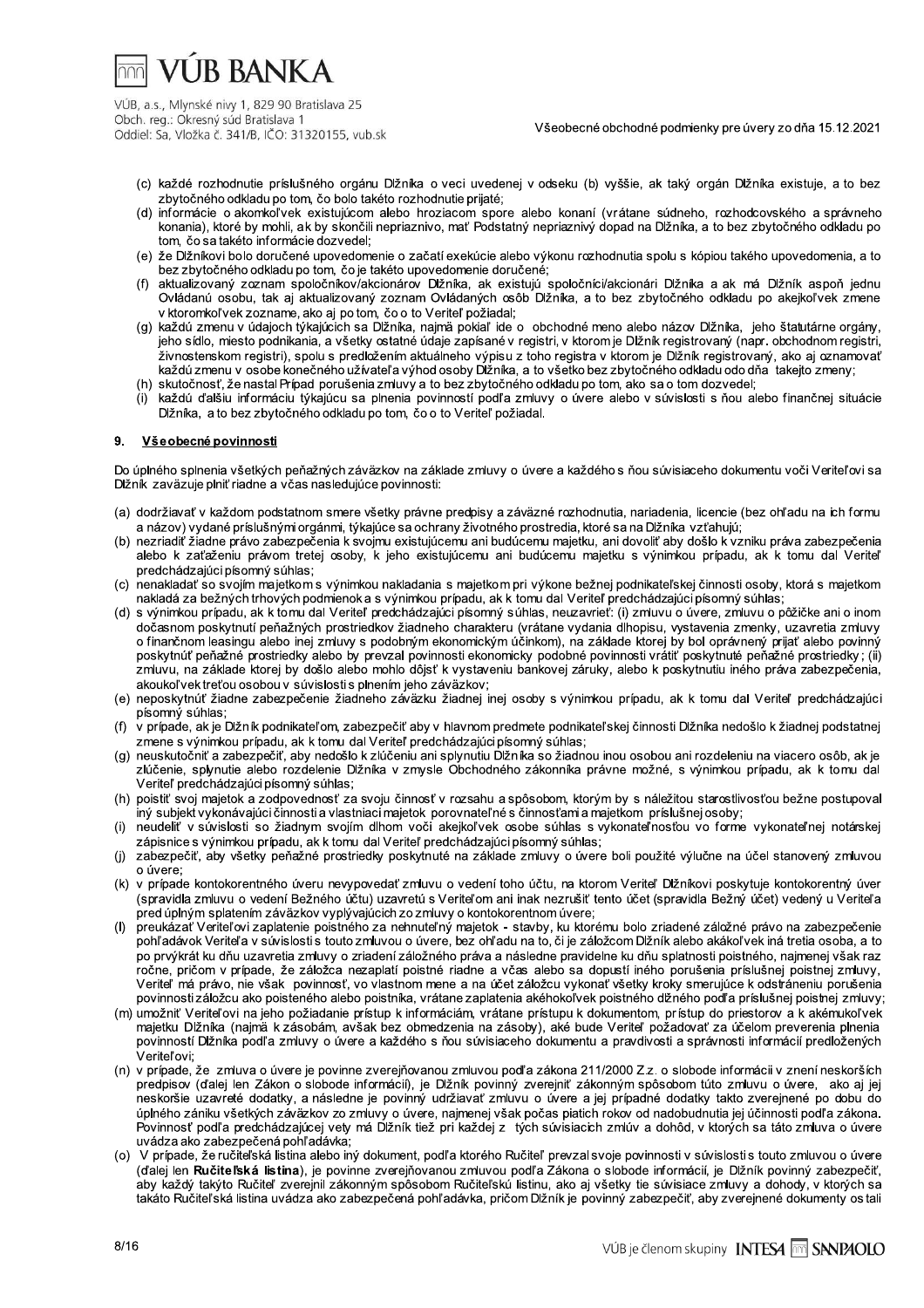

Všeobecné obchodné podmienky pre úvery zo dňa 15.12.2021

takto zverejnené po dobu do úplného zániku všetkých záväzkov z takejto Ručiteľskej listiny, najmenej však počas piatich rokov od nadobudnutia účinnosti Ručiteľskej listiny podľa zákona;

- (p) v prípade, že úver podľa tejto zmluvy o úvere bol zabezpečený záložným právom, ktoré bolo registrované v príslušnom registri záložných práv, je Dlžník povinný zabezpečiť po zániku zaregistrovaného záložného práva aj jeho výmaz v príslušnom registri záložných práv;
- (q) v prípade, že Dĺžník sa v zmluve o úvere zaviazal dodržiavať finančné kovenanty, ktoré sú popísané vzorcom, pričom vo vzorci je uvedený slovný popis ukazovateľa a tiež čísla riadku z príslušného tlačiva finančného výkazu schválenom Ministerstvom financií SR, ,<br>v ktorom je ukazovateľ uvedený, sa zmluvné strany dohodli, že v prípade, že ak bude neskôr po uzavretí zmluvy o úvere posudzovaný finančný ukazovateľ uvádzaný v inom čísle riadku, rozhodujúci pre jeho posúdenie je významovo zhodný slovný popis ukazovateľa v príslušnom tlačive schválenom Ministerstvom financií SR a nie zmenené číslo riadku;
- (r) zabezpečiť, aby žiaden člen Skupiny nepožičal, nevyplatil ani inak neposkytol akékoľvek peňažné prostriedky získané na základe zmluvy o úvere priamo alebo nepriamo:
	- na účely financovania alebo refinancovania akýchkoľvek obchodných alebo iných aktivít, ktorých účastníkom by bola  $(i)$ Sankcionovaná osoba, alebo z ktorých by mala Sankcionovaná osoba prospech v rozpore so Sankciami, ktoré sa na danú Sankcionovanú osobu vzťahujú; alebo
	- akýmkoľvek iným spôsobom, ktorý by mohol viesť k porušeniu Sankcií akoukoľvek osobou alebo k tomu, že člen Skupiny  $(ii)$ alebo člen jeho štatutárneho alebo iného orgánu sa stane Sankcionovanou osobou.
- (s) zabezpečiť, aby žiaden člen Skupiny, jeho priamy alebo nepriamy vlastník, osoba priamo alebo nepriamo vlastnená členom Skupiny a ani žiaden člen jeho štatutárneho alebo iného orgánu, nebol účastníkom akejkoľvek transakcie, ktorá svojím účelom alebo dôsledkom priamo alebo nepriamo obchádza alebo porušuje akékoľvek Sankcie;
- $(1)$ zabezpečiť, aby žiaden člen Skupiny na uskutočnenie akejkoľvek platby podľa Finančných dokumentov nepoužil prostriedky pochádzajúce z akýchkoľvek aktivít Sankcionovanej osoby alebo akýchkoľvek transakcií so Sankcionovanou osobou, alebo z akýchkoľ vek aktivít, ktoré sú v rozpore so Sankciami;
- (u) zabezpečiť, aby každý člen Skupiny, jeho priamy alebo nepriamy vlastník a člen jeho štatutárneho alebo iného orgánu, zaviedol a uplatňoval primerané kontrolné mechanizmy za účelom prevencie akejkoľvek aktivity, ktorá by bola v rozpore s povinnosťami uvedenými vyššie pod písmenami (r), (s) a (t) v predchádzajúcich odsekoch.

### 10. Porušenie zmluvy o úvere

Každá z nasledujúcich skutočností sa považuje za Prípad porušenia zmluvy bez ohľadu na to, či jej nastanie mohli Dižník alebo iná osoba ovplvvniť:

- (a) Dĺžník nezaplatí čiastku dĺžnú podľa zmluvy o úvere alebo iného súvisiaceho dokumentu v deň jej splatnosti spôsobom vyžadovaným v takom dokumente;
- (b) Dĺžník nedodrží akúkoľvek povinnosť vyplývajúcu zo zmluvy o úvere alebo iného súvisiaceho dokumentu;
- (c) ktorékoľvek z vyhlásení, ktoré bolo urobené alebo ktoré sa považovalo za zopakované Dlžníkom v zmluve o úvere alebo ktoromkoľvek inom súvisiacom alebo Dlžníkom predloženom dokumente (nielen ale aj - vrátane žiadosti Dlžníka o uzavretie zmluvy o úvere, na základe ktorej bola zmluva o úvere uzavretá a vrátane dokumentu Čestné vyhlásenie o konečnom užívateľovi výhod (v zmysle zákona č. 297/2008 Z. z. o ochrane pred legalizáciou príjmov z trestnej činnosti a o ochrane pred financovaním terorizmu v znení neskorších predpisov, prípadne zákona ktorý ho nahradí), bolo nepravdivé v deň, kedy bolo urobené alebo v deň, kedy sa považovalo za zopakované;
- (d) akákoľvek čiastka dlhu Dlžníka nie je zaplatená v deň jej splatnosti, alebo sa stane predčasne splatnou alebo splatnou na prvé požiadanie veriteľa - tretej osoby, alebo Veriteľa v prípade čiastky dĺžnej podľa akéhokoľvek iného dokumentu uzavretého medzi Veriteľom a Dĺžníkom (vrátane akýchkoľvek iných zmlúv o úvere alebo s nimi súvisiacich dokumentov), alebo hrozí, že sa tak stane v dôsledku porušenia povinnosti príslušnej osoby;
- (e) Dĺžník sa stane alebo môže byť považovaný za platobne neschopného alebo predĺženého pre účely akéhokoľvek právneho predpisu. ktorý sa na neho vzťahuje;
- $(f)$ Dĺžník vyhlási alebo uzná voči ktorémukoľvek svojmu veriteľovi alebo akejkoľvek inej osobe svoju neschopnosť splácať svoje dĺžné čiastky v čase ich splatnosti;
- Dĺžník začne rokovanie s viacerými veriteľmi o akejkoľvek reštrukturalizácii alebo zmene splatnosti svojho dlhu;
- (h) Dižník alebo akákoľvek iná osoba podá návrh na vyhlásenie konkurzu na majetok Dižníka, na reštrukturalizáciu alebo na začatie iného podobného konania voči Dĺžníkovi v akejkoľvek krajine, to všetko za predpokladu, že vyhlásenie konkurzu na majetok Dĺžníka, reštrukturalizácia alebo začatie iného obdobného konania voči Dlžníkovi je právne možné;
- dôjde k návrhu na zasadnutie štatutárneho alebo iného orgánu Dlžníka (alebo k jeho rozhodovaniu per rollam), ak taký orgán Dlžníka  $(i)$ existuje, za účelom prerokovania návrhu na podanie návrhu na vyhlásenie konkurzu, na reštrukturalizáciu, na likvidáciu alebo na zrušenie bez likvidácie;
- (i) voči Dlžníkovi bude podaný návrh na exekúciu, výkon rozhodnutia alebo na podobné konanie, ktorého účelom ie nútený výkon právoplatného rozhodnutia;
- (k) Dĺžník prestane vykonávať alebo nastali okolnosti (vrátane zámeru príslušnej osoby), ktoré môžu smerovať k zastaveniu vykonávania, jeho hlavného predmetu podnikateľskej činnosti v prípade, ak je Dlžník podnikateľom;
- plnenie povinnosti Veriteľa alebo Dižníka podľa zmluvy o úvere alebo ktoréhokoľvek iného súvisiaceho dokumentu je v rozpore alebo  $(1)$ sa dostane do rozporu s právnymi predpismi alebo to príslušná osoba tvrdí;
- (m) Dĺžník spochybní platnosť zmluvy o úvere alebo iného súvisiaceho dokumentu z akýchkoľvek dôvodov, alebo prejaví svoj úmysel odstúpiť od takéhoto dokumentu alebo ho vypovedať;
- (n) v prípade, ak je Dĺžník obchodnou spoločnosťou alebo družstvom, a jednou alebo viacerými navzájom súvisiacimi alebo nesúvisiacimi transakciami dôjde oproti stavu oznámenému Veriteľovi pred uzatvorením zmluvy o úvere ku zmene vlastníctva podielu na základnom imaní a/alebo hlasovacích právach Dlžníka vo výške viac ako je percentuálny podiel určený v zmluve o úvere a ak taký podiel nie je určený, k akejkoľvek zmene vlastníctva podielu na základnom imaní a/alebo hlasovacích právach Dlžníka, okrem prípadu, ak s tým Veriteľ vopred písomne súhlasí;
- (o) ktorákoľ vek Ovládaná osoba Dĺžníka (v prípade, ak má Dĺžník aspoň jednu Ovládanú osobu) prestane byť jeho Ovládanou osobou;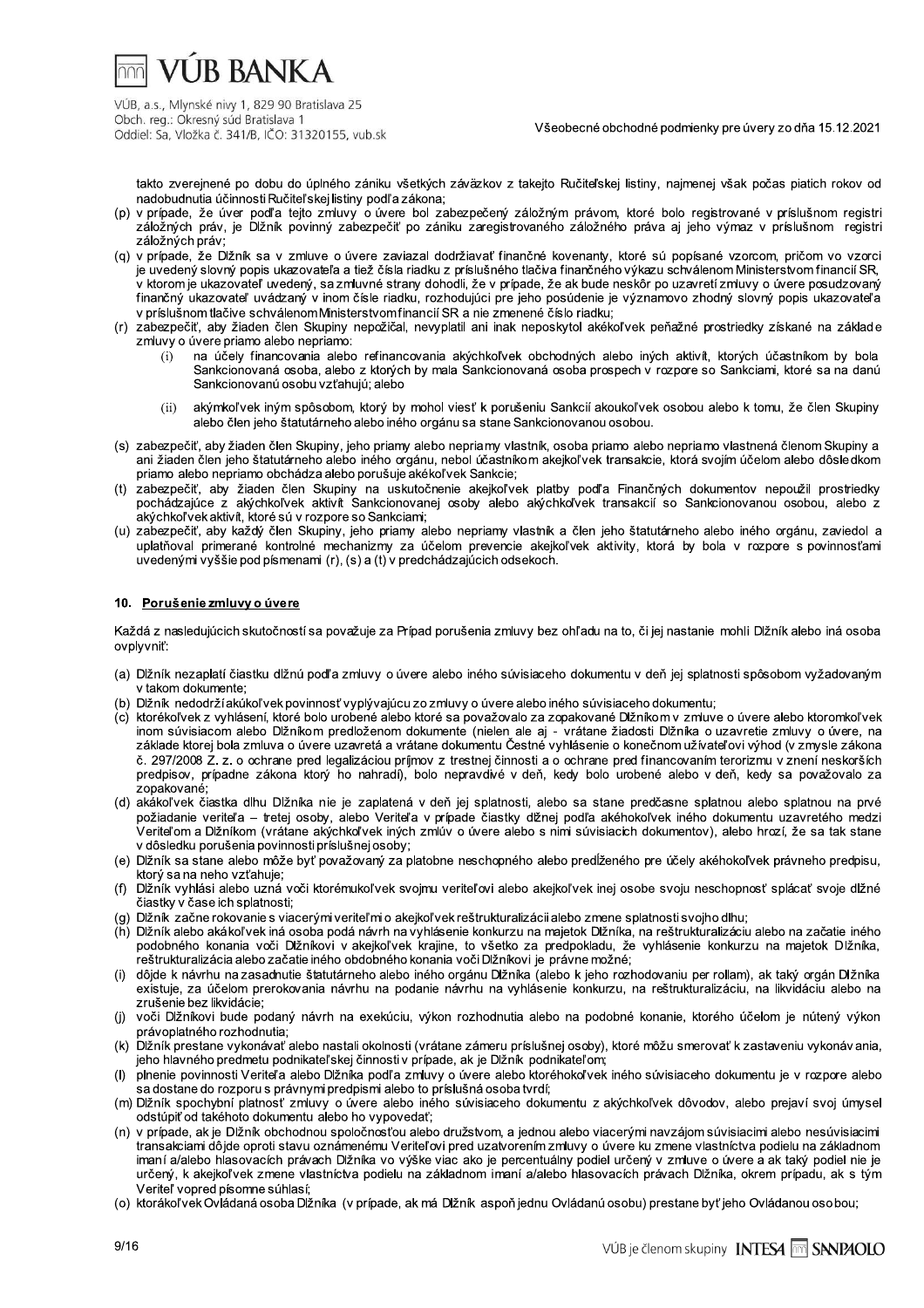## **VUR BANKA**

VÚB, a.s., Mlynské nivy 1, 829 90 Bratislava 25 Obch. reg.: Okresný súd Bratislava 1 Oddiel: Sa, Vložka č. 341/B, IČO: 31320155, vub.sk

Všeobecné obchodné podmienky pre úvery zo dňa 15.12.2021

- (p) nastane skutočnosť alebo viac navzájom súvisiacich alebo aj nesúvisiacich skutočností, ktoré podľa odôvodneného názoru Veriteľa budú mať pravdepodobne Podstatný nepriaznivý dopad na Dižníka;
- (q) v prípade, ak bolo v prospech Veriteľa zriadené akékoľvek záložné právo v súvisosti so zmluvou o úvere alebo akýmkoľvek súvisiacim dokumentom, dôjde k zníženiu hodnoty predmetu takého záložného práva oproti hodnote akceptovanej Veriteľom v čase zriadenia záložného práva, alebo také záložné právo po jeho zriadení nevznikne, alebo sa zabezpečenie záväzkov podľa zmluvy o úvere alebo akéhokoľvek súvisiaceho dokumentu stane podľa odôvodneného názoru Veriteľa nedostatočné, a Dĺžník také zabezpečenie nedoplní spôsoboma v lehote určenej vo výzve Veriteľa:
- (r) v prípade, ak je Dižník samosprávnym krajom (vyšším územným celkom), a Štátna pokladnica v zmysle príslušných právnych predpisov neodsúhlasí platbu akejkoľvek čiastky, ktorá má byť zaplatená Dižníkom podľa zmluvy o úvere alebo iného s ňou súvisiaceho dokumentu;
- (s) v prípade, ak pohľadávka, ktorá je zabezpečená čo aj len čiastočne, záložným právom k tomu istému zálohu alebo jeho časti, ako je zabezpečená pohľadávka Veriteľa z tejto zmluvy o úvere; nie je zaplatená v deň jej splatnosti, alebo sa stane predčasne splatnou alebo splatnou na prvé požiadanie veriteľa – tretej osoby, alebo Veriteľa v prípade čiastky dlžnej podľa akéhokoľvek iného dokumentu uzavretého medzi Veriteľom a Dĺžníkom (vrátane akýchkoľvek iných zmlúv o úvere alebo s nimi súvisiacich dokumentov), alebo hrozí, že sa tak stane v dôsledku porušenia povinnosti príslušnej osoby;
- (t) Veriteľ nadobudol odôvodnené podozrenie, že konanie
	- Dižníka, alebo a.
	- Dižníkových Ovládaných alebo Ovládajúcich osôb, alebo  $<sub>b</sub>$ </sub>
	- osôb poskytujúcich zábezpečenie záväzkov Dlžníka zo zmluvy o úvere, alebo  $\mathbf{C}$
	- osôb oprávnených konať za Dĺžníka, alebo za jeho Ovládané alebo Ovládajúce osoby, alebo  $\overline{d}$
	- e. osôb oprávnených konať za osoby poskytujúce zabezpečenie záväzkov Dĺžníka zo zmluvy o úvere,
- odporuje právnym predpisom alebo ich obchádza, alebo je v rozpore s dobrými mravmi alebo so zásadami poctivého obchodného styku;
- (u) v prípade, že člen Skupiny, jeho priamy alebo nepriamy vlastník, akákoľvek osoba priamo alebo nepriamo vlastnená členom Skupiny alebo ktorýkoľ vek člen štatutárneho alebo iného orgánu ktorejkoľ vek z uvedených osôb, sa stane:
	- a. Sankcionovanou osobou:
	- účastníkom akejkoľvek transakcie alebo akéhokoľvek iného konania, v dôsledku ktorého by sa mohol stať  $b<sub>1</sub>$ Sankcionovanou osobou:
	- cieľom (alebo účastníkom) akéhokoľvek nároku, vyšetrovania alebo iného konania v akejkoľvek súvislosti so  $\mathbf{C}$ Sankciami:
	- účastníkom akejkoľvek transakcie alebo inej aktivity, ktorá svojím účelom alebo dôsledkom priamo alebo nepriamo d. obchádza alebo porušuje akékoľvek Sankcie; alebo

účastníkom akýchkoľvek obchodných alebo iných transakcií alebo aktivít, ktorých účastníkom by bola Sankcionovaná osoba, alebo z ktorých by mala Sankcionovaná osoba prospech v rozpore so Sankciami, ktoré sa na danú Sankcionovanú osobu vzťahujú.

#### 11. Poplatky/odplaty podľa Cenníka Veriteľa a náhrady výdavkov

Okrem poplatkov a odplát, ktoré je Dĺžník povinný zaplatiť Veriteľovi podľa ich osobitnej vzájomnej dohody, sa Dĺžník zaväzuje platiť Veriteľovi aj všetky poplatky a odplaty ktoré súvisia so zmluvou o úvere a ktoré budú uvedené v Cenníku Veriteľa v čase vykonania spoplatňovaného úkonu, a to: (a) v čiastkach uvedených v Cenníku Veriteľa pokiaľ nie je v zmluve o úvere dohodnutá výška poplatku/odplaty inak, (b) so splatnosťou bez zbytočného odkladu po vykonaní spoplatňovaného úkonu (v prípade uzavretia<br>zmluvy/dodatku až nadobudnutím jej účinnosti) prípadne tak, ako je splatnosť uvedená nižšie, a pokiaľ alebo v Cenníku uvedená - splatnosť inak.

- (a) odplatu za dojednanie záväzku (uzavretie zmluvy o úvere)/poplatok za poskytnutie úveru v deň uzavretia zmluvy o úvere, ale najneskôr v tretí pracovný deň nasledujúci po dni uzavretia zmluvy o úvere, pričom v prípade, že zmluva o úvere je povinne<br>zverejňovanou zmluvou podľa Zákona o slobode informácií, odplata je splatná v deň kedy mal Veriteľ účinnosti zmluvy o úvere, ale najneskôr v tretí pracovný deň nasledujúci po dni preukázania nadobudnutia účinnosti zmluvy o úvere;
- (b) odplatu za rezervovanie neposkytnutých peňažných prostriedkov (záväzková provízia) pri komerčných úveroch v EUR a cudzej mene (termínovaný, revolvingový, kontokorentný úver) – mesačne, vždy v posledný pracovný deň kalendárneho mesiaca, za ktorý sa odplata platí, pričom odplata sa platí pri kontokorentnom úvere, pri ktorom boli dohodnuté odkladacie podmienky - za dobu počnúc dňom, kedy po nadobudnutí účinnosti zmluvy o úvere Veriteľ akceptoval splnenie odkladacích podmienok; pri termínovanom úvere, revolvingovom úvere a pri takom kontokorentnom úvere, ktorý nemá dohodnuté odkladacie podmienky - za dobu počnúc dňom, kedy zmluva o úvere nadobudla účinnosť, resp. počnúc najblížšie nasledujúcim Pracovným dňom po nadobudnutí jej účinnosti; pričom doba za ktorú sa odplata platí, končí pri všetkých typoch úverov dňom, kedy je podľa zmluvy o úvere naposledy možné peňažné prostriedky poskytnúť;
- (c) odplatu za navýšenie objemu úveru v deň uzavretia dodatku k zmluve o úvere, ktorým sa zvyšuje suma úveru, najneskôr v tretí pracovný deň nasledujúci po dni uzavretia tohto dodatku;,
- (d) odplatu za prolongáciu splátky úveru z podnetu klienta v deň uzavretia príslušného dodatku k zmluve o úvere, najneskôr v tretí pracovný deň nasledujúci po dni uzavretia tohto dodatku;
- (e) odplatu za predčasné splatenie termínovaného úveru alebo ieho časti v deň predčasného splatenia termínovaného úveru alebo ieho časti, najneskôr v piaty pracovný deň kalendárneho mesiaca nasledujúceho po kalendárnom mesiaci, v ktorom bol predčasne splatený termínovaný úver alebo jeho časť,
- odplatu za skrátenie konečnej splatnosti kontokorentného alebo revolvingového úveru dodatkom k zmluve v deň uzavretia dodatku k zmluve o úvere, ktorýmsa skrátila konečná splatnosť úveru, najneskôr v tretí pracovný deň nasledujúci po dni uzavretia tohto dodatku,
- (g) odplatu za poskytnutie konsolidačného úveru v rámci reštrukturalizácie z podnetu klienta v deň uzavretia zmluvy o úvere, najneskôr v tretí pracovný deň nasledujúci po dni uzavretia tejto zmluvy, pričom v prípade, že zmluva o úvere je povinne zverejňovanou zmluvou podľa Zákona o slobode informácií, odplata je splatná v deň kedy mal veriteľ preukázané nadobudnutie účinnosti zmluvy o úvere, ale najneskôr v tretí pracovný deň nasledujúci po dni preukázania nadobudnutia účinnosti zmluvy o úvere;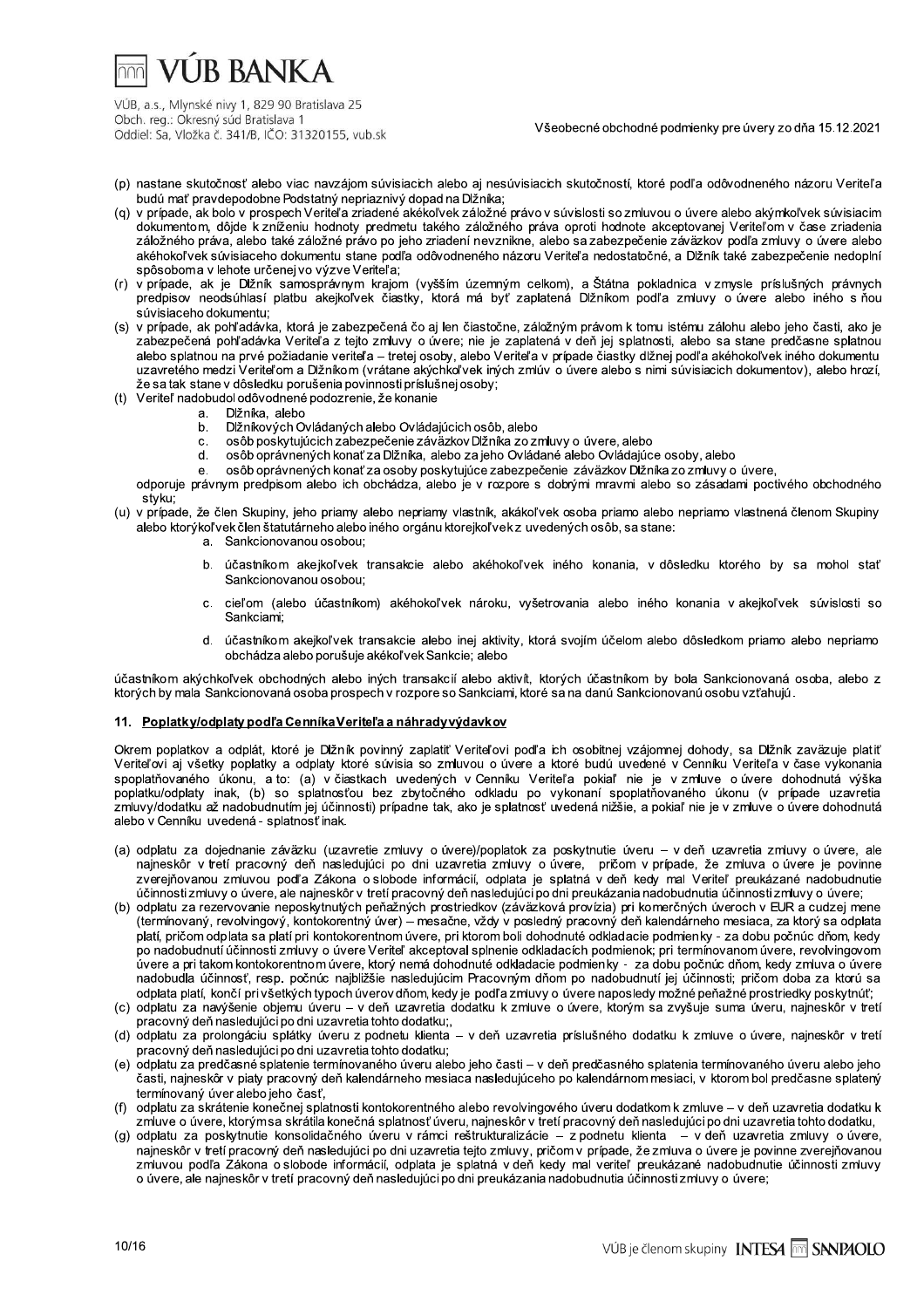# **VUR BANKA**

VÚB, a.s., Mlynské nivy 1, 829 90 Bratislava 25 Obch. reg.: Okresný súd Bratislava 1 Oddiel: Sa, Vložka č. 341/B, IČO: 31320155, vub.sk

Všeobecné obchodné podmienky pre úvery zo dňa 15.12.2021

- (h) odplatu za zabezpečenie protestu zmenky v deň vykonania protestu zmenky, najneskôr v lehote uvedenej vo výzve Veriteľa na zaplatenie odplaty:
- $(i)$ odplatu za vedenie úverového účtu – mesačne vždy v 25. deň kalendárneho mesiaca, pričom ak tento deň pripadne na sobotu, nedeľu alebo sviatok, vtedy v najbližší predchádzajúci pracovný deň);
- odplatu za zmenu/doplnenie zmluvy o úvere z podnetu klienta dodatkom, ako aj zmeny v dokumentoch súvisiacich so zmluvou  $(j)$ o úvere - v deň uzavretia príslušného dodatku k zmluve o úvere/v deň vykonania zmeny v dokumentoch súvisiacich so zmluvou o úvere, najneskôr v tretí pracovný deň nasledujúci po dni uzavretia tohto dodatku/dni vykonania zmeny;
- (k) odplatu za zaslanie každej upomienky o nezaplatení dlžnej sumy, resp. o neplnení akejkoľvek zmluvnej podmienky v deň odoslania upomienky.

Pokiaľ Dĺžník vykonáva platbu poplatku/odplaty inak ako započítaním/inkasom z Bežného účtu, je povinný identifikovať takúto platbu aj uvedením konštantného symbolu tak, ako je uvedené v článku 17. nižšie.

Dĺžník bol v plnom rozsahu oboznámený s Cenníkom Veriteľa platným v čase uzavretia zmluvy o úvere, čo potvrdzuje svojím podpisom na zmluve o úvere. Dĺžník výslovne súhlasí s tým, že každá zmena v Čenníku Veriteľa bude pre neho v celom rozsahu záväzná jej vyvesením v obchodných priestoroch Veriteľa, ako keby svoj súhlas s takou zmenou vyjadril výslovne. V prípade rozporu medzi ustanoveniami Cenníka Veriteľa a ustanoveniami zmluvy o úvere je rozhodujúce to, čo je uvedené v zmluve o úvere. Okrem toho sa Dlžník zaväzuje zaplatiť Veriteľovi náhradu všetkých účelne a preukázateľne vynaložených výdavkov, ktoré Veriteľovi vzniknú v súvislosti s uplatňovaním jeho nárokov zo zmluvy o úvere.

## 12. Sľub odškodnenia a refinančné náklady

Dĺžník dáva Veriteľovi sľub odškodnenia a zaväzuje sa, že nahradí Veriteľovi na jeho požiadanie (a) škodu, ktorá mu vznikne z toho, že Veriteľ uzavrel zmluvu o úvere a s ňou súvisiace dokumenty, a (b) všetky náklady, ktoré Veriteľ účelne a preukázateľne vynaloží v súvislosti so zmluvou o úvere a s ňou súvisiacimi dokumentmi v dôsledku prijatia alebo zmeny akýchkoľvek právnych predpisov alebo opatrení, nariadení alebo rozhodnutí akéhokoľvek orgánu dohľadu nad Veriteľom alebo zmeny v ich interpretácii alebo aplikácii po dni uzavretia zmluvy o úvere, vrátane akýchkoľvek povinných nákladov, rezerv alebo požiadaviek na kapitálovú primeranosť.

Pre účely sľubu odškodnenia Dĺžník potvrdzuje Veriteľovi, že na základe svojej žiadosti ho požiadal, aby s Dĺžníkom uzavrel zmluvu o úvere a s ňou súvisiace dokumenty, k čomu Veriteľ nebol povinný.

(a) V prípade, že peňažné prostriedky alebo ich časť, ktoré boli Dlžníkovi poskytnuté ako termínovaný úver s pohyblivou úrokovou sadzbou, Dlžník vráti skôr ako bola dohodnutá doba splatnosti, zaväzuje sa Dlžník zaplatiť Veriteľovi aj čiastku refinančných nákladov (ďalej len "Refinančné náklady"), ktoré po zohľadnení dohodnutého spôsobu splácania úveru Veriteľ určí vychádzajúc najmä z kladného rozdielu medzi:  $(H||) - (|| + W)$ , pričom:

> "ľ" je čiastka úrokov zo sumy: predčasnej splátky, ktorú čiastku by bol Veriteľ získal za obdobie: odo dňa úhrady<br>predčasnej splátky do konca práve prebiehajúceho Úrokového obdobia v prípade, ak by došlo k splateniu termínovaného úveru alebo jeho časti v posledný deň vtedy prebiehajúceho Úrokového obdobia; vypočítaná na základe úrokovej sadzby: uvedenej v zmluve o úvere a stanovenej dva Pracovné dni pred začiatkom toho prebiehajúceho Úrokového obdobia, počas ktorého bola predčasná splátka vykonaná, zníženej o sumu marže; a

> "Il" je čiastka úrokov, ktoré by bol Veriteľ získal reinvestovaním sumy predčasnej splátky za obdobie: odo dňa úhrady predčasnej splátky do konca vtedy práve prebiehajúceho Úrokového obdobia; za trhovú sadzbu, pričom trhovou sadzbou pre obdobie (odo dňa úhrady predčasnej splátky - do konca vtedy práve prebiehajúceho Úrokového obdobia) je sadzba: EURIBOR vyhlasovaná v rozhodujúci deň (ďalej len Rozhodujúci deň), ktorým je v tomto prípade deň, ktorý dva Pracovné dni predchádza dňu predčasnej splátky; pričom tento EURIBOR je vyhlásený pre obdobie v dĺžke<br>(odo dňa predčasnej splátky - do konca prebiehajúceho Úrokového obdobia); a pokiaľ pre také obdobie v Rozhoduj deň nie je taký EURÍBOR vyhlasovaný, potom sa použije sadzba vypočítaná metódou lineárnej interpolácie medzi tými dvoma nodnotami EURIBORu vyhlasovanými v Rozhodujúci deň - pre to najbližšie kratšie a to najbližšie dlnšie obdobie, na ktoré tento EURIBOR vyhlasovaný je;

> "III" je čiastka úrokov zo sumy predčasnej splátky; za obdobie odo dňa úhrady predčasnej splátky do Konečného dňa splatnosti termínovaného úveru; vypočítaná na základe úrokovej sadzby vo výške Likviditnej prémie, ktorá predstavuje kladný rozdiel medzi tou úrokovou sadzbou, za ktorú by bol Veriteľ v deň ktorý dva Pracovné dni predchádza prvému Dňu poskytnutia peňažných prostriedkov, získal zdroje na poskytnutie úveru na dobu do Konečného dňa splatnosti na báze pohyblivej úrokovej sadzby - a sadzbou, ktorú v deň ktorý dva Pracovné dni predchádzal prvému Dňu politicalne priestalne production and the material statement of the prediction of the prediction of production<br>poskythutia peňažných prostriedkov, mal: zodpovedajúci EURIBOR, (zodpovedajúci = stanovený pre obdobie rovnakej

> "IV" je čiastka úrokov zo sumy predčasnej splátky; za obdobie odo dňa úhrady predčasnej splátky do Konečného dňa splatnosti termínovaného úveru; vypočítaná na základe úrokovej sadzby vo výške Likviditnej prémie, ktorá predstavuje kladný rozdiel medzi tou úrokovou sadzbou, za ktorú by bol Veriteľ v deň ktorý dva Pracovné dni predchádzal dňu predčasnej splátky, získal zdroje na poskytnutie úveru na dobu do Konečného dňa splatnosti na báze pohyblivej úrokovej sadzby - a sadzbou, ktorú v deň ktorý dva Pracovné dni predchádzal dňu predčasnej splátky, mal: zodpovedajúci EURIBOR, (zodpovedajúci = stanovený pre obdobie rovnakej dĺžky ako bola jeho dĺžka uvedená v zmluve o úvere).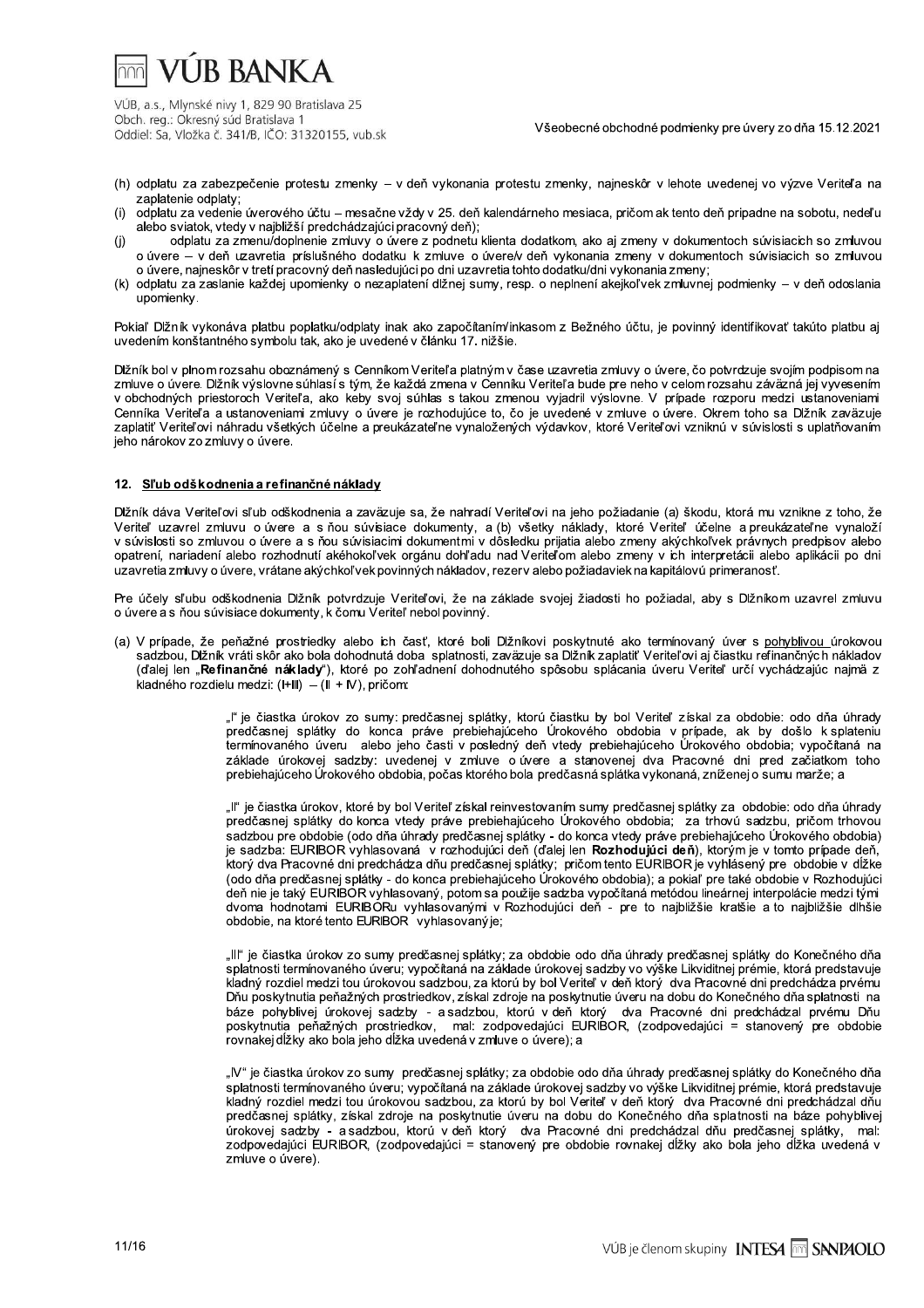## VI IB BANK A

VÚB, a.s., Mlynské nivy 1, 829 90 Bratislava 25 Obch. reg.: Okresný súd Bratislava 1 Oddiel: Sa, Vložka č. 341/B, IČO: 31320155, vub.sk

Všeobecné obchodné podmienky pre úvery zo dňa 15.12.2021

(b) V prípade, že peňažné prostriedky alebo ich časť, ktoré boli Dlžníkovi poskytnuté ako termínovaný úver s fixnou úrokovou sadzbou, Dĺžník vráti skôr ako bola dohodnutá doba splatnosti, zaväzuje sa Dĺžník zaplatiť Veriteľovi aj čiastku refinančných nákladov (ďalej len "**Refinančné náklady**"), ktoré po zohľadnení dohodnutého spôsobu splácania úveru Veriteľ určí vychádzajúc najmä z kladného rozdielu medzi:  $(H||) - (|| + W)$ , pričom:

> "l" je čiastka úrokov zo sumy: predčasnej splátky, ktorú čiastku by bol Veriteľ získal za obdobie: odo dňa úhrady predčasnej splátky do Konečného dňa splatnosti v prípade, ak by došlo k splateniu termínovaného úveru v Konečný deň splatnosti, vypočítaná na základe úrokovej sadzby: vyhlasovanej v Rozhodujúci deň, ktorým je v tomto prípade<br>deň, ktorý dva Pracovné dni predchádza prvému Dňu poskytnutia peňažných prostriedkov; a to sadzba pre obdobie v dĺžke od prvého Dňa poskytnutia do Konečného dňa splatnosti, pričom sa použije sadzba:

> alebo sadzba EURIBOR pre krátke úvery (t.j. pokiaľ doba od prvého Dňa poskytnutia do Konečného dňa splatnosti je<br>najviac 1 rok); alebo sadzba EURAB3EIRS pre dlhé úvery (t.j. pokiaľ doba od prvého Dňa poskytnutia do Konečné dňa splatnosti je dlhšia ako 1 rok); avšak pokiaľ v Rozhodujúci deň - nie je pre obdobie v dĺžke od prvého Dňa na v pracovali s platnosti - vyhlasovaná žiadna taká sadzba, potom sa použije sadzba vypočítaná<br>metódou lineárnej interpolácie medzi tými dvoma hodnotami príslušného EURIBORu/EURAB3EIRSu vyhlasovanými v Rozhodujúci deň - pre to najbližšie kratšie a to najbližšie dlhšie obdobie, na ktoré EURIBOR/ EURAB3EIRS vyhlasovaný je;

> "Il" je čiastka úrokov, ktoré by bol Veriteľ získal reinvestovaním sumy predčasnej splátky na medzibankovom trhu za obdobie: odo dňa úhrady predčasnej splátky do Konečného dňa splatnosti v prípade, ak by došlo k splateniu termínovaného úveru v Konečný deň splatnosti; vypočítaná na základe úrokovej sadzby: vyhlasovanej v Rozhodujúci deň, ktorým je v tomto prípade deň, ktorý dva Pracovné dni predchádza dňu predčasnej splátky; a to sadzba pre obdobie v dĺžke odo dňa úhrady predčasnej splátky do Konečného dňa splatnosti, pričom sa použije sadzba:

> alebo sadzba EURIBOR pre krátke úvery (t.j. pokiaľ doba odo dňa predčasnej splátky do Konečného dňa splatnosti je najviac 1 rok); alebo sadzba EURAB3EIRS pre dlhé úvery (t.j. pokiaľ doba odo dňa predčasnej splátky do Konečného dňa splatnosti je dlhšia ako 1 rok); avšak pokiaľ v Rozhodujúci deň - nie je pre obdobie v dĺžke odo dňa predčasnej splátky do Konečného dňa splatnosti - vyhlasovaná žiadna taká sadzba, potom sa použije sadzba vypočítaná metódou lineárnej interpolácie medzi tými dvoma hodnotami príslušného EURIBORu/EURAB3EIRSu vyhlasovanými v Rozhodujúci deň - pre to najbližšie kratšie a to najbližšie dlhšie obdobie, na ktoré EURIBOR/ EURAB3EIRS vvhlasovaný je:

> "III" je čiastka úrokov zo sumy predčasnej splátky, ktorú čiastku by bol Veriteľ získal za obdobie: odo dňa úhrady predčasnej splátky do Konečného dňa splatnosti v prípade, ak by došlo k splateniu termínovaného úveru v Konečný deň splatnosti, vypočítaná na základe úrokovej sadzby vo výške Likviditnej prémie, ktorá predstavuje kladný rozdiel medzi tou úrokovou sadzbou, za ktorú by Veriteľ v Rozhodujúci deň, ktorým je v tomto prípade deň, ktorý dva Pracovné dni predchádza prvému Dňu poskytnutia peňažných prostriedkov, získal zdroje na poskytnutie úveru na dobu do Konečného dňa splatnosti na báze fixnej úrokovej sadzby - a sadzbou, ktorú v deň, ktorý dva Pracovné dni predchádzal prvému Dňu poskytnutia peňažných prostriedkov, mal pre obdobie v dĺžke odo Dňa poskytnutia do Konečného dňa splatnosti:

> alebo EURIBOR pre krátke úvery (t.j. pokiaľ doba od prvého Dňa poskytnutia do Konečného dňa splatnosti je najviac 1 rok); alebo sadzba EURAB3EIRS pre dlhé úvery (t.j. pokiaľ doba od prvého Dňa poskytnutia do Konečného dňa splatnosti je dlhšia ako 1 rok); avšak pokiaľ v Rozhodujúci deň - nie je pre obdobie v dĺžke od prvého Dňa poskytnutia do Konečného dňa splatnosti - vyhlasovaná žiadna taká sadzba, potom sa použije sadzba vypočítaná metódou lineárnej interpolácie medzi tými dvoma hodnotami príslušného EURIBORu/EURAB3EIRSu vyhlasovanými v Rozhodujúci deň - pre to najbližšie kratšie a to najbližšie dlhšie obdobie, na ktoré EURIBOR/ ÉURAB3EIRS vvhlasovaný je:

#### a

"IV" je čiastka úrokov zo sumy predčasnej splátky, ktorú čiastku by bol Veriteľ získal za obdobie: odo dňa úhrady predčasnej splátky do Konečného dňa splatnosti v prípade, ak by došlo k splateniu termínovaného úveru v Konečný deň splatnosti, vypočítaná na základe úrokovej sadzby vo výške Likviditnej prémie, ktorá predstavuje kladný rozdiel medzi tou úrokovou sadzbou, za ktorú by bol Veriteľ získal zdroje na poskytnutie úveru na obdobie do Konečného dňa splatnosti na báze fixnej úrokovej sadzby, v deň, ktorý dva Pracovné dni predchádza dňu vykonania predčasnej splátky - a sadzbou, ktorú v čase vykonania predčasnej splátky mal pre obdobie v dĺžke odo dňa predčasnej splátky do Konečného dňa splatnosti, zodpovedajúci:

alebo EURIBOR pre krátke úvery (t.j. pokiaľ doba odo dňa úhrady predčasnej splátky do Konečného dňa splatnosti je najviac 1 rok); alebo sadzba EURAB3EIRS pre dlhé úvery (t.j. pokiaľ doba odo dňa úhrady predčasnej splátky do<br>Konečného dňa splatnosti je dlhšia ako 1 rok); avšak pokiaľ v Rozhodujúci deň - nie je pre obdobie v dĺžke odo d úhrady predčasnej splátky do Konečného dňa splatnosti - vyhlasovaná žiadna taká sadzba, potom sa použije sadzba vypočítaná metódou lineárnej interpolácie medzi tými dvoma hodnotami príslušného EURIBORu/EURAB3EIRSu vyhlasovanými v Rozhodujúci deň - pre to najbližšie kratšie a to najbližšie dlhšie obdobie, na ktoré EURIBOR/ EURAB3EIRS vyhlasovanýje.

(c) V prípade úveru poskytnutého v inej mene ako EUR vykoná Veriteľ výpočet výšky Refinančných nákladov za obdobných podmienok.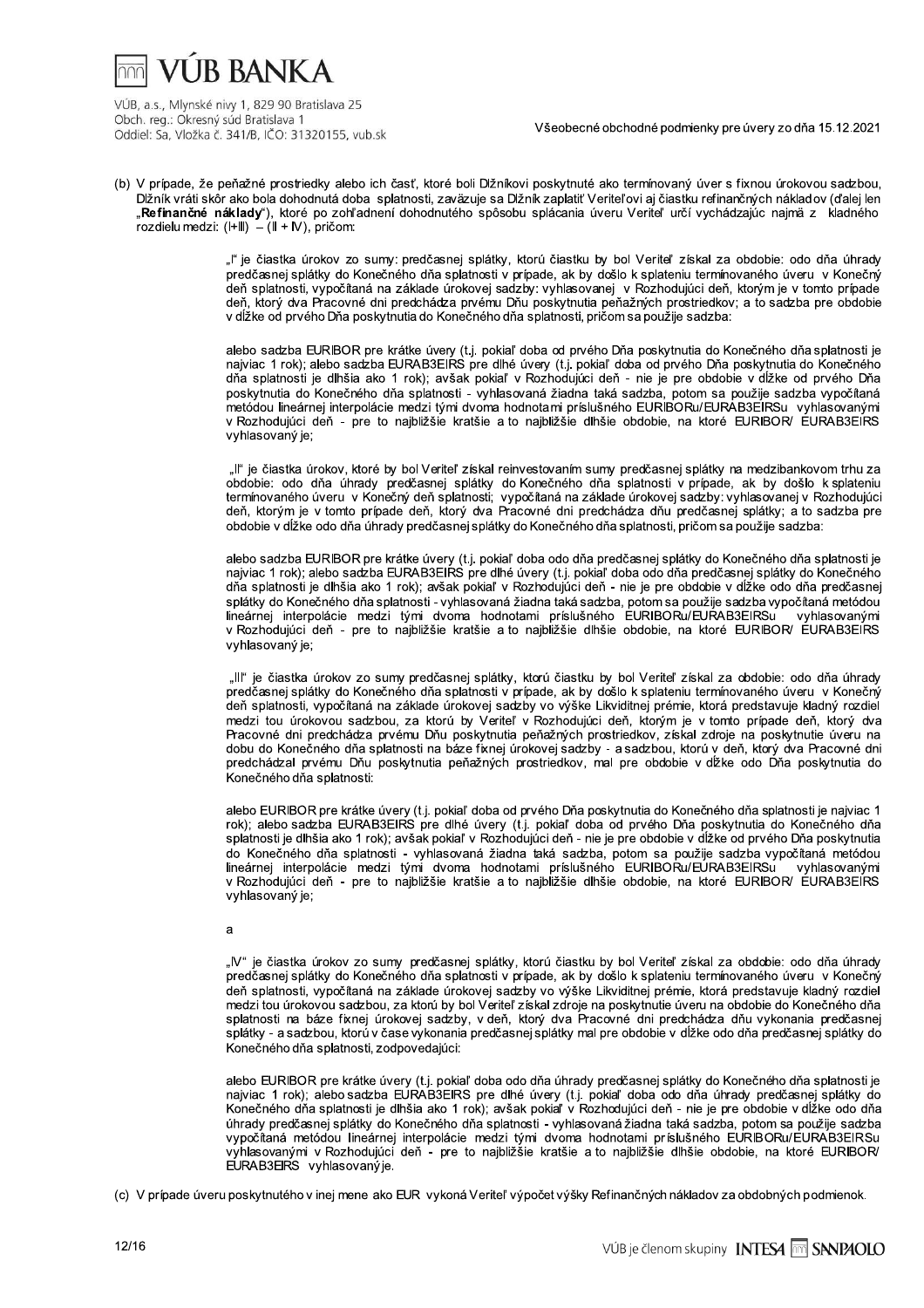

(d) Záväzkom zaplatiť Refinančné náklady nie je dotknutý záväzok Dlžníka zaplatiť odplatu za predčasné splatenie termínovaného úveru, pokiaľ bola taká odplata v zmluve o úvere dohodnutá. Veriteľ poskytne Dižníkovi na jeho požiadanie informáciu o výške Refinančných nákladov, náhradu ktorých žiada, ako aj informáciu o výpočte tejto čiastky. Dĺžník je povinný zaplatiť Veriteľovi Refinančné náklady vo výške ako vypočíta Veriteľ, a so splatnosťou v deň úhrady predčasnej splátky, pokiaľ Veriteľ neurčí splatnosť na neskôr.

### 13. Zmenastrán

Dĺžník nemôže postúpiť ani previesť žiadne z práv, ktoré mu vyplývajú zo zmluvy o úvere alebo z dokumentu s ňou súvisiaceho ani previesť žiadnu povinnosť, ktorá mu vyplýva zo zmluvy o úvere alebo z dokumentu s ňou súvisiaceho, na žiadnu inú osobu s výnimkou prípadu, ak k tomu dal Veriteľ predchádzajúci písomný súhlas. Pre účely ustanovenia § 151d Občianskeho zákonníka sú všetky práva Dĺžníka vyplývajúce zo zmluvy o úvere alebo z dokumentu s ňou súvisiaceho neprevoditeľné.

Dĺžník výslovne súhlasí s tým, že Veriteľ môže kedykoľvek a bez jeho ďalšieho súhlasu postúpiť alebo previesť ktorékoľvek z Veriteľových práv (vrátane ktorejkoľvek z jeho pohľadávok) vyplývajúce zo zmúvy o úvere alebo z dokumentu s ňou súvisiaceho a kedykoľvek previesť ktorúkoľvek povinnosť, ktorá mu vyplýva zo zmluvy o úvere alebo z dokumentu s ňou súvisiaceho, na inú osobu.

Dĺžník výslovne súhlasí s tým, že Veriteľ môže kedykoľvek a bez ďalšieho súhlasu Dĺžníka použiť ktorékoľvek z Veriteľových práv (vrátane ktorejkoľvek z jeho pohľadávok) vyplývajúcich zo zmluvy o úvere alebo z dokumentu s ňou súvisiaceho ako zabezpečenie záväzku Veriteľa. Dĺžník ďalej výslovne súhlasí s každou zmenou v osobe oprávnenej zo zmluvy o úvere alebo z dokumentu s ňou súvisiaceho, ku ktorej by došlo v dôsledku uplatnenia práv z takéhoto zabezpečenia.

Zmena v osobe Veriteľa alebo nadobudnutie ktoréhokoľvek práva alebo povinnosti zo zmluvy o úvere alebo z dokumentu s ňou súvisiaceho bude voči Dlžníkovi účinná momentom doručenia oznámenia o tejto zmene Dlžníkovi Veriteľom alebo momentom preukázania takej zmeny Dlžníkovi inou osobou, podľa toho, ktorý moment nastane skôr. Zmena v osobe Veriteľa ani nadobudnutie ktoréhokoľvek práva alebo povinnosti zo zmluvy o úvere alebo z dokumentu s ňou súvisiaceho od Veriteľa, ku ktorej dôjde v súlade s vyššie uvedeným nevyžaduje uzavretie žiadneho dodatku k žiadnemu dokumentu.

#### 14. Doručovanie a spôsob komunikácie

Akákoľvek Korešpondencia musí byť realizovaná v písomnej (nie audio) podobe, za ktorú je považovaná ktorákoľvek z nasledovných troch foriem vyhotovenia Korešpondencie, jej podpisovania a spôsobov jej doručenia, ak sa zmluvné strany nedohodnú inak:

- alebo ako Listinný dokument, pričom Listinný dokument sa bude považovať za doručený (1) v deň doručenia zásielky, ak bola  $(a)$ zásielka doručená osobne alebo kuriérnou službou, alebo (2) v deň doručenia zásielky, najneskôr však o 10:00 hod. tretí Pracovný deň nasledujúci po dni podania zásielky, ak bola zásielka poslaná poštou, a to na adresu sídla alebo miesta podnikania príslušnej<br>zmluvnej strany uvedenú v záhlaví zmluvy o úvere, alebo iné adresy, ktoré si zmluvné strany enízom pre účely Listinného dokumentu sa za osoby oprávnené konať a podpisovať za Dižníka dokument Korešpondencie<br>považujú aj osoby uvedené v zmluve o úvere (príloha Špecifické podmienky článok Oprávnené osoby);
- alebo ako Elektronický dokument vyhotovený a doručovaný len elektronicky, pri využívaní služby Nonstop banking, podpisovaný  $(b)$ výhradne Bezpečnostnýmprvkom, ak spôsob podpisovania Bezpečnostnýmprvkom Veriteľ požaduje;
- $(c)$ alebo ako Elektronický dokument vyhotovený a doručovaný len elektronicky, v prostredí a prostredníctvom služby Biznis zóna, za dohodnutých podmienok, podpisovaný výhradne Kvalifikovaným elektronickým podpisom, pokiaľ za Dlžníka konajú a podpisujú osoby oprávnené touto elektronickou formou za Dižníka konať a podpisovať (tzv. Používatelia pre Biznis zónu). Zaradenie osoby do zoznamu Používateľov v službe Biznis zóna, ani uvedenie takejto osoby v prílohe Špecfické podmienky v článku Oprávnené osoby - nie je považované za splnomocnenie podpísať/uzavrieť za Dlžníka – ani zmluvu o úvere ani jej dodatky/zmeny. Veriteľ je oprávnený, nie však povinný, uznať za Elektronický dokument doručovaný v rámci služby Biznis zóna aj taký Eektronický dokument, ktorý za Dlžníka nie je podpísaný Kvalifikovaným elektronickým podpisom.
- $(d)$ Pokiaľ služba Nonstop banking alebo služba Biznis zóna - alebo aj iná obdobná služba, ktorá ju nahradí - prestane byť z akýchkoľvek dôvodov – Dĺžníkovi poskytovaná, zmluvné strany doručujú a komunikujú prostredníctvom Listinných dokumentov popísaných pod písm. (a) vyššie.
- Bez ohľadu na vyššie uvedené, zmluvné strany sa dohodli, že dokumenty Odkladacích podmienok Dlžník doručuje, prípadne  $(e)$ zabezpečuje ich doručenie Veriteľovi inou treťou osobou - ako Listinné dokumenty, pokiaľ Veriteľ nebude výslovne súhlasiť inak.
- Pokiaľ je medzi zmluvnými stranami pre niektoré presne určené dokumenty, oznámenia, žiadosti alebo inú korešpondenciu<br>spôsob doručenia e-mailom výslovne dohodnutý (napr. dokumenty podľa bodu 8.1 tejto prílohy), potom platí  $(f)$ dokument, oznámenie, žiadosť alebo iná formálna korešpondencia považujú za doručené v deň odoslania e-mailu, ak bol e-mail odoslaný na e-mailovú adresu druhej zmluvnej strany do 16:00 v ktorýkoľvek Pracovný deň, v ostatných prípadoch sa považuje email za doručený až v Pracovný deň najbližšie nasledujúci po dni odoslania e-mailu, to všetko vždy len za predpokladu, že<br>príjemca e-mailovej správy potvrdil prijatie e-mailovej správy odoslaním potvrdzujúcej e-mailovej sp správy. Zmluvné strany si posielajú v dohodnutých prípadoch e-mail na e-mailovú adresu uvedenú v zmluve o úvere alebo v súvisiacom dokumente, prípadne na e-mailovú adresu uvedenú v oznámení o adrese (o zmene adresy) príslušnej zmluvnej strany, ktoré je doručené druhej zmluvnej strane.
- Pri komunikácii medzi Veriteľom a treťou osobou (najmä Ručiteľom), je vždy len so súhlasom zúčastnených strán, možné pri  $(g)$ dohodnutých dokumentoch ich vyhotovenie, podpisovanie Kvalifikovaným elektronickým podpisom a ich vzájomné doručovanie za primerane obdobných podmienok ako sú uvedené pre Elektronický dokument podľa bodu pod písm. (c) vyššie, a to aj mimo služby Biznis zóna, pokiaľ sú pre takýto spôsob komunikácie vytvorené technické a iné nevyhnutné predpoklady.
- $(h)$ Pokiaľ je medzi zmluvnými stranami pre niektoré dokumenty, oznámenia, žiadosti alebo inú korešpondenciu spôsob doručenia emailom výslovne dohodnutý, potom platí, že sa takýto dokument, oznámenie, žiadosť alebo iná formálna korešpondencia považujú za doručené v deň odoslania e-mailu, ak bol e-mail odoslaný na emailovú adresu druhej zmluvnej strany do 16:00 v ktorýkoľvek Pracovný deň, v ostatných prípadoch sa považuje e-mail za doručený až v Pracovný deň najbližšie nasiedujúci po dni odoslania e-mailu, to všetko vždy len za predpokladu, že prijemca emailovej správy potvrdil prijatie emailovej správy odoslaním potvrdzujúcej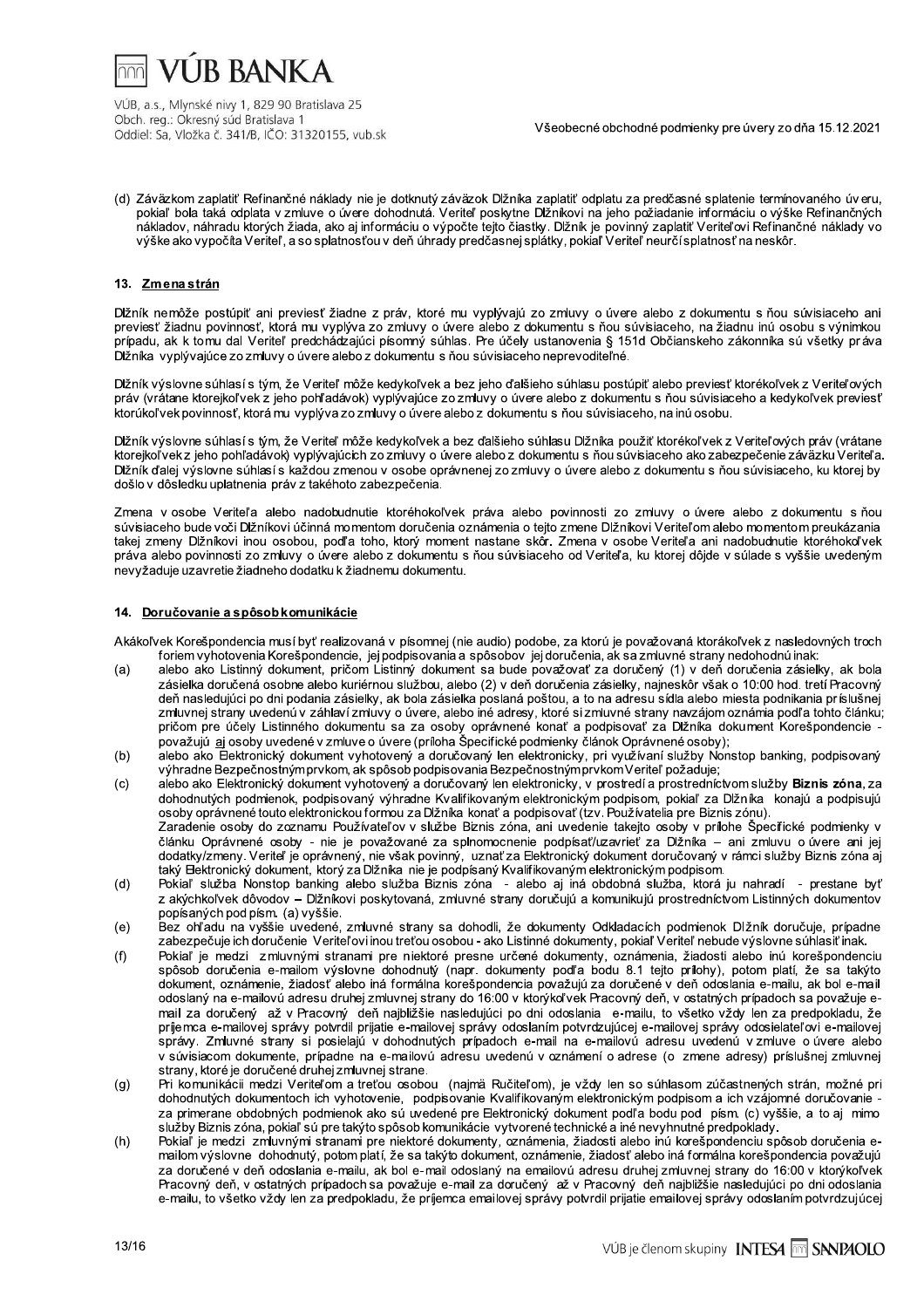

 $\overline{p}$   $\overline{p}$   $\overline{p}$   $\overline{p}$   $\overline{p}$   $\overline{p}$   $\overline{p}$   $\overline{p}$   $\overline{p}$   $\overline{p}$   $\overline{p}$   $\overline{p}$   $\overline{p}$   $\overline{p}$   $\overline{p}$   $\overline{p}$   $\overline{p}$   $\overline{p}$   $\overline{p}$   $\overline{p}$   $\overline{p}$   $\overline{p}$   $\overline{p}$   $\overline{p}$   $\overline{$ 

v seobeche obchodne podmienky pre uvery zo dna 15.12.2021

odosielateľovi emaliovej spravy. Zmluvne strány si poslelajú v dohodnutých pripadoch e-mali na e-maliovu adresu uvedenu v zmluve o uvere alebo v suvislačom dokumente, pripadne na e-maliovu adresu uvedenu v oznameni o adrese (o zmene adresy) prisiusnej zmluvnej strany, ktore je doručene druhej zmluvnej strane.

## 15. Bankové tajomstvo a mlčanlivosť

 $\ddot{\phantom{a}}$ veritel je vlazany ustanoveniami pravných predpisov zabezpecujúcich ochranu bankoveno tajomstva a opravnený vyuzit kazdu vynimku poskytnutu tymito predpismi. Diznik dava Veriterovi vyslovný sunias s poskytnutím informacií tvoriacích predmet bankoveno tajomstva, ktore sa no tykaju (vratane kopie zmluvý o uvere a kazdeno s nou suvisiación dokumentov):

- (a) odbornym poradcom Veritera (vratane pravných, učtovných, danových a iných poradcov), którí su bud vlazaní vseobechou profesionalnou povinnostou micanlivosti alebo ak sa voci veritel ovi zaviazali povinnostou micanlivosti;
- (b) pre ucely akenokol vek sudneno, roznodcovskeho, spravneho alebo ineho konania, ktoreho je Veritel učastnikom;
- (c) osobe, która sa na zaklade rokovania alebo inej komunikacie s Veriterom može stat opravnenou alebo povinnou zo zmluvy o uvere alebo s nou suvisiaceho dokumentu, ak sa takato osoba voci veritelovi zaviazala povinnostou micanlivosti;
- (d) osobe, s którou veriteľ rokuje o uzatvorení zmuvy o zabezpecovacom prevode akenokoľvek práva veriteľa zo zmuvy o uvere alebo zo suvsiaceno dokumentu, alebo s którou veriteľ rokuje o zabezpečení postupením akejkoľvek poniadavky veriteľa, która vyplyva zo zmluvy o uvere alebo zo suvislaceno dokumentu, alebo osobe, s ktorou Veriteľ taku zmluvu (alebo ine podobne dojednanie) uz uzatvoril:
- (e) osobe, s ktorou veritel rokuje o uzatvoreni zmluvy o postupeni ponľadavky zo zmluvy o uvere alebo zo suvisiaceno dokumentu, alebo postupnikovi, na ktoreno veritel takuto poni adavku uz previedol;
- (f) losobe, która pre Veritela spracuva data, ako aj subjektu, który je uvedeny na webovom sidle Veritela v zozname sprostredkovatelov, ak sa takato osoba voći v eritelovi zaviazala povinnostou mičanlivosti;
- (g) Veriterovej Ovladanej osobe, veriteľovej Ovladajucej osobe, osobe, vo vztahu ku ktorej ma Veriteľova Ovladajuca osoba postavenie Ovladanej osoby alebo podobne postavenie a osobe, v ktorej ma veriteľova Ovladajuca osoba postavenie Ovladajucej osoby alebo podobne postavenie ;  $\ddot{\phantom{0}}$ postupníkovi, na ktorého Veriteľ takúto pohľadávku už previedol;<br>
(f) osobe, ktorá pre Veriteľ a spracúva dáta, ako aj subjektu, ktorý je uvedený na w<br>
el k sa takáto osobe, voči Veriteľovi zaviazala povinnosťou mičanilivo
	- (h) pre ucely zverejnenia zmluvy o uvere a s nou suvisiacich dokumentov v Obchodnom vestniku podra § 5a ods.(b) Zakona o slobode informacii v pripade, ak podľa cit. zakona <sub>-</sub>ide o povinne zverejnovane zr
	- vyzadovane od Veriteľa pravnymi predpismi alebo je nevynnutne na plnenie zmluvy o uvere.  $\;$

 $\overline{\phantom{a}}$ Dizhik sa zavazuje zachovať micanlivosť o vsetkých skutochostiach suvisiacich s uzavretím zmluvy o uvere a s hou suvisiacich dokumentov s vynimkou nasiedujucich pr pripagov:<br>...

- (a) ak je poskytnutie informacie vyzadovane od Diznika pravnymi predpismi;
- (b) ak je informácia poskytnuta odborným poradcom Diznika (vrálane pravných, uctovných, danových a iných poradcov), ktorí su buď viazani vseobecnou profesionalnou povinnostou micanilvosti alebo ak sa voci Diznikovi "zaviazali povinnostou micanilvosti",
- (c) pre ucely akenokol vek sudneno, rozhodcovskeho, spravneho alebo iheno konania, ktoreho je Diznik ucastnikom; a
- (d) ak je informacia poskytnuta s predchadzajucim pisomnym suhlasom Veriteľa.

 $\mathbf{r}$ Osobne udaje osob konajučičn pri uzavreti zmluvy o uvere možu byť z dovodu riadenia rizik konsolidovaneho čelku spoločne so zmluvnou dokumentaciou poskytnute inym subjektom v ramci skupiny/konsolidovaneno celku ISP Group. Vlac informacii o spracuvani osobnych udajov na w ww.vub.sk.

#### 16. Započítanie z Bežného účtu vedeného u Veriteľa

- (a) Diznik vyslovne suniasi s tym, ze veriteľ moze kedykoľvek započitať svoju splatnu ponľadavku alebo jej časť, któru ma voci Diznikovi na zaklade zmuvy o uvere alebo dokumentu s nou suvisiaceno proti akejkoivek pon adavke, któru ma Diznik voci vertelovi (vratane ponradavky z akenokolvek učtu vedeneno veriterom), bez onladu na to, ci je tato ponradavka Diznika voci veriterovi v case zapocitania splatna alebo nie. Ak su zapocitavane pohradavky urcene v roznych menach, veriteľ je opravneny pre ucely zapocitania prepocitat clastku ktorejkolvek ponradavky do meny drunej ponradavky, pricom pouzije vymenny kurz deviza-nakup (v pripade ak je je menou uveru euro) alebo vymenny kurz deviza-predaj (v pripade ak je menou uveru mena ina ako euro), ktorý v case prepočitánia bezhe pouziva pri svojich menovych obchodoch s tymi istymi menami. V pripade započitania medzi poni adavkami v rozných menach, oboch odlisných od euro, pouzije Veritel prepocet cez menu euro výmenným kurzom devíza nakup a nasledne výmenny kurz devíza predaj, który v čase prepočitania bezne pouzíva pri svojich menových obchodoch s tými istymi menámi.
- (b) v pripade, ze Diznik ma vedeny Bezny učet u veritela, Diznik na tomto svojom Beznom učte (poklal sa s veritelom nedonodne vyslovne na inom svojom učte) v čase splatnosti akejkolvek člastky istiny, odplaty, uroku alebo ineho prislušenstva podľa zmluvy o uvere, zabezpeći dostatok penazných prostriedkov na to, aby veriteľ monol vykonat započítanie, a v takomto pripade veriteľ započitanie vykona, pričomak den splatnosti akejkolvek člastky me je Pracovným dnom, veritel vykona učtovnu operačiu započitania az v hajblizsie naslegujúci Pracovný den (v prípade terminovaneno alebo revolvingoveno uveru) pripadne v najblizsie preocnadzajúci Pracovny den (v pripade kontokorentného uveru), vzdy vsak s valutou dna splatnosti; tym nie je dotknute pravo veritela domanat sa zapiatenia diznej ciastky akymkol vek inym sposobom.
- (c) v prípade, ak v dobe kedykolvek počnúc dnom splatnosti akejkolvek clastky uroku, odplaty, alebo iného príslušenstva, suvislacej s penaznymi prostileokami poskytnutymi ako kontokorentny uver, alebo akejkolvek člastky, ktoru je veritel opravneny učtovat na  $\alpha$  and  $\alpha$  is a set of the control of  $\alpha$  and  $\alpha$  are a self-cover they donody meazl vertel om a Dizhikom, nepude ha Bezhom ucte vedenom u veritel a dostatok penaznych prostriedkov na to, aby veritel mohol vykonat započítanie, Diznik dava tymto veritelovi pokyn, aby verilel takuto splatnu a nezaplatenu clastku zauctoval na tarchu Bezheno uctu vedeneno u verilela, a to aj v pripade, ak by po Veriteľ vykoná účtovnú operáciu započ ítania<br>úveru) prípadne v najbližšie predchádzajúci<br>n nie je dotknuté právo Veriteľa domáhať sa<br>platy, alebo iného príslušenstva, súvisiacej<br>tiky, ktorú je Veriteľ oprávnený účtovať na<br> zauciovaní ciastka zaporneno zostatku na Beznom ucte prevysla limit celkovej výsky kontokorentného uveru pre prisiusné obdobie stanovené v zmluve o uvere. Ak je takato splatna a nezaplatena clastka urcena v lnej mene ako je mena, v której je vedený Bezhy) valutou dňa splatnosti; tým nie je dotknuté právo Veriteľa<br>sikoľvek čiastky úroku, odplaty, alebo iného príslušenstv<br>ver, alebo akejkoľvek čiastky, ktorú je Veriteľ oprávnený<br>ek inej dohody medzi Veriteľom a Dižníkom, nebu ucet, veritel je pre ucely zauctovania podľa predchadzajúcej vety opravnený vykonat prepocitanie podľa odseku (a) vyssie. Pre ogstranenie akychkolvek pochybnosti, Ulzhik vyslovne sunlasi s tym, że zauctovanie akejkolvek splatnej a nezapiatenej ciastky na  $\epsilon$ ezny ucet pod a tonto odseku je (i) v rozsanu limitu celkovej vysky kontokorentneho uveru pre prisiusne obdoble stanovene v zmluve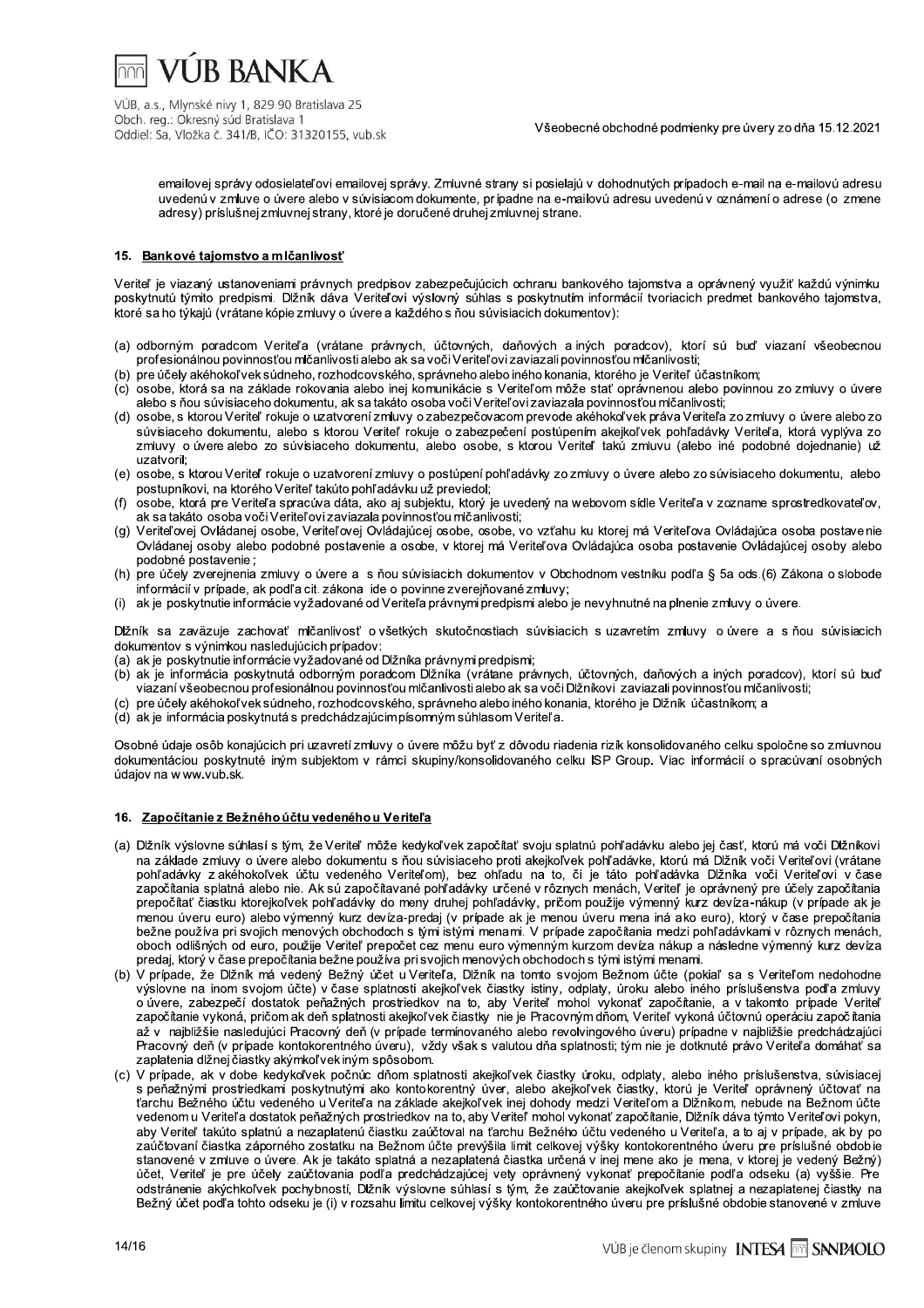**VUR BANKA** 

VÚB, a.s., Mlynské nivy 1, 829 90 Bratislava 25 Obch. reg.: Okresný súd Bratislava 1 Oddiel: Sa, Vložka č. 341/B, IČO: 31320155, vub.sk

Všeobecné obchodné podmienky pre úvery zo dňa 15.12.2021

o úvere poskytnutím peňažných prostriedkov podľa zmluvy o úvere, a (ii) v rozsahu, v akom zaúčtovaná čiastka prevyšuje tento limit. nepovoleným prečerpaním na Bežnom účte vedenom u Veriteľa.

## 17. SEPA inkaso z Bežného účtu vedeného v inei banke a iné platby Dižníka na Úverový účet

- $(a)$ V prípade, že Dĺžník nemá vedený Bežný účet u Veriteľa, zaväzuje sa Dĺžník mať vedený Bežný účet v inej banke, za súčasného splnenia všetkých nasledovných podmienok:
	- Bežný účet Dižníka vedený v inej banke je vedený v takej banke, ktorá je aktívnym priamym účastníkom  $(i)$ medzibankového platobného styku v rámci SEPA (Single Euro Payments Area) priestoru;
	- Dĺžník dal a nezrušil Mandát na inkaso v SEPA zo svojho Bežného účtu v inej banke, v prospech Veriteľa, bez  $(i)$ obmedzenia výšky inkasovanej sumy, s typom platby opakujúca sa platba, a splnil všetky ostatné podmienky potrebné na to, aby Veriteľ mohol vykonať SEPA inkaso podľa tohto článku 17. V prípade neskoršej zmeny (neaktuálnosti) ktoréhokoľvek z údajov uvedených v Mandáte na inkaso v SEPA, je Dĺžník povinný bezodkladne dať nový Mandát na inkaso v SEPA s aktuálnymi údajmi (napr. v prípade zmeny referencie Mandátu, zmeny identifikátora Veriteľa ako príjemcu inkasa, v prípade zmeny čísla účtu Dĺžníka, ktorého sa Mandát týka a pod.);
	- (iii) Bežný účet v inej banke je vedený v mene EUR.
- $(b)$ Ak Dlžník chce pre účely tejto zmluvy o úvere zameniť Bežný účet v inej banke za iný Bežný účet vedený v inej banke, je oprávnený tak urobiť oznámením doručeným Veriteľovi aspoň 10 pracovných dní vopred, pričom sa zaväzuje zabezpečiť ai na aktuálnom zmenenom Bežnom účte spĺnenie všetkých podmienok uvedených v tomto článku písm. (a) vyššie,
- $(c)$ Dĺžník sa zaväzuje mať na svojom Bežnom účte v inej banke dostatok peňažných prostriedkov na to, aby Veriteľ mohol vykonať SEPA inkaso (i) za účelom splatenia akejkoľvek čiastky úroku, úroku z omeškania odplaty za rezervovanie neposkytnutých peňažných prostriedkov, odplaty za zaslanie každej upomienky o nezaplatení dlžnej čiastky, (ii) za účelom vrátenia poskytnutých peňažných prostriedkov (platby istiny), (iii) za účelom splatenia odplaty za vedenie úverového účtu podľa zmluvy o úvere, (iv) ako aj za účelom zaplatenia poistného za poistenie schopnosti splácať úver spojené s rizikami .<br>kľúčovej osoby, podľa zmluvy o úvere, ak bolo poistenie dojednané. Ak Dlžník tento záväzok splnil, Veriteľ vykoná SEPA inkaso za účelom zaplatenia platieb uvedených v predchádzajúcej vete, tým však nie je dotknuté právo Veriteľa domáhať sa zaplatenia dĺžnej čiastky akýmkoľvek iným spôsobom. Veriteľ a Dĺžník súhlasia s tým, že pokiaľ sa až po tom, ako Veriteľ ku koncu mesiaca vyšle pravidelnú požiadavku na SEPA inkaso konkrétnej sumy úrokov (úrokov z omeškania/ odplaty za rezervovanie neposkytnutých peňažných prostriedkov), zmení výška úrokovej sadzby alebo sumy dĺžnej istiny (ako údajov rozhodných pre výpočet úrokov/ úrokov z omeškania/ odplaty za rezervovanie neposkytnutých peňažných prostriedkov), prípadné nezrovnalosti (vzniknuté vzhľadom na nevyhnutný časový odstup medzi začiatkom a ukončením úkonu SEPA inkasa pri konkrétnej platbe), Veriteľ vysporiada pri najbližšej splátke úrokov/úrokov z omeškania/odplaty za rezervovanie neposkytnutých peňažných prostriedkov.

V prípade ak peňažné prostriedky podľa zmluvy o úvere budú prvýkrát poskytnuté koncom kalendárneho mesiaca, Veriteľ je oprávnený inkasovať prvú platbu úroku/odplaty za rezervovanie neposkytnutých peň. prostriedkov) SEPA inkasom, prípadne aj na konci najbližšie nasledujúceho kalendárneho mesiaca.

Ostatné peňažné záväzky Dlžníka zo zmluvy o úvere sa Dlžník zaväzuje platiť v prospech Úverového účtu s nasledovnou identifikáciou platby takto:

- odplatu za dojednanie záväzku (uzavretie zmluvy o úvere)/poplatok za poskytnutie úveru s odporúčaným  $(i)$ označením platby konštantným symbolom 0858;
- odplatu za poskytnutie konsolidačného úveru v rámci reštrukturalizácie (z podnetu Dlžníka) s odporúčaným  $(ii)$ označením platby konštantným symbolom 0858;
- všetky ostatné odplaty (napr. odplatu za navýšenie obiemu úveru, odplatu za prolongáciu splátky úveru z podnetu  $(iii)$ klienta, odplatu za predčasné splatenie termínovaného úveru alebo jeho časti, odplatu za skrátenie konečnej splatnosti revolvingového úveru dodatkom k z mluve, odplatu za zmenu/doplnenie z mluvy o úvere z podnetu klienta dodatkom, odplatu za zmeny v dokumentoch súvisiacich so zmluvou o úvere - s odporúčaným označením platby konštantným symbolom 0898.
- Ak je akákoľvek platba súvisiaca so zmluvou o úvere vykonaná platbou z banky v niektorej z krajín zapojenej do SEPA, je  $(e)$ Dižník povinný uviesť variabilný symbol platby (ďalej aj VS) a špecifický symbol platby (ďalej aj SS) do poľa "Referencia platiteľ a/Originator's Reference", v štruktúre "NS[N10]/SS[N10]", pričom N10 znamená číselný údaj s desiatimi znakmi. V<br>prípade, ak táto banka nesprístupní pole "Referencia platiteľ a/Originator's Reference", je Dĺžník po poli " Referencia prijemcu/Remittance information". Ak Dižník nebude identifikovať platbu uvedeným spôsobom, platbu .<br>Veriteľ vráti vo výške zníženej o poplatky tejto banky. V prípade platieb vykonávaných z banky z krajiny nezapojenej do SEPA, je Dĺžník povinný uviesť VS a SS ako "Referenciu príjemcu/Remittance information"<br>("/VS[N10]/SS[N10]"), pričom N10 znamenáčíselný údaj s desiatimi znakmi. štruktúre
- $(f)$ Ak je akákoľvek platba súvisiaca so zmluvou o úvere vykonaná platbou z banky v niektorej z krajín zapojenej do SEPA, Veritel odporúča, aby Dlžník uvádzal konštantný symbol (ďalej aj KS) v poli "Referencia platiteľa/Originator's Reference", v odporúčanej štruktúre (napríklad "/KS[N4]"), pričom N4 znamená číselný údaj so štyrmi znakmi. V prípade, ak<br>nesprístupní pre Dlžníka pole "Referencia platiteľa/Originator's Reference", Veriteľ odporúča vyplniť KS v poli príjemcu/Remittance information". V prípade platieb vykonávaných z krajín nezapojených do SEPA, Veriteľ odporúča uvádzať KS ako "Referenciu príjemcu/Remittance information" v štruktúre (napríklad "/KS[N4]"), pričom N4 znamená číselný údaj so štyrmi znakmi.

## 18. Oddeliteľnosť ustanovení a ďalšie ubezpečenia

Jednotlivé ustanovenia zmluvy o úvere a každého dokumentu s ňou súvisiaceho sú vymáhateľné nezávisle od seba a neplatnosť ktoréhokoľvek z nich nebude mať žiaden vplyv na platnosť ostatných ustanovení, s výnimkou prípadov, kedy je z dôvodu dôležitosti povahy alebo inej okolnosti týkajúcej sa takéhoto neplatného ustanovenia zrejmé, že dané ustanovenie nemôže byť oddelené od ostatných príslušných ustanovení.

 $(d)$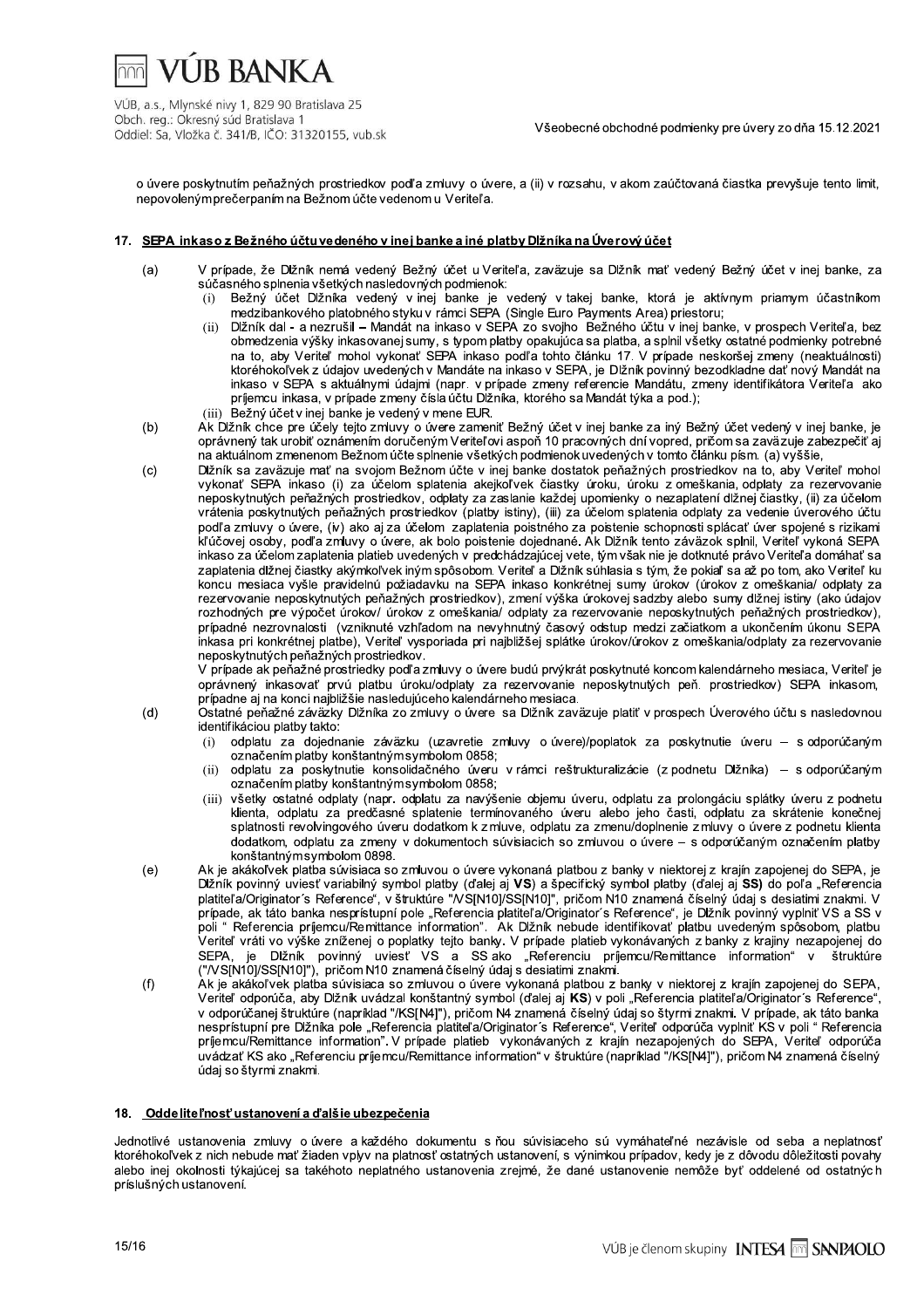# VI IR BANK A

VÚB, a.s., Mlynské nivy 1, 829 90 Bratislava 25 Obch. reg.: Okresný súd Bratislava 1 Oddiel: Sa, Vložka č. 341/B, IČO: 31320155, vub.sk

Všeobecné obchodné podmienky pre úvery zo dňa 15.12.2021

V prípade, že niektoré z uvedených ustanovení bude neplatné, pričom jeho neplatnosť bude spôsobená niektorou jeho časťou, bude dané ustanovenie platiť tak, ako keby bola predmetná časť vypustená a Veriteľ aj Dižník sa zaväzujú zabezpečiť uskutočnenie všetkých krokov potrebných za tým účelom, aby boli v dotknutom ustanovení urobené také zmeny, aby bolo dotknuté ustanovenie platné a aby malo čo najviac podobné účinky ako pôvodné znenie dotknutého ustanovenia.

Dĺžník potvrdzuje Veriteľovi a Veriteľ potvrdzuje Dĺžníkovi, že uzavrel zmluvu o úvere a každý s ňou súvisiaci dokument s plným pochopením jeho podmienok a že druhá zmluvná strana v rámci rokovaní o zmluve o úvere ani iného s ňou súvisiaceho dokumentu ani pri .<br>jeho uzavretí neprevzala na seba žiaden záväzok voči druhei zmluvnei strane, ktorý by nebol výslovne uvedený v zmluve o úvere alebo ktorý by nevyplýval zo zákona.

V prípade, že zmluva o úvere je v zmysle Zákona o slobode informácií č. 211/2000 Z.z. v znení neskorších predpisov povinne zverejňovanou zmluvou, je Dlžník uzrozumený s tým, že v súlade s ustanovením § 47a Občianskeho zákonníka môže takáto zmluva nadobudnúť účinnosť najskôr v deň nasledujúci po dni jej zverejnenia, a to bez ohľadu na splnenie odkladacích podmienok a aj keď sa zmluvné strany dohodli inak. Nadobudnutie účinnosti podľa predchádzajúcej vety sa týka aj dodatku k zmluve o úvere.

Dĺžník berie na vedomie a súhlasí s tým, že Veriteľ si vyhradzuje právo odmietnuť vykonanie akéhokoľvek úkonu, pokynu, práva alebo povinnosti na základe alebo v súvislosti s akýmkoľvek Finančným dokumentom, ak zistí alebo nadobudne podozrenie, že daný úkon, pokyn, právo alebo povinnosť má akýkoľvek priamy alebo nepriamy súvis so Sankciou alebo Sankcionovanou osobou; alebo vykonanie daného úkonu, pokynu, práva alebo povinnosti by bolo v rozpore s internou politikou Veriteľa alebo ju Veriteľ vyhodnotí ako rizikovú z hľadiska možného ohrozenia záujmu na ochrane pred legalizáciou príjmov z trestnej činnosti, na ochrane pred daňovými únikmi, na udržaní alebo obnovení medzinárodného mieru a bezpečnosti, na ochrane základných ľudských práv a dobrých mravov alebo na boji proti terorizmu.

### 19. Uzavretie zmluvy o úvere, jej zmeny a zmeny Všeobecných obchodných podmienok pre úvery

Za riadne uzavretú sa zmluva o úvere, ale aj jej prípadné neskoršie zmeny a dodatky - považujú len vtedy, ak boli za Dlžníka podpísané osobou/osobami riadne oprávnenými konať za Dĺžníka (najmä napr. konateľ, prokurista), a to bez ohľadu na to, či bola zmluva o úvere/jej zmeny a dodatky - vytvorená a doručovaná: (a) ako Elektronický dokument podľa článku 14 písm. (c) vyššie tejto prílohy Všeobecné obchodné podmienky pre úvery, alebo (b) ako Elektronický dokument podľa článku 14 písm. (b) vyššie tejto prílohy Všeobecné obchodné podmienky pre úvery, alebo (c) ako Listinný dokument, podľa článku 14. písm. (a) tejto prílohy Všeobecné obchodné podmienky pre úvery. Zmeny a doplnky zmluvy o úvere môžu byť uskutočnené len formou písomného (nie audio) dodatku.

K uzatváraniu zmluvy o úvere, prípadne jej dodatkov cez Prostriedky diaľkovej komunikácie dochádza len za predpokladu, že Dlžník s tým súhlasí. Podmienkou uzatvárania zmluvy o úvere, vrátenie jej dodatkov Prostriedkami diaľkovej komunikácie je mať zriadenú službu Biznis zóna/Nonstop banking a mať pridelené Bezpečnostné prvky. Zrušením služieb Biznis zóna a Nonstop banking zo strany Dĺžníka alebo Veriteľa, nie je dotknutá platnosť ani účinnosť záväzkových vzťahov, ktoré už takýmto spôsobom platne vznikli. Ak nie je dohodnuté medzi Veriteľom a Dlžníkom inak, zmeny Všeobecných obchodných podmienok pre úvery sa vzťahujú len na zmluvy o úvere uzavreté po dni účinnosti príslušnej zmeny.

### 20. Rozhodné právo a možnosť mimosúdneho riešenia sporov

Zmluva o úvere sa riadi právnymi predpismi Slovenskej republiky s tým, že Veriteľ a Dlžník sa dohodli, že použitie akéhokoľvek ustanovenia ktoréhokoľvek právneho predpisu Slovenskej republiky, ktoré nie je kogentné, je výslovne vylúčené v rozsahu, v ktorom by<br>jeho použitie mohlo meniť (či už úplne alebo čiastočne) význam, účel alebo interpretáciu Okrem toho sa Veriteľ a Dlžník dohodli, že ustanovenia § 361, § 500, § 503 ods.3, § 506 a § 507 Obchodného zákonníka sa na zmluvu o úvere nepoužijú. Pre odstránenie pochybností, Veriteľ má zachované všetky ďalšie práva, ktoré mu vyplývajú z právnych predpisov.

Akýkoľvek spor, nárok alebo rozpor vzniknutý zo zmluvy o úvere alebo v súvislosti s ňou (vrátane všetkých otázok týkajúcich sa jej existencie, platnosti alebo ukončenia) je možné riešiť aj v rozhodcovskom konaní alebo iným mimosúdnym riešením sporov, pokiaľ sa zmluvné strany tak výslovne dohodnú, to všetko v súlade s osobitnými predpismi, upravujúcimi rozhodcovské riešenie sporov alebo iné mimosúdne riešenie takýchto sporov - napr. zákon 244/2002 Z. z. o rozhodcovskom konaní v znení neskorších predpisov, zákon č. 420/2004 Z. z. o mediácii a o doplnení niektorých zákonov v znení neskorších predpisov.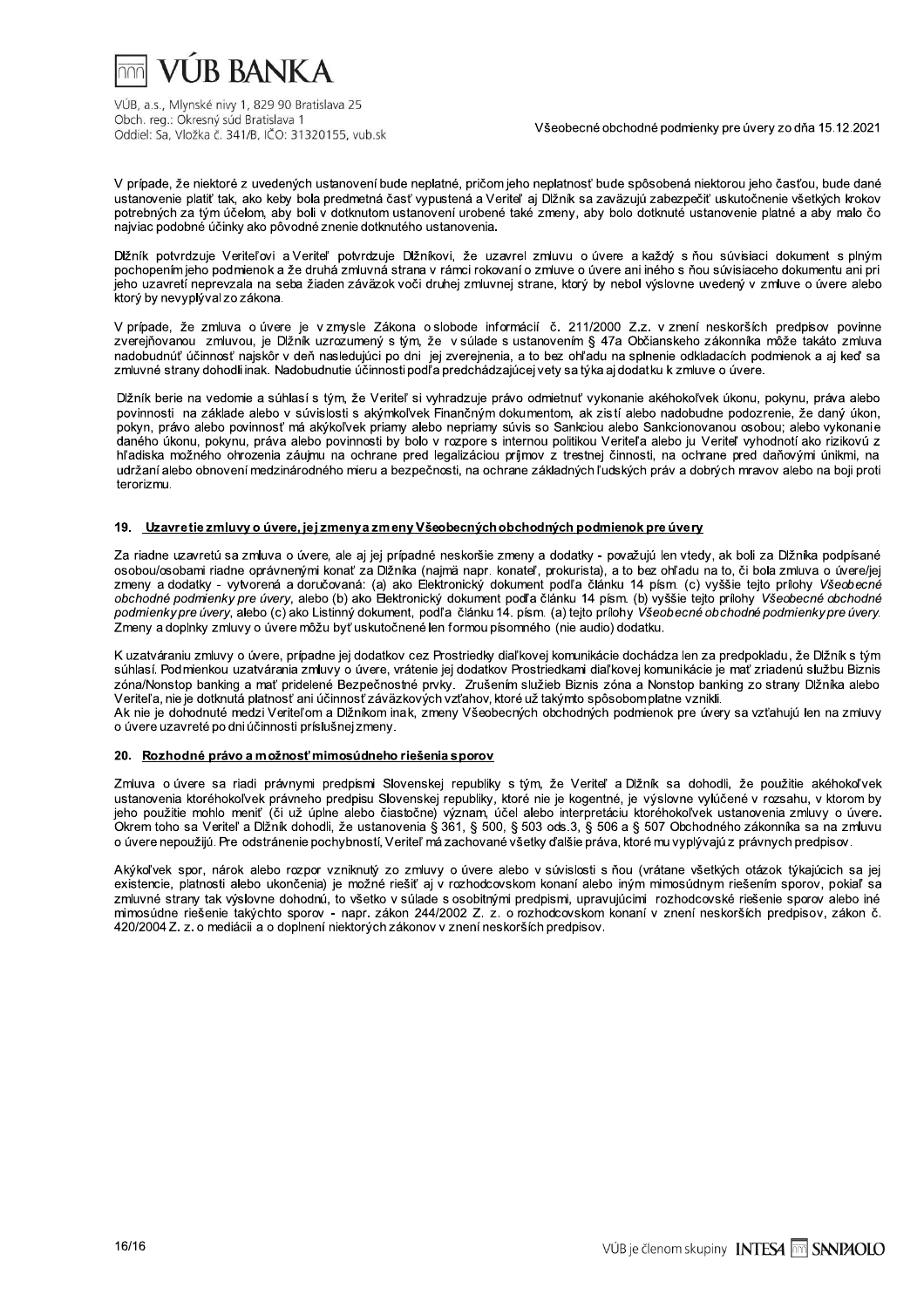## Dohoda o wplňovacom práve k blankozmenke č. 432/2022/D

uzavretá medzi stranami:

Mestský podnik služieb spol. s r.o., IČO: 31424287, so sídlom Hviezdoslavova 477, 905 01 Senica, zapísaná v Obchodnom registri Okresného súdu Trnava, oddiel: Sro, vložka číslo: 143/T (ďalej len Dlžník)

Všeobecná úverová banka, a.s., so sídlom Mlynské nivy 1, 829 90 Bratislava, Slovenská republika, IČO: 31 320 155, zapísaná v obchodnom registri Okresného súdu Bratislava I, oddiel Sa, vložka č.: 341/B (ďalej len Veritel').

#### $\mathbf{1}$ . **DEFINÍCIE**

Ak nie je medzi Veriteľom a Dĺžníkom výslovne dohodnuté inak, nasledujúce pojmy uvedené s veľkým písmenom budú mať v tejto dohode o vyplňovacom práve k blankozmenke (ďalej len **Dohoda**) nižšie uvedený význam:

Blankozmenka znamená nevyplnenú vlastnú zmenku vystavenú Dĺžníkom na rad Veriteľa, riadne podpísanú a datovanú Dĺžníkom najneskôr dňom tejto Dohody, splatnú v Bratislave u Všeobecnej úverovej banky, a.s., IČO: 31 320 155, s doložkou "bez protestu", bez uvedenia zmenkovej sumy, meny a dátumu splatnosti.

Zabezpečená pohľadávka znamená nárok Veriteľa na riadne a včasné splnenie všetkých Zabezpečených záväzkov.

Zabezpečené záväzky znamenajú všetky súčasné a budúce záväzky Dlžníka voči Veriteľovi (a) podľa Zmluvy alebo iného s ňou súvisiaceho dokumentu, (b) na základe nároku z bezdôvodného obohatenia alebo nároku, ktorý môže vzniknúť následkom alebo v súvislosti s tým, že akýkoľvek záväzok uvedený v bode (a) vyššie sa stane nevykonateľným alebo zanikne inak ako splnením (t.j. napríklad odstúpením, vypovedaním alebo právo platným určením jeho neplatnosti), a (c) na základe akéhokoľvek nároku, ktorý môže vzniknúť, ak bude akýkoľvek právny úkon v súvislosti so záväzkom uvedeným v bodoch (a) alebo (b) vyššie napadnutý ako odporovateľný právny úkon v súvislosti s konkurzným konaním, reštrukturalizačným konaním alebo inak.

Zmluva znamená zmluvu o termínovanom úvere č. 362/2022/UZ uzavretú medzi Veriteľom a Dĺžníkom, v znení všetkých jej neskorších zmien a dodatkov, vrátane novácií.

Zmenka znamená zmenku, ktorá vznikla z Blankozmenky doplnením zmenkovej sumy, meny a dátumu splatnosti.

#### $2.$ **BLANKOZMENKA**

- $2.1$ Dĺžník vyhlasuje a potvrdzuje, že na uľahčenie vymáhania Zabezpečenej pohľadávky odovzdal Veriteľovi Blankozmenku.
- $2.2$ Dĺžník neodvolateľne udeľuje Veriteľovi bezpodmienečné právo vyplniť Blankozmenku spôsobom uvedeným v Dohode.

#### $3.$ UPLATNENIE PRÁVA

- Dĺžník súhlasí a potvrdzuje, že právo vyplniť Blankozmenku môže Veriteľ vykonať ak Dĺžník nesplní  $3.1$ ktorúkoľvek časť Zabezpečenej pohľadávky riadne a včas. Po tom, čo sa tak stane môže Veriteľ kedykoľvek podľa svojho vlastného uváženia vyplniť Blankozmenku tak, že: (a) ako zmenkovú sumu uvedie sumu, ktorá podľa Veriteľa predstavuje celkovú čiastku Zabezpečených záväzkov v čase splatnosti Blankozmenky, (b) ako menu uvedie menu, v ktorej je denominovaná suma určená podľa predchádzajúceho bodu (a), a (c) ako dátum splatnosti uvedie akýkoľvek dátum neskorší než deň, v ktorý Dĺžník nesplnil ktorúkoľvek časť Zabezpečenej pohľadávky.
- Dĺžník súhlasí, že uvedenie zmenkovej sumy a meny Veriteľom pri vyplnení Blankozmenky považuje a  $3.2$ bude považovať za konečné, nesporné a pre Dĺžníka záväzné s výnimkou prípadu, ak by na strane Veriteľa došlo k zjavnému omylu.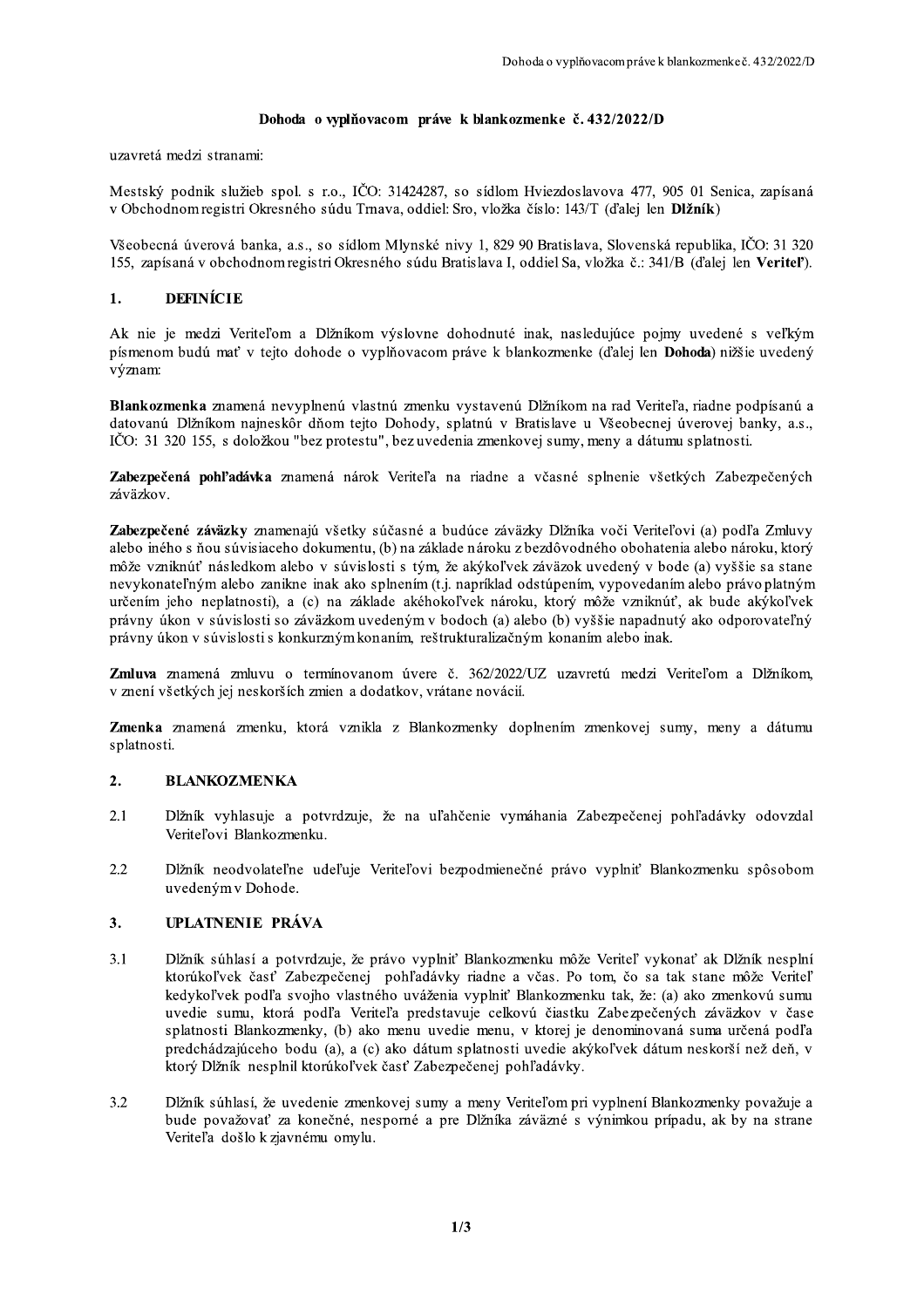- $3.3$ Po vyplnení Blankozmenky Veriteľ môže podľa svojho vlastného uváženia (a) domáhať sa plnenia zo Zmenky žalobou, alebo (b) previesť vyplnenú Blankozmenku ako Zmenku a previesť všetky jeho práva zo Zmluvy a s ňou súvisiacich dokumentov (vrátane tejto Dohody) na akúkoľvek tretiu osobu.
- $3.4$ Ak sa Veriteľ domáha plnenia zo Zmenky žalobou, môže nezávisle na tom (a) Dĺžníka žalovať o zaplatenie akýchkoľvek čiastok dĺžných na základe Zmluvy, a (b) uplatniť právo z akéhokoľvek zabezpečenia či notárskej zápisnice, ktoré mu v súvislosti so Zmluvou boli poskytnuté. Toto platí až do úplného uspokojenia všetkých Zabezpečených záväzkov a Dĺžník súhlasí, že nevznesie námietku súčasne prebiehajúcich konaní v žiadnom z nich.

#### $\overline{4}$ . ĎALŠIE UBEZPEČENIA

Dĺžník sa zaväzuje na svoje vlastné náklady

- uskutočniť každý úkon a poskytnúť všetku súčinnosť, ktorú Veriteľ bude podľa vlastného  $(a)$ uváženia vyžadovať na vznik, trvanie alebo ochranu akéhokoľvek svojho práva vyplývajúceho podľa alebo v súvislosti s touto Dohodou:
- $(b)$ podpísať akékoľvek zmluvy a uskutočniť akékoľvek ostatné úkony, o ktorých Veriteľ rozhodne, že sú potrebné alebo žiaduce na platnosť a účinnosť tejto Dohody alebo Blankozmenky alebo pre výkon akýkoľvek práva Veriteľa podľa tejto Dohody.

#### $5.$ ODOVZDANIE/ZNIČENIE ZMENKY

Po tom, čo všetky Zabezpečené záväzky budú v celom rozsahu splnené, ak Veriteľ pred tým nepreviedol vyplnenú Blankozmenku na tretiu osobu, Veriteľ je oprávnený najskôr po 30 dňoch od zániku Zabezpečených záväzkov Blankozmenku zničiť. V prípade, že Dĺžník výslovne požiada o vrátenie nepoužitej Blankozmenky, môže si ju osobne prevziať u Veriteľa, to však najneskôr do 30 dní od zániku Zabezpečených záväzkov.

#### ROZHODNÉ PRÁVO A RIEŠENIE SPOROV, OSOBNÉ ÚDAJE KONAJÚCEJ OSOBY 6.

- Táto Dohoda sa riadi právnymi predpismi Slovenskej republiky s tým, že Veriteľ a Dĺžník sa dohodli, 6.1 že použitie akéhokoľvek ustanovenia ktoréhokoľvek právneho predpisu Slovenskej republiky, ktoré nie je kogentné, je výslovne vylúčené v rozsahu, v ktorom by jeho použitie mohlo meniť (či už úplne alebo čiastočne) význam, účel alebo interpretáciu ktoréhokoľvek ustanovenia tejto Dohody. Pre odstránenie pochybností, Veriteľ má zachované všetky ďalšie práva, ktoré mu vyplývajú z právnych predpisov.
- 6.2 Akýkoľvek spor, nárok alebo rozpor vzniknutý zo Zmenky, z tejto Dohody alebo v súvislosti s ňou (vrátane všetkých otázok týkajúcich sa jej existencie, platnosti alebo ukončenia) je možné riešiť aj v rozhodcovskom konaní alebo iným mimosúdnym riešením sporov, pokiaľ sa zmluvné strany tak výslovne dohodnú, to všetko v súlade s osobitnými predpismi, upravujúcimi rozhodcovské riešenie sporov alebo iné mimosúdne riešenie takýchto sporov - napr. zákon 244/2002 Z. z. o rozhodcovskom konaní v znení neskorších predpisov, zákon č. 420/2004 Z. z. o mediácii a o doplnení niektorých zákonov v znení neskorších predpisov.
- 6.3 Osobné údaje osôb konajúcich pri uzavretí tejto Dohody k blankozmenke alebo v súvislosti s ňou, môžu byť z dôvodu riadenia rizík konsolidovaného celku spoločne so zmluvnou dokumentáciou poskytnuté iným subjektom v rámci skupiny/konsolidovaného celku ISP Group. Viac informácií o spracúvaní osobných údajov na www.vub.sk.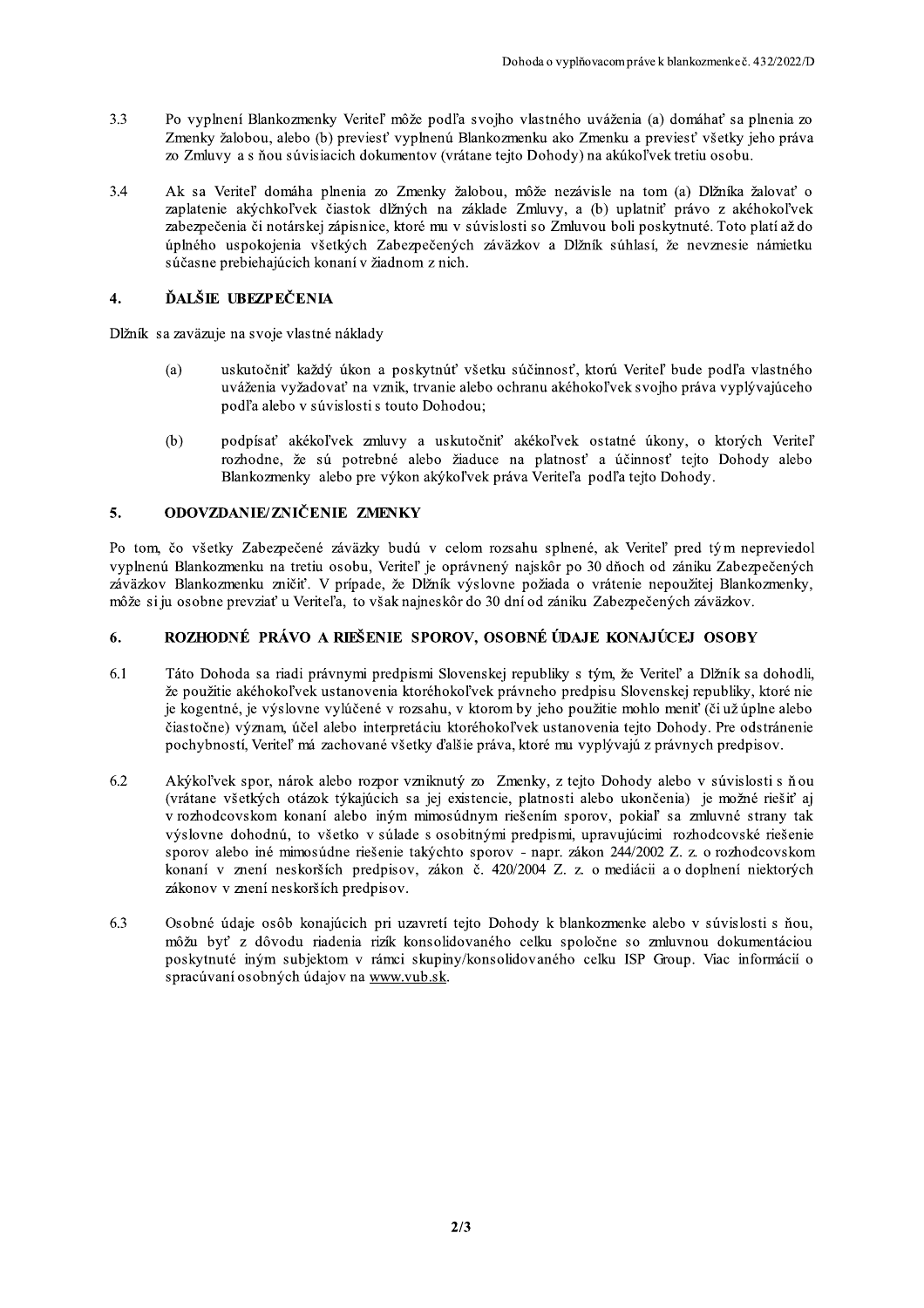## Dlžník:

Obchodné meno/Názov: Mestský podnik služieb spol. s r.o.

Meno: Ing. Ján Bachura Funkcia/Oprávnenie: konateľ

Podpis:

Veritel':

Dňa: ............................

Všeobecná úverová banka, a.s.

Meno: Jozef Kováč Funkcia/Oprávnenie: manažér klientskych vzťahov senior pobočky Senica, Firemné obchodné centrum Trnava na základe plnomocenstva zo dňa 03.01.2022

Podpis:

Meno: Ing. Radoslav Hebnár

Funkcia/Oprávnenie: manažér klientskych vzťahov pobočky Senica, Firemné obchodné centrum Trnava na základe plnomocenstva zo dňa 03.01.2022

Podpis: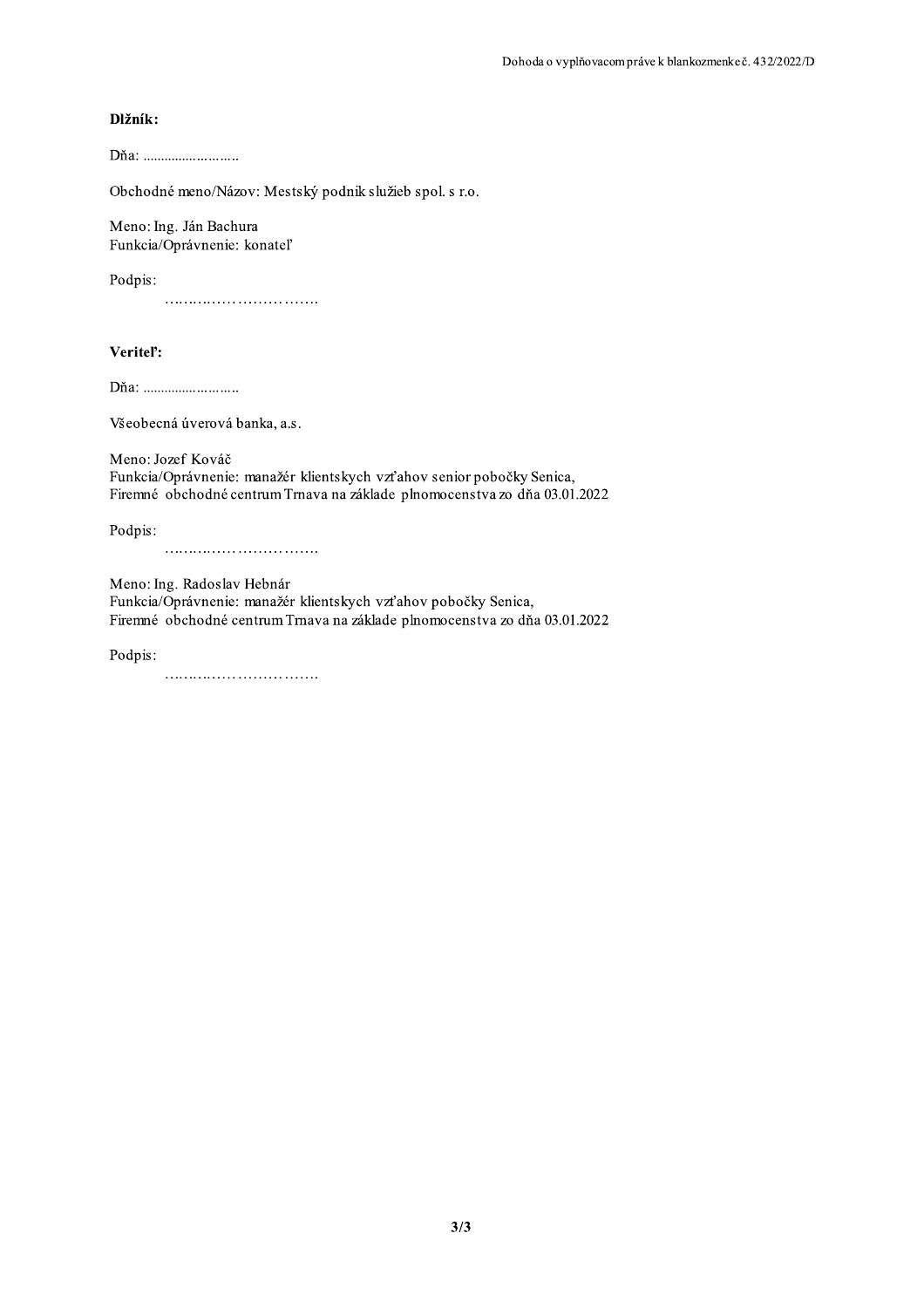### Zmluva o zriadení záložného práva na nehnuteľné veci č. 564/2022/ZZ

uzavretá medzi stranami:

Mestský podnik služieb spol. s r.o., IČO: 31424287, so sídlom Hviezdoslavova 477, 905 01 Senica, zapísaná v Obchodnom registri Okresného súdu Trnava, oddiel: Sro, vložka číslo: 143/T (ďalej len Záložca)

Všeobecná úverová banka, a.s., so sídlom Mlynské nivy 1, 829 90 Bratislava, Slovenská republika, IČO: 31 320 155, zapísaná v obchodnom registri Okresného súdu Bratislava I, oddiel Sa, vložka č.: 341/B (ďalej len Záložný veritel').

- $(a)$ Neoddeliteľnou súčasťou tejto zmluvy o zriadení záložného práva (ďalej len Záložná zmluva) sú všetky jej prílohy,
- $(b)$ každý odkaz na Záložnú zmluvu znamená odkaz na samotný text tejto zmluvy, ako aj všetky jej prílohy,
- pokiaľ nie je výslovne uvedené inak, výrazy uvedené s veľkým začiatočným písmenom majú význam, ktorý  $(c)$ je im priradený v článku 1. Záložnej zmluvy, a
- v prípade rozporu medzi ustanoveniami článkov 1 až 7 Záložnej zmluvy a jej prílohami je rozhodujúce to,  $(d)$ čo je uvedené v ustanoveniach článkov 1 až 7 Záložnej zmluvy.

#### **DEFINÍCIE**  $1<sup>1</sup>$

Ak nie je medzi Záložným veriteľom a Záložcom výslovne dohodnuté inak, nasledujúce pojmy uvedené s veľkým písmenom budú mať v Záložnej zmluve nižšie uvedený význam:

Zabezpečená pohľadávka znamená nárok Záložného veriteľa na riadne a včasné splnenie všetkých Zabezpečených záväzkov. Ako najvyššia hodnota istiny, do ktorej sa Zabezpečená pohľadávka zabezpečuje sa určuje 375 000,00 EUR.

Zabezpečené záväzky znamenajú všetky súčasné a budúce záväzky Záložcu voči Záložnému veriteľovi (a) podľa Zmluvy alebo iného s ňou súvisiaceho dokumentu, vrátane záväzku nahradiť náklady, ktoré vzniknú Záložnému veriteľovi v súvislosti s udržiavaním hodnoty Zálohu, (b) na základe nároku z bezdôvodného obohatenia alebo nároku, ktorý môže vzniknúť následkom alebo v súvislosti s tým, že akýkoľvek záväzok uvedený v bode (a) vyššie sa stane nevykonateľným alebo zanikne inak ako splnením (t.j. napríklad odstúpením, vypovedaním alebo právoplatným určením jeho neplatnosti), a (c) na základe akéhokoľvek nároku, ktorý môže vzniknúť, ak bude akýkoľvek právny úkon v súvislosti so záväzkom uvedeným v bodoch (a) alebo (b) vyššie napadnutý ako odporovateľný právny úkon v súvislosti s konkurzným konaním, reštrukturalizačným konaním alebo inak.

Zabezpečenie znamená záložné právo, zabezpečovací prevod práva, zabezpečovacie postúpenie pohľadávky, zádržné právo, prevod alebo postúpenie so spätným prevodom alebo postúpením (repo), ako aj akúkoľvek inú zmluvu alebo dojednanie podľa akéhokoľvek práva, ktoré má podobný účel alebo účinok.

Záloh znamená všetky nehnuteľné veci určené v prílohe č.1.

Záložné právo znamená záložné právo podľa § 151a a nasl. Občianskeho zákonníka zriadené touto Záložnou zmluvou.

Zmluva znamená zmluvu o termínovanom úvere č. 362/2022/UZ uzavretú medzi Záložným veriteľom ako veriteľom a Záložcom ako dlžníkom, v znení všetkých jej neskorších zmien a dodatkov, vrátane novácií.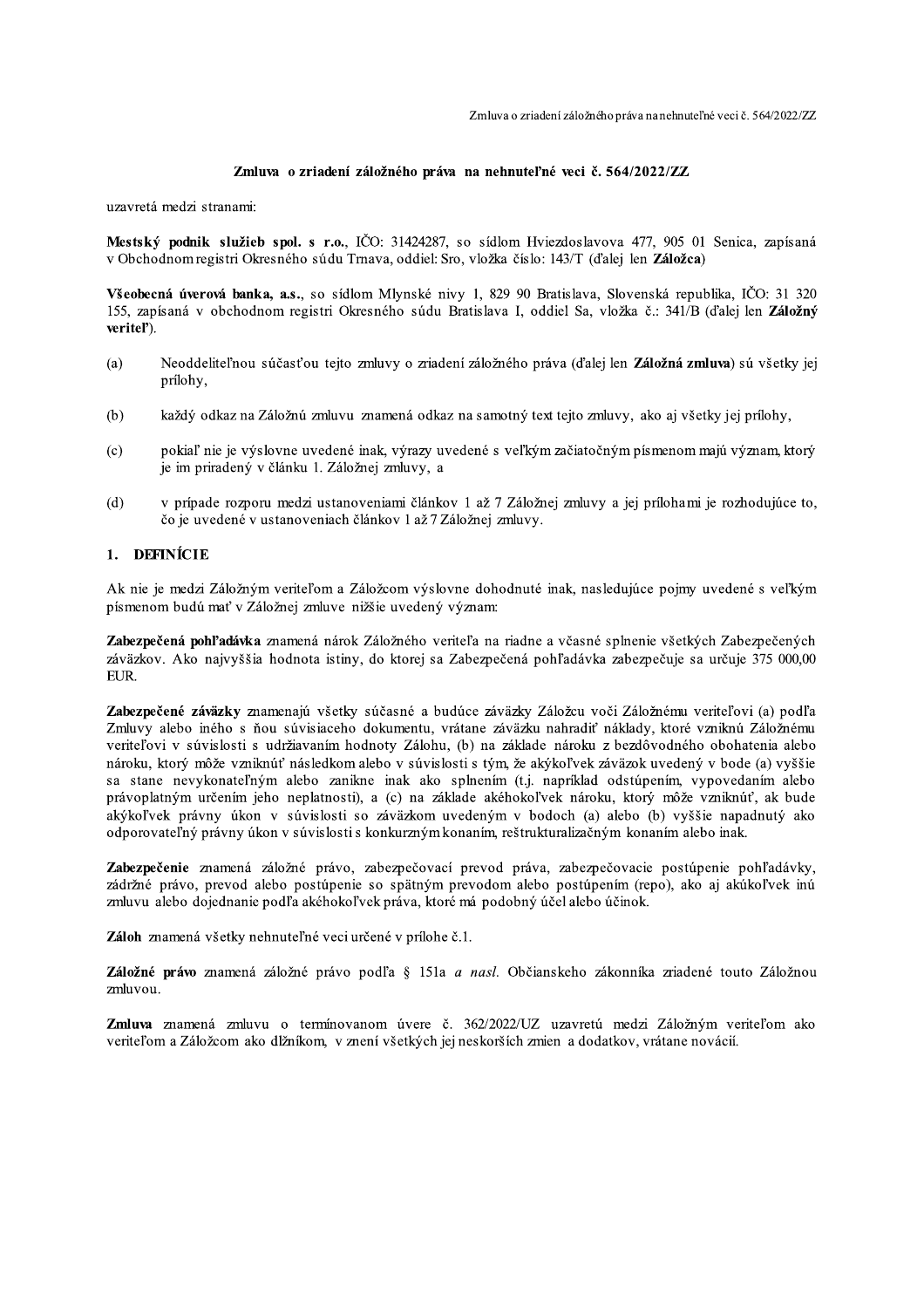#### ZRIADENIE A VZNIK ZÁLOŽNÉHO PRÁVA  $2.$

- 2.1 Záložca sa zaväzuje splniť Zabezpečené záväzky voči Záložnému veriteľovi a dodržiavať ustanovenia Zmluvy.
- 2.2 Na zabezpečenie Zabezpečenej pohľadávky týmto Záložca zriaďuje v prospech Záložného veriteľa Záložné právo k Zálohu.
- Záložné právo k Zálohu vznikne právoplatnosťou rozhodnutia o povolení vkladu Záložného práva do 2.3 katastra nehnuteľností.
- Záložca sa zaväzuje bezodkladne po podpísaní Záložnej zmluvy podať návrh na povolenie vkladu do 2.4 katastra nehnuteľností a v lehote 60 dní po podpísaní Záložnej zmluvy doručiť Záložnému veriteľovi (a) list alebo listy vlastníctva ohľadom každej časti Zálohu, vždy v časti "C" s vyznačeným Záložným právom s obsahom akceptovateľným pre Záložného veriteľa, a (b) rozhodnutie o povolení vkladu Záložného práva podľa Záložnej zmluvy.

## 3. ZÁVÄZNÉ VYHLÁSENIA A OSOBITNÉ POVINNOSTI

- $3.1$ Záložca poskytuje Záložnému veriteľovi nasledujúce vyhlásenia:
- Záloh a každá jeho časť je voľne prevoditeľná,  $(a)$
- $(b)$ žiadne ustanovenie Záložnej zmluvy nie je v rozpore s ustanovením žiadneho dokumentu, ktorým je Záložca viazaný;
- Záložca je jediným a výlučným vlastníkom Zálohu a každej jeho časti; v prípade nevyporiadaného  $(c)$ bezpodielového spoluvlastníctva manželov Záložcu, ktorý je fyzickou osobou a jeho manžela alebo bývalého manžela, sú Záložca spolu s manželom alebo bývalým manželom jediní a výluční spoluvlastníci Zálohu a každej jeho časti;
- $(d)$ Záloh ani žiadna jeho časť nie je zaťažená žiadnym iným Zabezpečením, ani iným právom tretej osoby (vrátane práva na základe zmluvy o zmluve budúcej, predkupného práva alebo akéhokoľvek iného práva obmedzujúceho voľné užívanie Zálohu alebo nakladanie s ním) s výnimkou Zabezpečení v prospech tretej osoby, údaje o ktorých boli písomne oznámené Záložnému veriteľovi pred uzavretím Zmluvy a s výnimkou Zabezpečení v prospech samotného Záložného veriteľa;
- po dni povolenia vkladu Záložného práva do katastra nehnuteľností, práva vzniknuté na základe Záložnej  $(e)$ zmluvy zabezpečia Záložnému veriteľovi postavenie zabezpečeného veriteľa s právom na oddelené uspokojenie vo vzťahu k celému Zálohu a každej jeho časti ako oddelenej podstate zabezpečeného veriteľa;
- žiadnu dispozíciu so Zálohom alebo jeho časťou nie je možné považovať za prevod Zálohu alebo jeho časti v  $(f)$ bežnom obchodnom styku v rámci výkonu predmetu podnikania Záložcu podľa ustanovenia § 151h Občianskeho zákonníka;
- Záložné právo predstavuje nepodmienené, neodvolateľné a absolútne právo Záložného veriteľa vykonať toto  $(g)$ Záložné právo predajom Zálohu alebo akejkoľvek jeho časti v súlade s podmienkami Záložnej zmluvy a to bez akéhokoľvek rozhodnutia alebo súhlasu akéhokoľvek orgánu alebo inej osoby; v prípade, že je Záloh alebo jeho časť predmetom nevyporiadaného bezpodielového spoluvlastníctva manželov, Záložca obstaral súhlas manžela alebo bývalého manžela s takýmto výkonom;
- $(h)$ v prípade predaja Zálohu alebo jeho časti Záložným veriteľom Záložca zostáva výlučne zodpovedný voči jeho nadobúdateľovi za akékoľvek vady Zálohu.
- $3.2$ Do úplného splnenia všetkých Zabezpečených záväzkov voči Záložnému veriteľovi sa Záložca zaväzuje plniť nasledujúce povinnosti: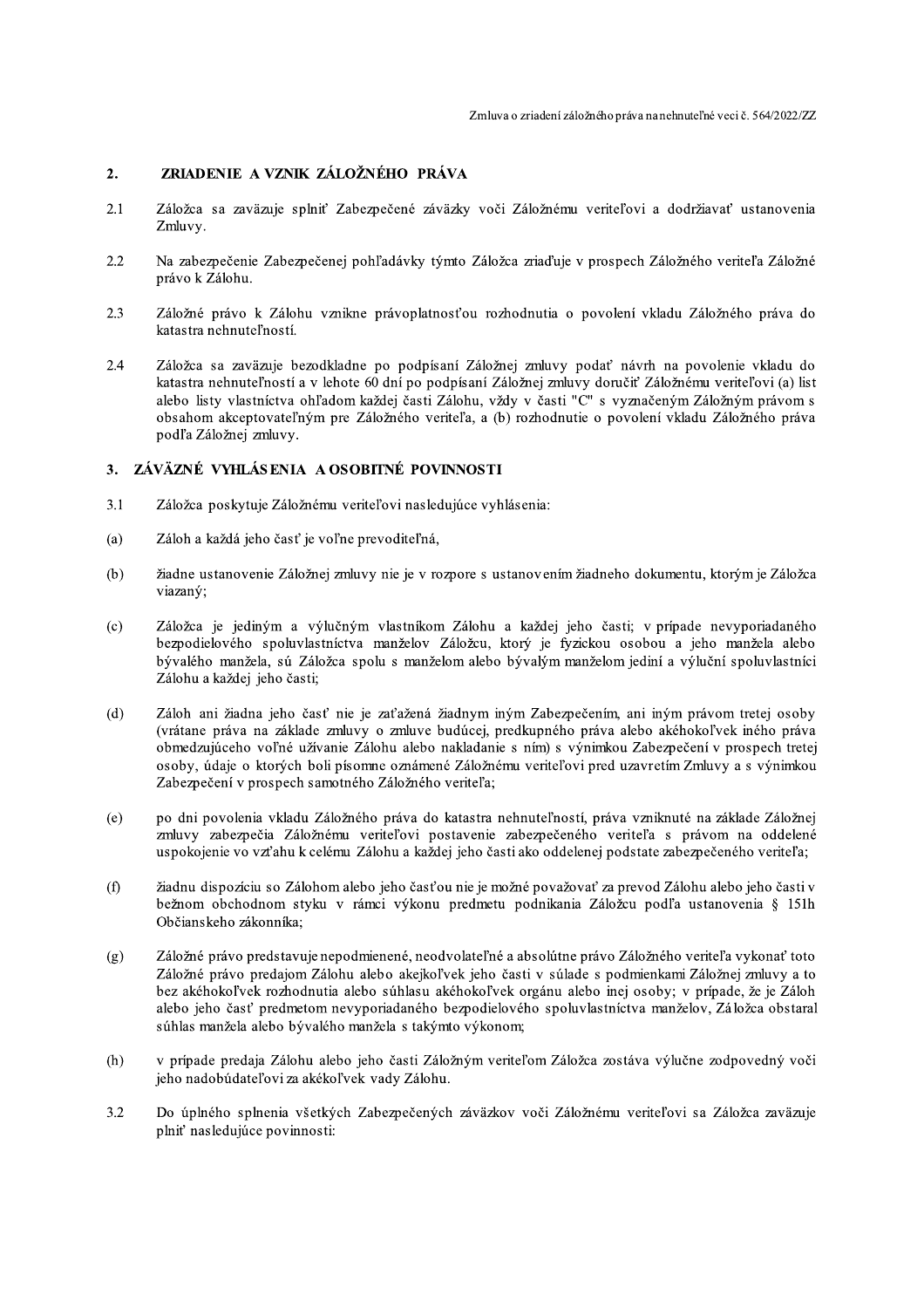- riadne udržiavať Záloh a každú jeho časť v stave nie horšom ako bol stav ku dňu uzavretia Záložnej zmluvy (a) s prihliadnutím k obvyklému opotrebeniu,
- zdržať sa všetkého čo by mohlo znížiť hodnotu Zálohu a každej jeho časti, s výnimkou používania Zálohu  $(b)$ obvyklým spôsobom a súvisiacim znížením hodnoty v dôsledku obvyklého opotrebenia,
- bez predchádzajúceho písomného súhlasu Záložného veriteľa neuzavrieť nájomnú zmluvu ani inú zmluvu,  $(c)$ ktorou by sa zaviazal dať Záloh alebo jeho časť do užívania tretej osobe,
- $(d)$ bez predchádzajúceho písomného súhlasu Záložného veriteľa nevykonať stavbu, vstavbu ani nadstavbu na Zálohu ani iné zmeny Zálohu meniace akýmkoľvek spôsobom jeho charakter;
- na požiadanie Záložného veriteľa v lehote ním určenej predložiť znalecký posudok s ohodnotením Zálohu  $(e)$ alebo jeho časti určenej Záložným veriteľom;
- ak sa zhorší zabezpečenie alebo ak hodnota Zálohu poklesne pod úroveň podľa posledne predloženého  $(f)$ znaleckého posudku, doplniť zabezpečenie iným zálohom alebo zálohmi akceptovateľnými pre Záložného veriteľa najmenej na poslednú hodnotu Zálohu podľa znaleckého posudku.
- bez predchádzajúceho písomného súhlasu Záložného veriteľa nevykonať žiadne také kroky, ktoré by viedli  $(g)$ alebo mohli viesť k tomu, aby Záložca akýmkoľvek spôsobom prestal byť vlastníkom Zálohu.
- $3.3$ V prípade, ak podľa Záložného veriteľa Záložca nesplní svoje povinnosti uvedené v bodoch (a) alebo (e) článku 3.2. Záložný veriteľ má právo vykonať akékoľvek úkony za účelom udržiavania hodnoty Zálohu alebo obstarať znalecký posudok vo vlastnom mene. Záložca sa zaväzuje nahradiť Záložnému veriteľovi všetky účelne a preukázateľne vynaložené náklady, ktoré mu v súvislosti s tým vznikli.
- Záložca sa zaväzuje bezodkladne po zániku Zabezpečenej pohľadávky zabezpečiť výmaz Záložného práva v  $3.4$ katastri nehnuteľností.

#### VÝKON ZÁLOŽNÉHO PRÁVA  $\mathbf{A}$

- $4.1$ Záložca súhlasí a potvrdzuje, že Záložné právo sa stane vykonateľným a že Záložný veriteľ môže začať s jeho výkonom ak Záložca nesplní ktorúkoľvek časť Zabezpečenej pohľadávky riadne a včas.
- 4.2 Po tom, ako sa Záložné právo stane vykonateľným a po tom, ako Záložný veriteľ doručí oznámenie o výkone záložného práva Záložcovi, môže Záložný veriteľ podľa svojho vlastného uváženia, avšak v súlade s ustanoveniami Záložnej zmluvy a kogentnými ustanoveniami Občianskeho zákonníka predať akejkoľvek osobe celý Záloh alebo ktorúkoľvek jeho časť. Pre účely uplatňovania § 151j(4) Občianskeho zákonníka sa každá najmenšia rozumne oddeliteľná časť Zálohu považuje za individuálny a samostatný záloh.
- 4.3 Záložný veriteľ môže prevziať všetok výnos z predaja Zálohu ako celku aj z predaja každej jeho časti a použiť tento výnos (či už jedinou operáciou alebo postupne po prevzatí výnosov z predaja jednotlivých častí Zálohu) na uhradenie všetkých účelne a preukázateľne vynaložených nákladov a výdavkov Záložného veriteľa (vrátane odmien právnym a iným odborným poradcom, a daní vrátane DPH) v súvislosti s výkonom Záložného práva podľa Záložnej zmluvy a po uspokojení tohto nároku aj na uhradenie zostávajúcej časti Zabezpečenej pohľadávky alebo jej ktorejkoľvek časti určenej Záložným veriteľom v súlade so Zmluvou.
- $4.4$ Záložca výslovne súhlasí a podriaďuje sa spôsobu výkonu Záložného práva na základe tejto Záložnej zmluvy ako dohodnutému primeranému spôsobu výkonu Záložného práva, ktorý je v súlade so zásadami poctivého obchodného styku.

#### 5. PODMIENKY PREDAJA

5.1 Záložný veriteľ bude pri výkone Záložného práva postupovať s náležitou starostlivosťou tak, aby Záloh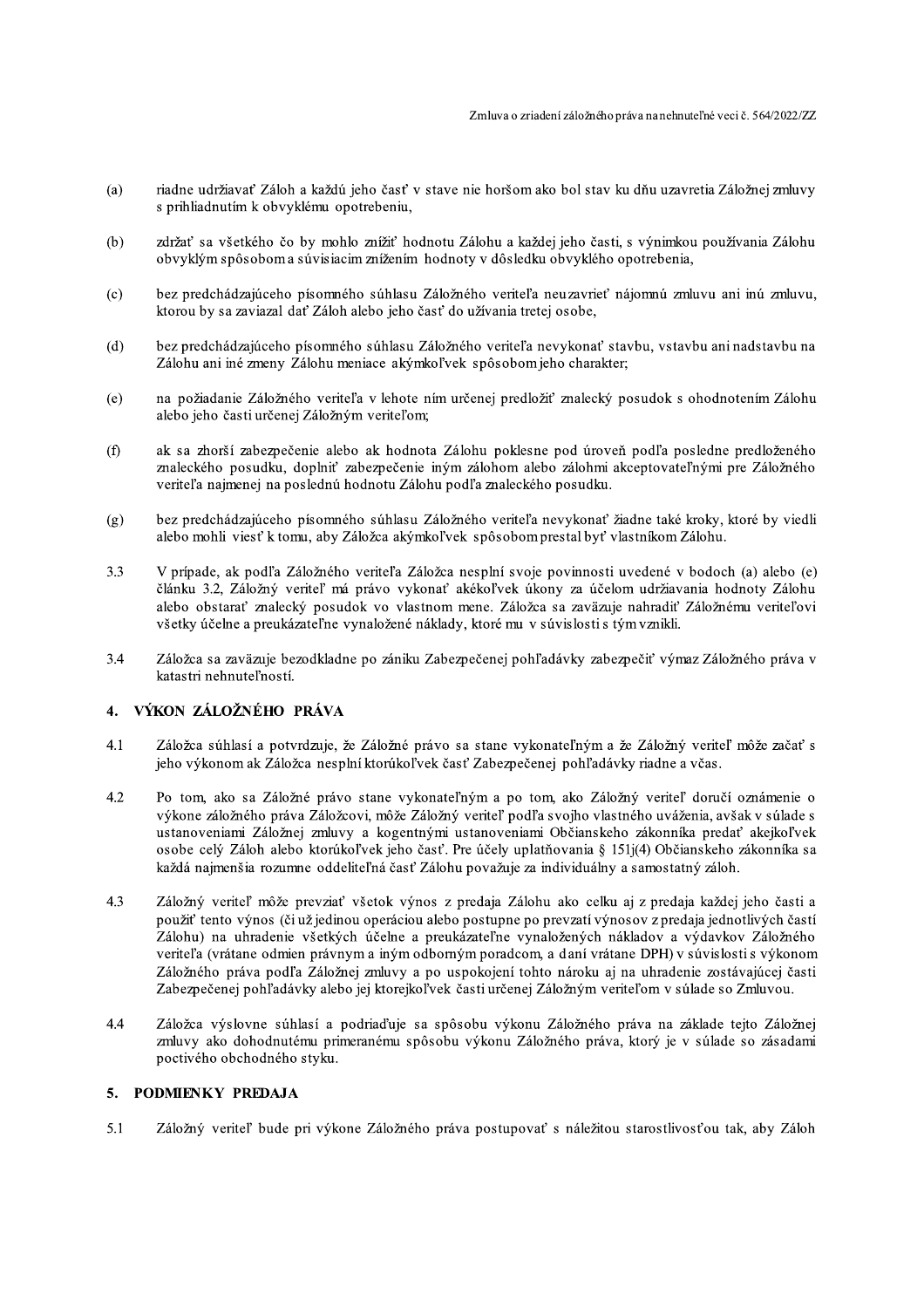predal za cenu, za ktorú sa rovnaké alebo porovnateľné aktíva zvyčajne predávajú za porovnateľných podmienok v čase a mieste predaja Zálohu alebo jeho časti.

- 5.2 Pri výkone Záložného práva Záložný veriteľ:
	- nemusí zabezpečiť ocenenie predmetu predaja znaleckým posudkom,  $(a)$
	- môže stanoviť alebo dohodnúť podmienky splatnosti a menu kúpnej ceny za Záloh alebo jeho časť,  $(b)$ ako aj miesto a čas predaja podľa vlastného uváženia.
- 5.3 Záložný veriteľ môže namiesto iných spôsobov predaja podľa Záložnej zmluvy zvoliť predaj na dražbe podľa osobitných predpisov, avšak len pred tým, než Záložcovi doručil oznámenie o začatí výkonu Záložného práva, iným spôsobom upraveným Záložnou zmluvou alebo ak o zmene spôsobu výkonu Záložného práva informoval Záložcu najneskôr súčasne s uskutočnením prvého úkonu smerujúceho k realizácii predaja Zálohu alebo jeho časti na dražbe.
- Záložca podľa § 50 Občianskeho zákonníka potvrdzuje v prospech akejkoľvek osoby, ktorá nadobudne od 5.4 Záložného veriteľa Záloh alebo akúkoľvek jeho časť, že táto osoba má právo spoľahnúť sa v plnom rozsahu na akýkoľvek úkon Záložného veriteľa pri predaji Zálohu alebo akejkoľvek jeho časti ako na úkon, ktorý je voči takejto osobe pre Záložcu plne záväzný, a že takáto osoba nie je povinná v súvislosti s nadobudnutím Zálohu alebo akejkoľvek jeho časti skúmať splnenie akejkoľvek podmienky podľa Záložnej zmluvy Záložným veriteľom. Záložný veriteľ je oprávnený poskytnúť každej takejto osobe kópiu Záložnej zmluvy.
- $5.5$ Záložca potvrdzuje, že všetky oprávnenia Záložného veriteľa uvedené v tomto článku sa považujú za spresnenie podmienok zákonnej plnej moci, ktorú má Záložný veriteľ ohľadom predaja Zálohu podľa § 151m(6) Občianskeho zákonníka, a že Záložný veriteľ môže podľa vlastného uváženia delegovať takéto zákonné splnomocnenie vcelku alebo čiastočne na akékoľvek tretie osoby.
- Po začatí výkonu Záložného práva podľa Záložnej zmluvy Záložný veriteľ poskytne Záložcovi nasledovné 5.6 informácie (ak také informácie budú v tom čase Záložnému veriteľovi známe):
	- do 30 dní od doručenia Záložcovi oznámenia o začatí výkonu Záložného práva informácie o tom.  $(a)$ aká je výška ceny určená podľa článku 5.2(a), kde, kedy a komu sa bude Záloh alebo jeho časť predávať, a
	- $(b)$ v pravidelných 30 denných intervaloch po oznámení podľa odseku (a) informácie v tom istom rozsahu ako podľa odseku (a).
- 5.7 Najneskôr do 30 dní po ukončení predaja Zálohu alebo jeho časti Záložný veriteľ poskytne Záložcovi písomnú správu, ktorá bude obsahovať jednotlivé kroky procesu predaja, údaje o výnose z predaja, údaje o nákladoch, ktoré vznikli v súvislosti s uplatňovaním Záložného práva a rozdelenie výnosu z predaja.
- 5.8 Záložca výslovne súhlasí a potvrdzuje, že v prípade, ak Záložný veriteľ bude informovať Záložcu spôsobom podľa tohto článku, bude platiť nevyvrátiteľná domnienka, že Záložný veriteľ náležite a v plnom rozsahu informoval Záložcu o všetkých skutočnostiach, ktoré môžu mať vplyv na cenu Zálohu pri jeho predaji.

## 6. ĎALŠIE UBEZPEČENIA

Záložca sa zaväzuje na svoje vlastné náklady

- $(a)$ uskutočniť každý úkon a poskytnúť všetku súčinnosť, ktorú Záložný veriteľ bude podľa vlastného uváženia vyžadovať na vznik, trvanie alebo ochranu akéhokoľvek svojho práva vyplývajúceho z alebo v súvislosti so Záložnou zmluvou, a to najmä v súvislosti s výkonom Záložného práva;
- $(b)$ podpísať akékoľvek zmluvy a uskutočniť akékoľvek ostatné úkony, o ktorých Záložný veriteľ rozhodne, že sú potrebné alebo žiaduce na platnosť a účinnosť Záložnej zmluvy a Záložného práva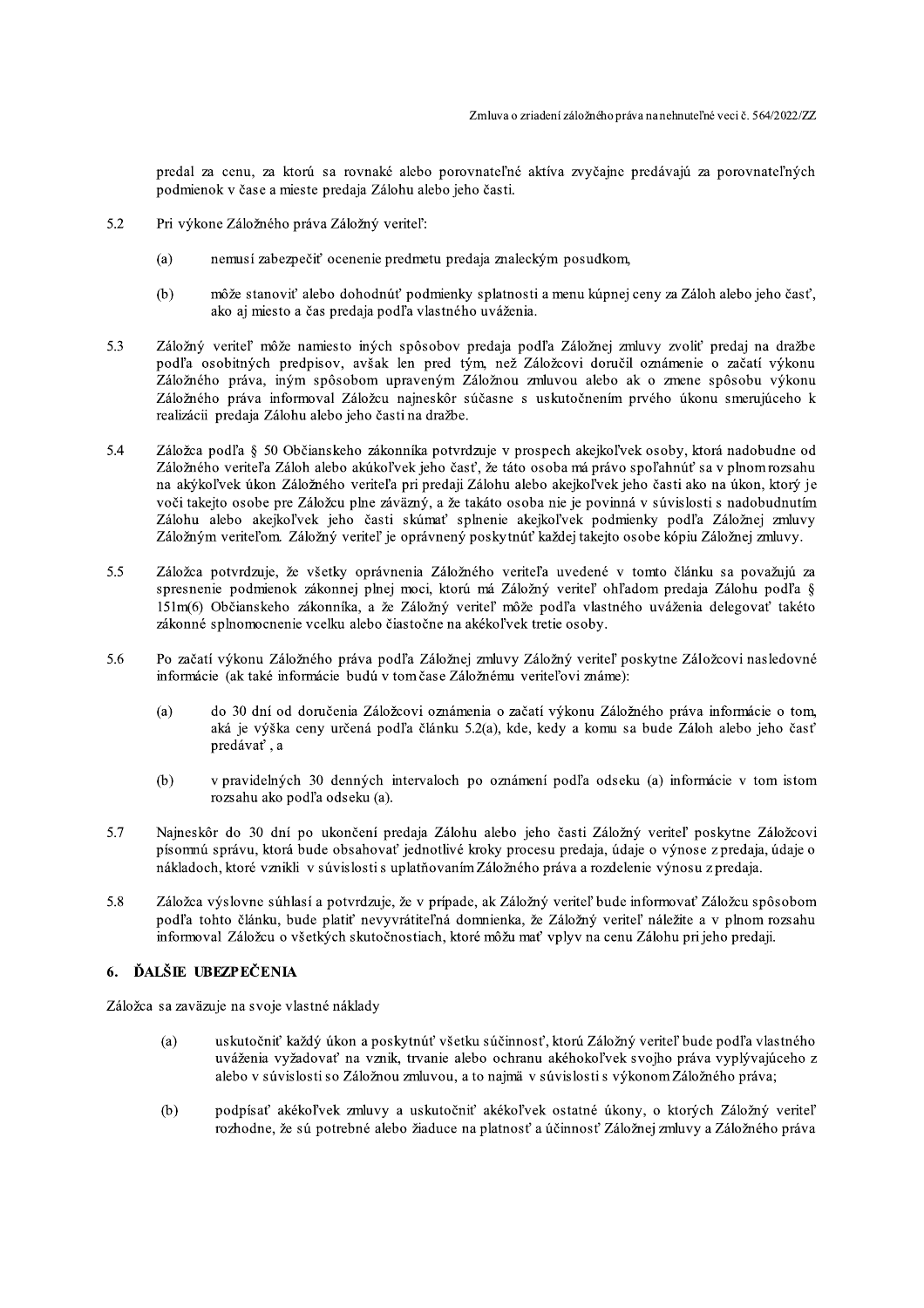ňou predpokladaného alebo na zabezpečenie Zabezpečenej pohľadávky dostatočné podľa ohodnotenia Záložného veriteľa alebo pre výkon akéhokoľvek práva Záložného veriteľa podľa Záložnej zmluvy;

- umožniť Záložnému veriteľovi alebo tretej osobe ním poverenej prístup k Zálohu za účelom  $(c)$ prehliadky jeho stavu a vykonania iných zisťovaní, ktoré môžu byť pre Záložného veriteľa relevantné.
- $(d)$ poistiť Záloh v rozsahu a spôsobom, ktorým by s náležitou starostlivosťou bežne postupoval iný subjekt vlastniaci majetok porovnateľný so Zálohom, udržiavať takéto poistenie v platnosti až do splnenia všetkých Zabezpečených záväzkov, preukazovať Záložnému veriteľovi pravidelne vždy ku dňu splatnosti poistného, najmenej však raz ročne, že poistné bolo zaplatené, pričom v prípade, že Záložca nezaplatí poistné riadne a včas alebo sa dopustí iného porušenia príslušnej poistnej zmluvy, Záložný veriteľ má právo, nie však povinnosť, vo vlastnom mene a na účet Záložcu vykonať všetky kroky smerujúce k odstráneniu porušenia povinnosti Záložcu ako poisteného alebo poistníka, vrátane zaplatenia akéhokoľvek poistného dĺžného podľa príslušnej poistnej zmluvy;
- oznámiť poisťovni vznik Záložného práva podľa Záložnej zmluvy formou písomného oznámenia,  $(e)$ ktorého vzor tvorí prílohu č. 2, a zabezpečiť, aby v prípade, ak nastane poistná udalosť, poisťovňa vyplatila poistné plnenie Záložnému veriteľovi; Záložca je povinný doručiť Záložnému veriteľovi jedno vyhotovenie oznámenia, ktorého vzor tvorí prílohu č. 2, opatrené potvrdením poisťovne o doručení a akceptovaní podmienok takého oznámenia, vo forme a s obsahom akceptovateľnými pre Záložného veriteľa, a to bez zbytočného odkladu po: (i) vzniku Záložného práva, a/alebo (ii) uzavretí zmluvy o poistení Zálohu medzi Záložcom a poisťovňou.

#### ROZHODNÉ PRÁVO A RIEŠENIE SPOROV, OSOBNÉ ÚDAJE KONAJÚCEJ OSOBY 7.

- Záložná zmluva sa riadi právnymi predpismi Slovenskej republiky s tým, že Záložný veriteľ a Záložca sa  $7.1$ dohodli, že použitie akéhokoľvek ustanovenia ktoréhokoľvek právneho predpisu Slovenskej republiky, ktoré nie je kogentné, je výslovne vylúčené v rozsahu, v ktorom by jeho použitie mohlo meniť (či už úplne alebo čiastočne) význam, účel alebo interpretáciu ktoréhokoľvek ustanovenia tejto Záložnej zmluvy. Pre odstránenie pochybností, Záložný veriteľ má zachované všetky ďalšie práva, ktoré mu vyplývajú z právnych predpisov.
- Akýkoľvek spor, nárok alebo rozpor vzniknutý z tejto Záložnej zmluvy alebo v súvislosti s ňou (vrátane  $7.2$ všetkých otázok týkajúcich sa jej existencie, platnosti alebo ukončenia) je možné riešiť aj v rozhodcovskom konaní (pokiaľ by vzhľadom k predmetu sporu bola budúca rozhodcovská zmluva platná) alebo iným mimosúdnym riešením sporov, pokiaľ sa zmluvné strany tak výslovne dohodnú, to všetko v súlade s osobitnými predpismi, upravujúcimi rozhodcovské riešenie sporov alebo iné mimosúdne riešenie takýchto sporov - napr. zákon 244/2002 Z. z. o rozhodcovskom konaní v znení neskorších predpisov, zákon č. 420/2004 Z. z. o mediácii a o doplnení niektorých zákonov v znení neskorších predpisov.
- $7.3$ Osobné údaje osôb konajúcich pri uzavretí tejto Záložnej zmluvy alebo v súvislosti s ňou môžu byť z dôvodu riadenia rizík konsolidovaného celku spoločne so zmluvnou dokumentáciou poskytnuté iným subjektom v rámci skupiny/konsolidovaného celku ISP Group. Viac informácií o spracúvaní osobných údajov na www.vub.sk.

Prílohy:

- $\mathbf{1}$ . Záloh
- $\overline{2}$ . Vzor oznámenia poisťovni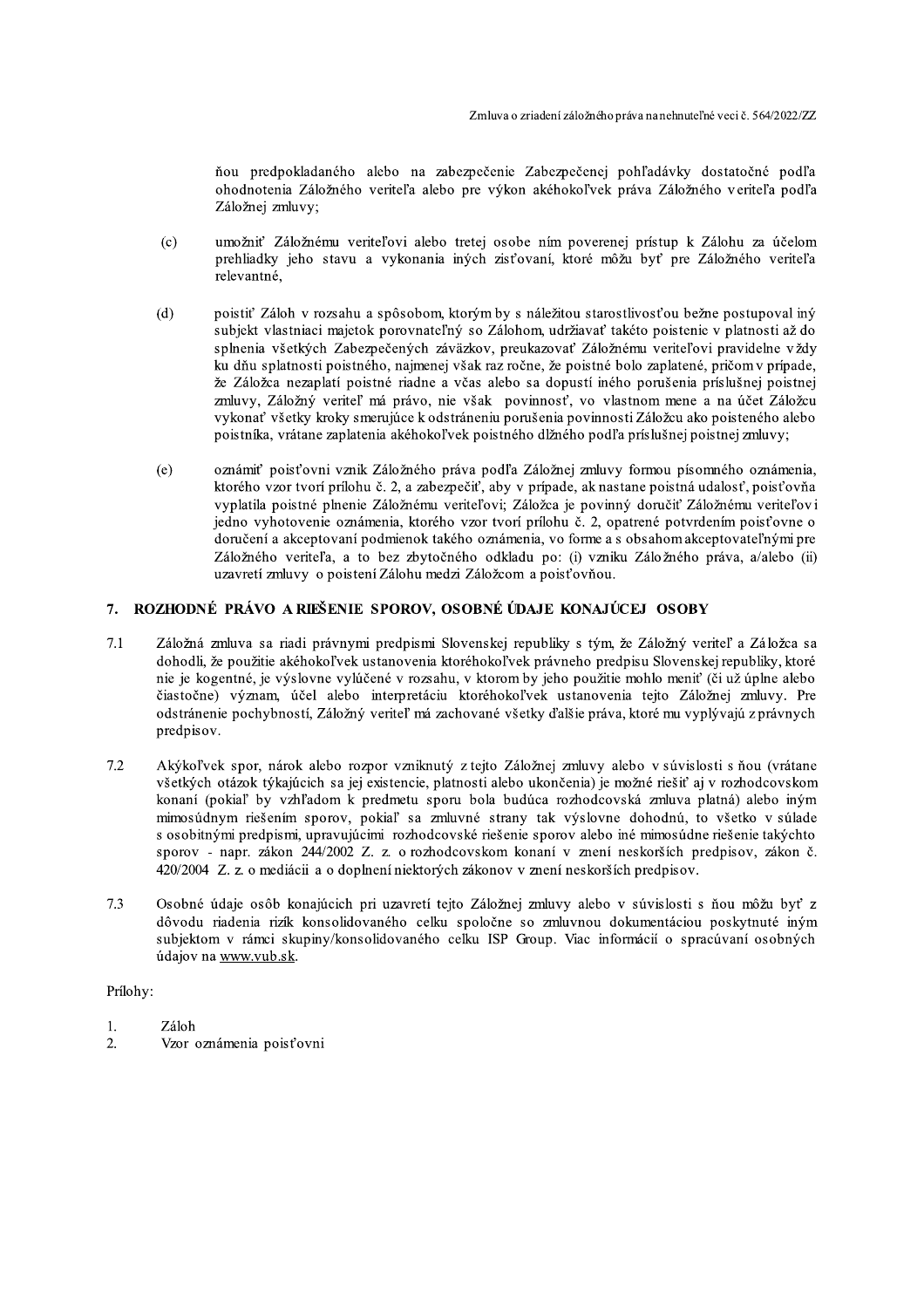## Záložca:

Obchodné meno/Názov: Mestský podnik služieb spol. s r.o.

Meno: Ing. Ján Bachura Funkcia/Oprávnenie: konateľ

Podpis: 

Záložný veriteľ:

Všeobecná úverová banka, a.s.

Meno: Jozef Kováč Funkcia/Oprávnenie: manažér klientskych vzťahov senior pobočky Senica, Firemné obchodné centrum Trnava na základe plnomocenstva zo dňa 03.01.2022

Podpis:

Meno: Ing. Radoslav Hebnár

Funkcia/Oprávnenie: manažér klientskych vzťahov pobočky Senica, Firemné obchodné centrum Trnava na základe plnomocenstva zo dňa 03.01.2022

Podpis: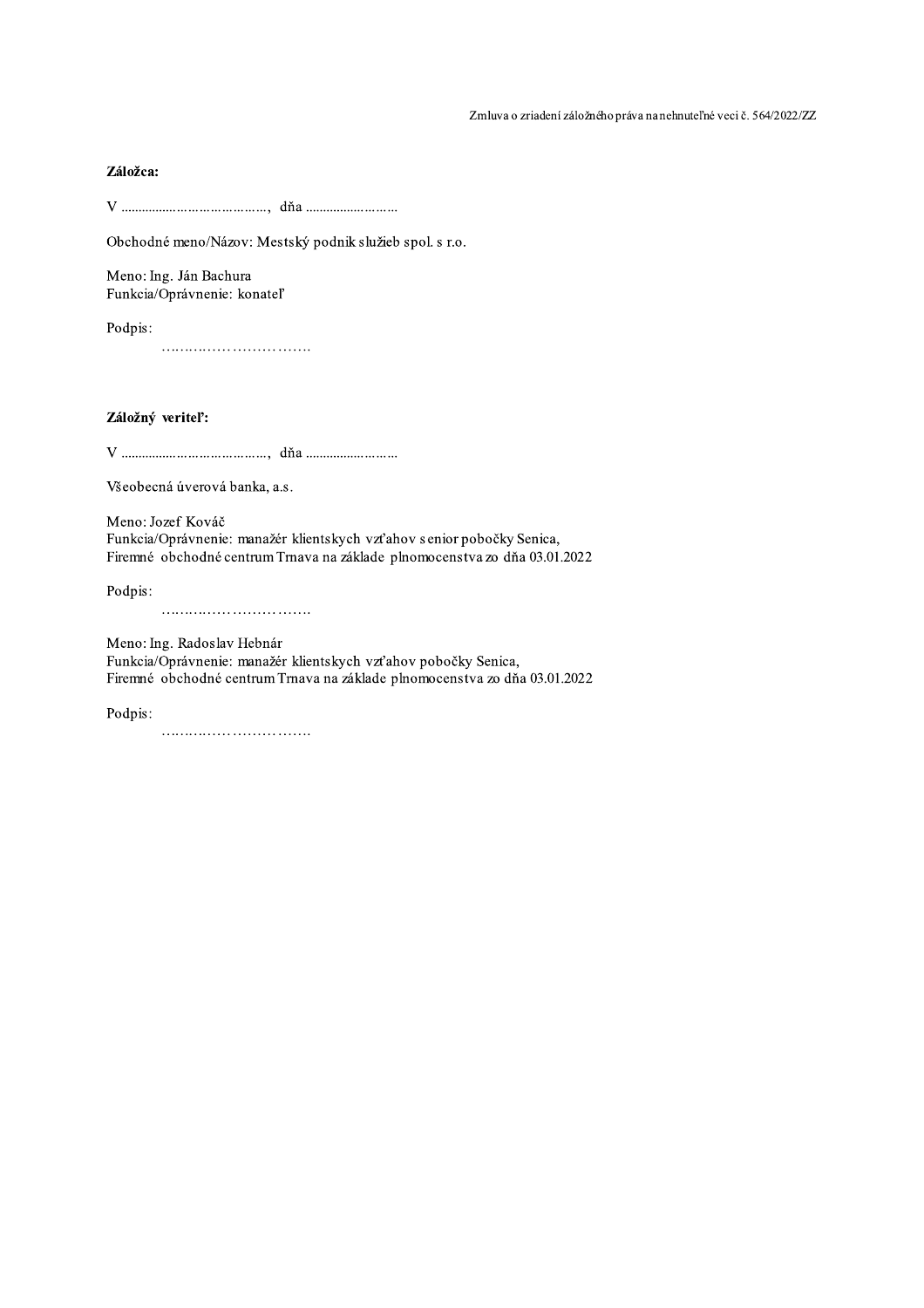Zmluva o zriadení záložného práva na nehnuteľné veci č. 564/2022/ZZ

## Príloha č. 1

## Záloh

Nehnuteľnosti opísané nižšie.

## Pozemky - parcely registra C

| Číslo listu vlastníctva:                 |                         | 7934                        |                        |          |  |
|------------------------------------------|-------------------------|-----------------------------|------------------------|----------|--|
| Katastrálne územie:                      |                         |                             | Senica                 |          |  |
| Okresný úrad:                            |                         |                             | Senica                 |          |  |
| Parcela registra<br>"C" číslo<br>parcely | Výmera v m <sup>2</sup> | Druh pozemku                | Spoluvlastnícky podiel | Iný údaj |  |
| 3011/1                                   | 1271                    | zastavaná plocha a nádvorie |                        |          |  |
| 3011/6                                   | 1134                    | zastavaná plocha a nádvorie | 1/1                    |          |  |
| 3011/7                                   | 31                      | zastavaná plocha a nádvorie | 171                    |          |  |
| 3011/10                                  | 34                      | zastavaná plocha a nádvorie | 1/1                    |          |  |
| 3011/11                                  | 320                     | zastavaná plocha a nádvorie | 1/1                    |          |  |

## **Stavby**

| Číslo listu vlastníctva: |               |             | 7934          |                        |          |
|--------------------------|---------------|-------------|---------------|------------------------|----------|
| Katastrálne územie:      |               |             | Senica        |                        |          |
| Okresný úrad:            |               |             | Senica        |                        |          |
| Súpisné č.<br>stavby     | Na parcele č. | Druh stavby | Popis stavby  | Spoluvlastnícky podiel | Iný údaj |
| 477                      | 3011/11       | 14          | admin. budova |                        |          |
|                          |               |             |               |                        |          |
| 2474                     | 3011/7        |             | garáž         |                        |          |
| 2497                     | 3011/10       |             | garáž         |                        |          |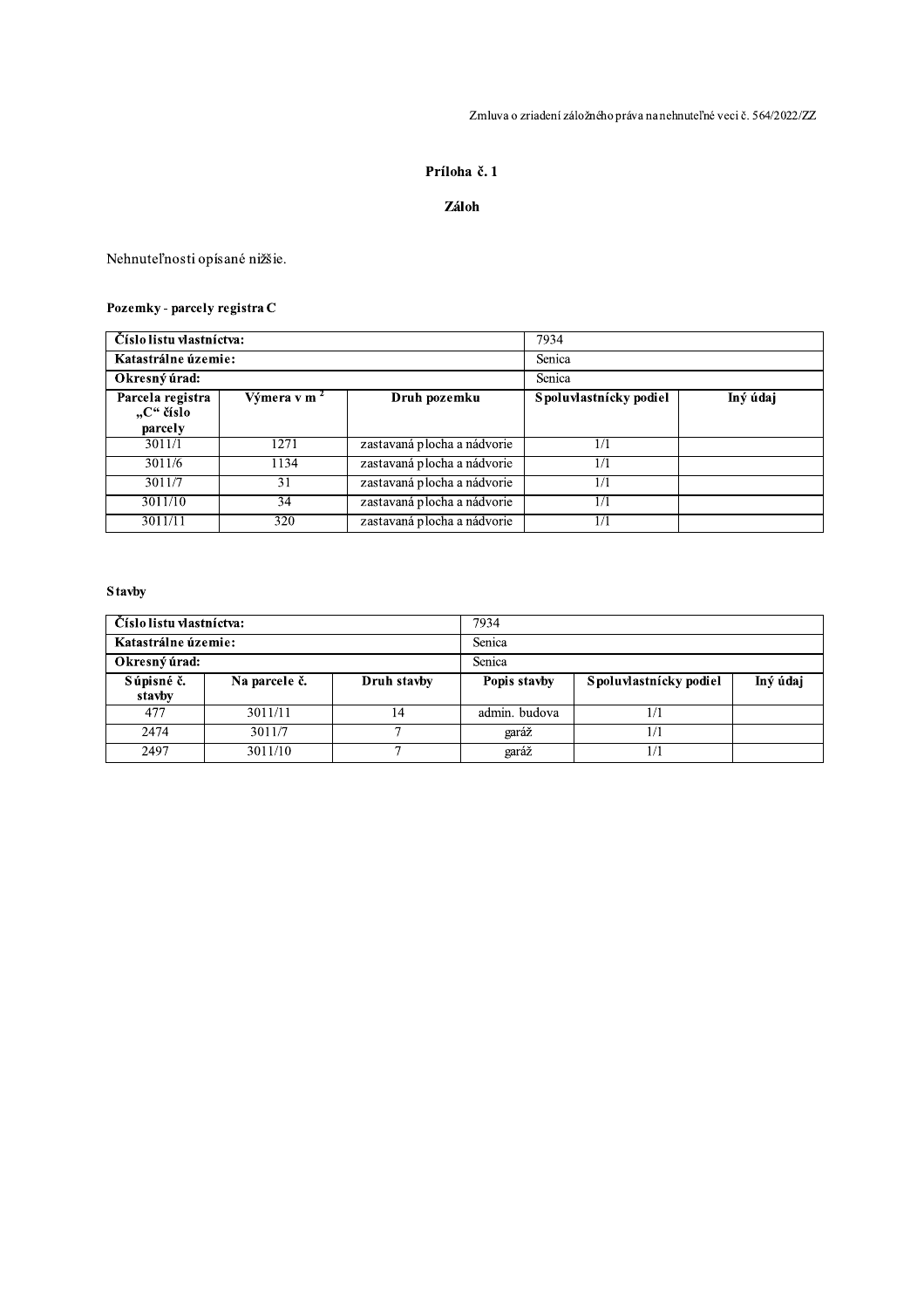Zmluva o zriadení záložného práva na nehnuteľné veci č. 564/2022/ZZ

### Príloha č. 2

#### Oznámenie poisťovni

Dátum .....................

Referencia: Mestský podnik služieb spol. s r.o., IČO: 31424287, so sídlom Hviezdoslavova 477, 905 01 Senica, zapísaná v Obchodnom registri Okresného súdu Trnava, oddiel: Sro, vložka číslo: 143/T

Oznámenie o vzniku záložného práva k majetku poistenému vo Vašej poisťovni podľa poistnej zmluvy č. 

Vážené dámy, vážení páni,

oznamujeme Vám, že sme na základe § 151a a nasl. Občianskeho zákonníka zriadili v prospech spoločnosti Všeobecná úverová banka, a.s., so sídlom Mlynské nivy 1, 829 90 Bratislava, Slovenská republika, IČO: 31 320 155, zapísaná v obchodnom registri Okresného súdu Bratislava I, oddiel Sa, vložka č. 341/B ("Záložný veriteľ") záložné právo k nehnuteľným veciam uvedeným v prílohe tohto oznámenia ("Záložné právo") poisteným u Vás na základe 

Prosím vezmite na vedomie, že za Poistnú zmluvu sa považuje aj akákoľvek v budúcnosti uzavretá poistná zmluva, ktorou bude vo Vašej poisťovni nahradené alebo doplnené poistenie majetku podľa predchádzajúcej vety.

V prípade poistnej udalosti a vzniku nároku na poskytnutie poistného plnenia na základe Poistnej zmluvy ste povinní podľa § 151mc Občianskeho zákonníka poskytnúť poistné plnenie Záložnému veriteľovi. Poistnú udalosť a vznik nároku na poistné plnenie z Poistnej zmluvy oznámte, prosím, bez zbytočného odkladu Záložnému veriteľovi na nižšie uvedenú adresu, aby Vám následne oznámil číslo účtu, na ktorý požaduje poistné plnenie poukázať.

Potvrdzujeme, že ak budete konať v súlade s týmto oznámením, budete zbavení povinnosti vykonať úhradu poistného plnenia nám, a to v rozsahu sumy, v ktorom túto úhradu uskutočníte v súlade s týmto oznámením. Súčasne si Vás týmto dovoľujeme požiadať o podpísanie nižšie uvedeného potvrdenia, aby sme tak mohli Záložnému veriteľovi preukázať, že sme Vám doručili oznámenie o vzniku Záložného práva.

Záložný veriteľ žiada doručovať písomnosti, ktoré sú mu určené, na nasledovnú adresu:

Všeobecná úverová banka, a.s., oddelenie Middle Office firemnej klientely Mlvnské nivy 1 829 90 Bratislava S úctou. 

Príloha: Zoznam poisteného majetku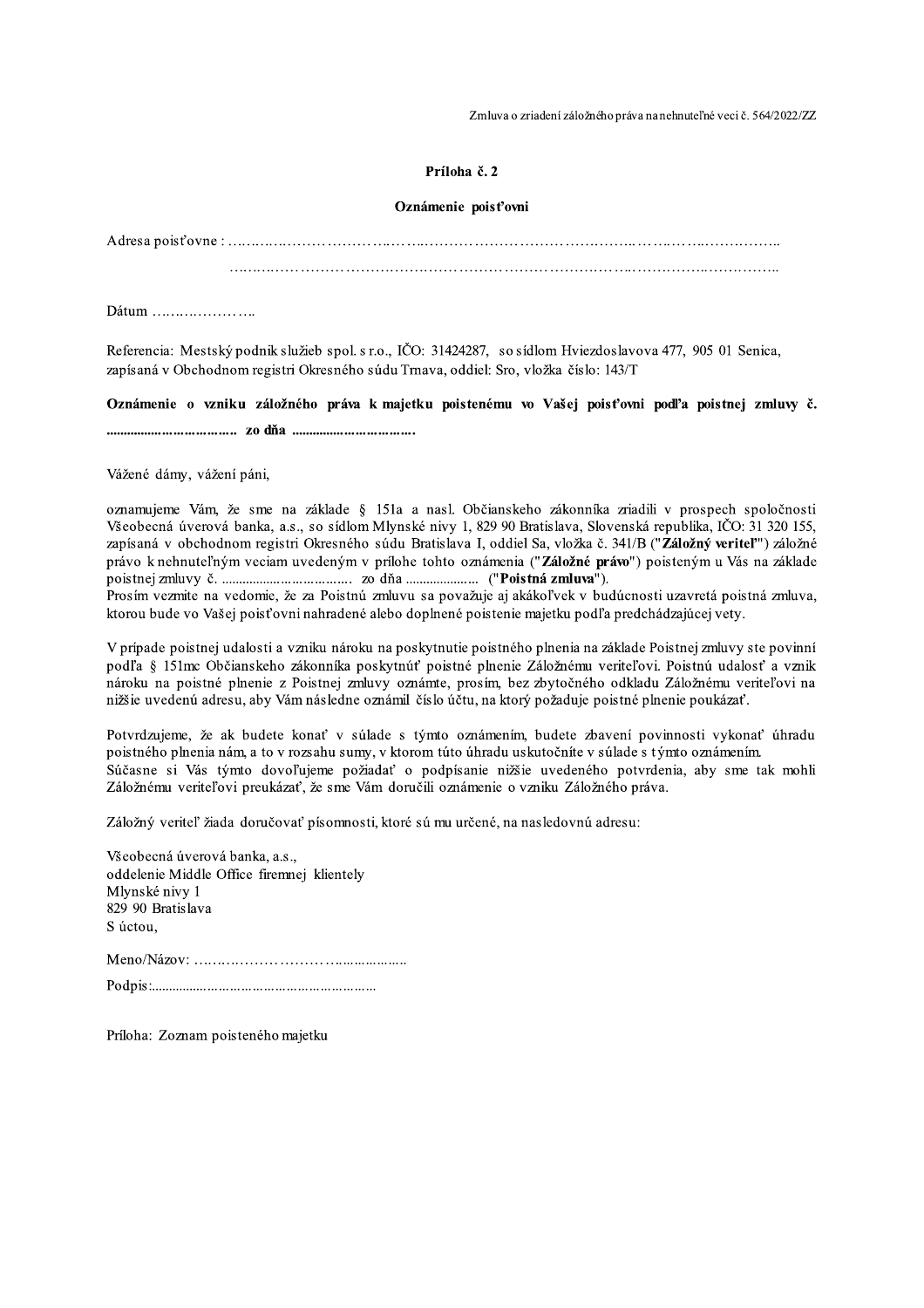## Potyrdenie poisťovne:

Potvrdenie poisťovne:<br>Týmto potvrdzujeme, že nám toto oznámenie<br>udalosti na majetku uvedenom v prílohe toht<br>základe Poistnej zmluvy (i) oznámime bez<br>oprávnenému príjemcovi poistného plnenia; a (<br>poistné plnenie Záložným ve e o vzniku Záložného práva bolo doručené, a že v prípade poist Zmluva o zriadení záložného práva nanehnuteľné veci č. 5642022/ZZ<br>
Potvrdenie poisťovne:<br>
Týmto potvrdzujeme, že nám toto oznámenie o vzniku Záložného práva bolo doručené, a že v prípade poistnej<br>
udalosti na majetku uvede ohe tohto oznámenia a vzniku nároku na poskytnutie poistného plnenia na základe Poistnei zmluvy (i) oznámime bez zbytočného odkladu túto skutočnosť Záložnému veriteľovi a Potvrdenie poisťovne:<br>
Týmto potvrdzujeme, že nám toto ozná<br>
udalosti na majetku uvedenom v prílok<br>
základe Poistnej zmluvy (i) oznámime<br>
oprávnenému príjemcovi poistného plne<br>
poistné plnenie Záložným veriteľom, po<br>
§151m Potvrdenie poisťovne:<br>
Týmto potvrdzujeme, že nám toto oznámenie o vzniku Záložného práva bolo doručené, a že v prípade poistnej<br>
udalosti na majetku uvedenom v prílohe tohto oznámenia a vzniku nároku na poskytnutie poistn poistného plnenia: a (ii) po násled Potvrdenie poisťovne:<br>Týmto potvrdzujeme, že nám toto oznámenie o vzniku Záložného práva bolo doručené, a že v prípade poistnej<br>udalosti na majetku uvedenom v prílohe tohto oznámenia a vzniku nároku na poskytnutie poistnéh stné plnenie Záložným veriteľom, poskytneme poistné plnenie Záložnému veriteľovi v súlade s ustanovením §151 mc Občianskeho zákonníka. Ť.

 $\textsf{Dátum}\,\dots\dots\dots\dots\dots\dots\dots$ 

>\*
 "#
\$@@@@@@@@@@AAAAAAAAAAAAAAAAAAAAAAAAAAAAA  $(nečiatka poist'ovne)$ 

C63/D@@@@@@@@@@ Funkcia: ................................... H/,I20DAAAAAAAAAAAAAAAAAAAAAAAAAAAAAAAAAAAAAAAAAAAAAAA